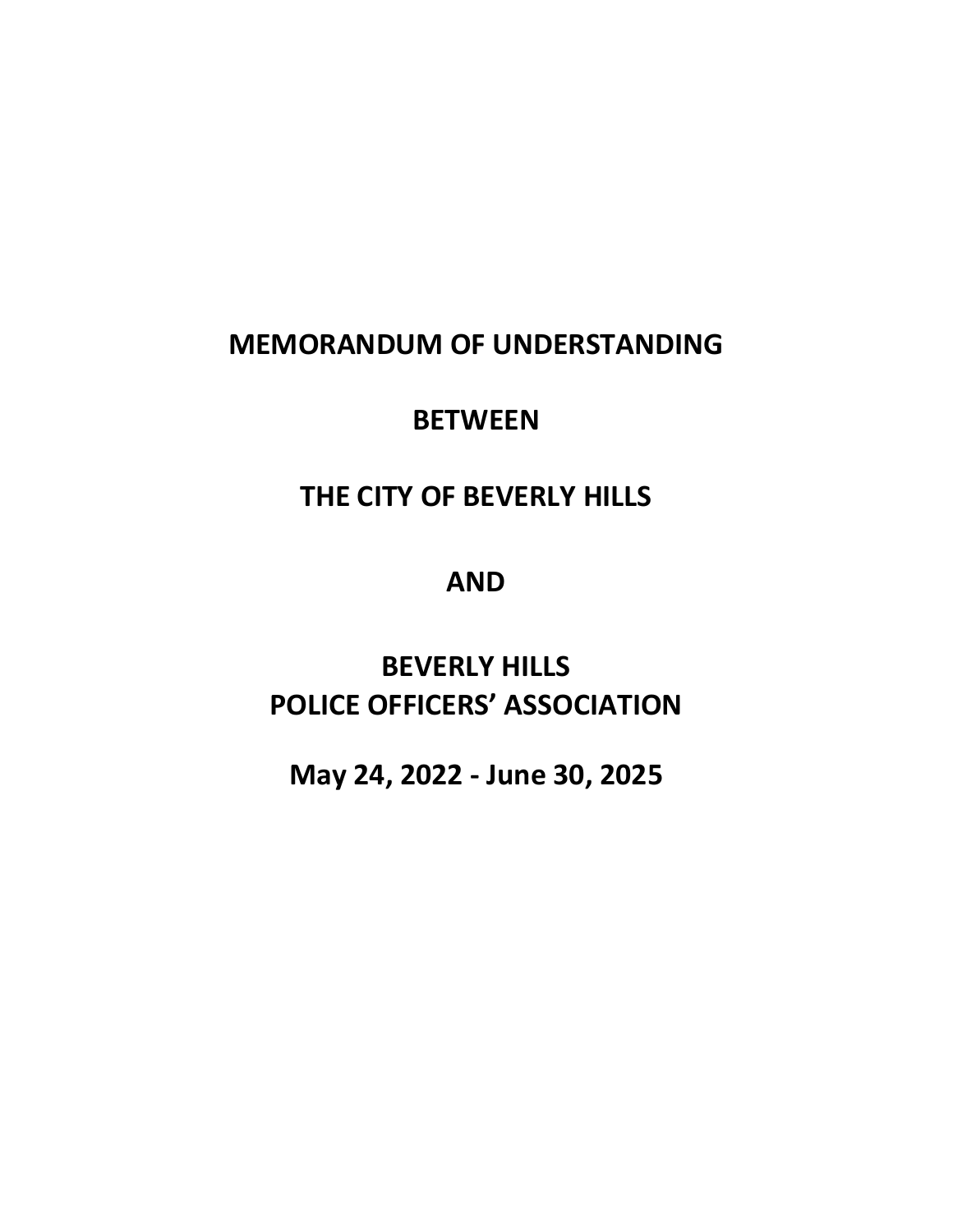# **TABLE OF CONTENTS**

| <b>Article</b> |    |                                                                                     | Page |
|----------------|----|-------------------------------------------------------------------------------------|------|
|                | Α. |                                                                                     |      |
|                |    |                                                                                     |      |
|                |    |                                                                                     |      |
|                |    |                                                                                     |      |
|                |    |                                                                                     |      |
|                |    |                                                                                     |      |
|                | В. |                                                                                     |      |
|                | C. |                                                                                     |      |
|                |    |                                                                                     |      |
|                | Е. |                                                                                     |      |
|                | F. |                                                                                     |      |
|                |    |                                                                                     |      |
|                |    |                                                                                     |      |
|                |    |                                                                                     |      |
|                |    |                                                                                     |      |
|                |    |                                                                                     |      |
|                |    |                                                                                     |      |
|                |    |                                                                                     |      |
|                |    |                                                                                     |      |
|                |    |                                                                                     |      |
|                |    |                                                                                     |      |
|                |    |                                                                                     |      |
|                | В. |                                                                                     |      |
|                |    |                                                                                     |      |
|                |    |                                                                                     |      |
|                | В. |                                                                                     |      |
|                |    |                                                                                     |      |
|                |    |                                                                                     |      |
|                |    |                                                                                     |      |
|                |    |                                                                                     |      |
|                |    |                                                                                     |      |
|                | А. |                                                                                     |      |
|                | В. |                                                                                     |      |
|                |    |                                                                                     |      |
|                |    |                                                                                     |      |
|                |    |                                                                                     |      |
|                |    | B. For "New Members" As Defined By the Public Employees' Pension Reform Act of 2013 |      |
|                |    |                                                                                     |      |
|                |    |                                                                                     |      |
|                |    |                                                                                     |      |
|                |    |                                                                                     |      |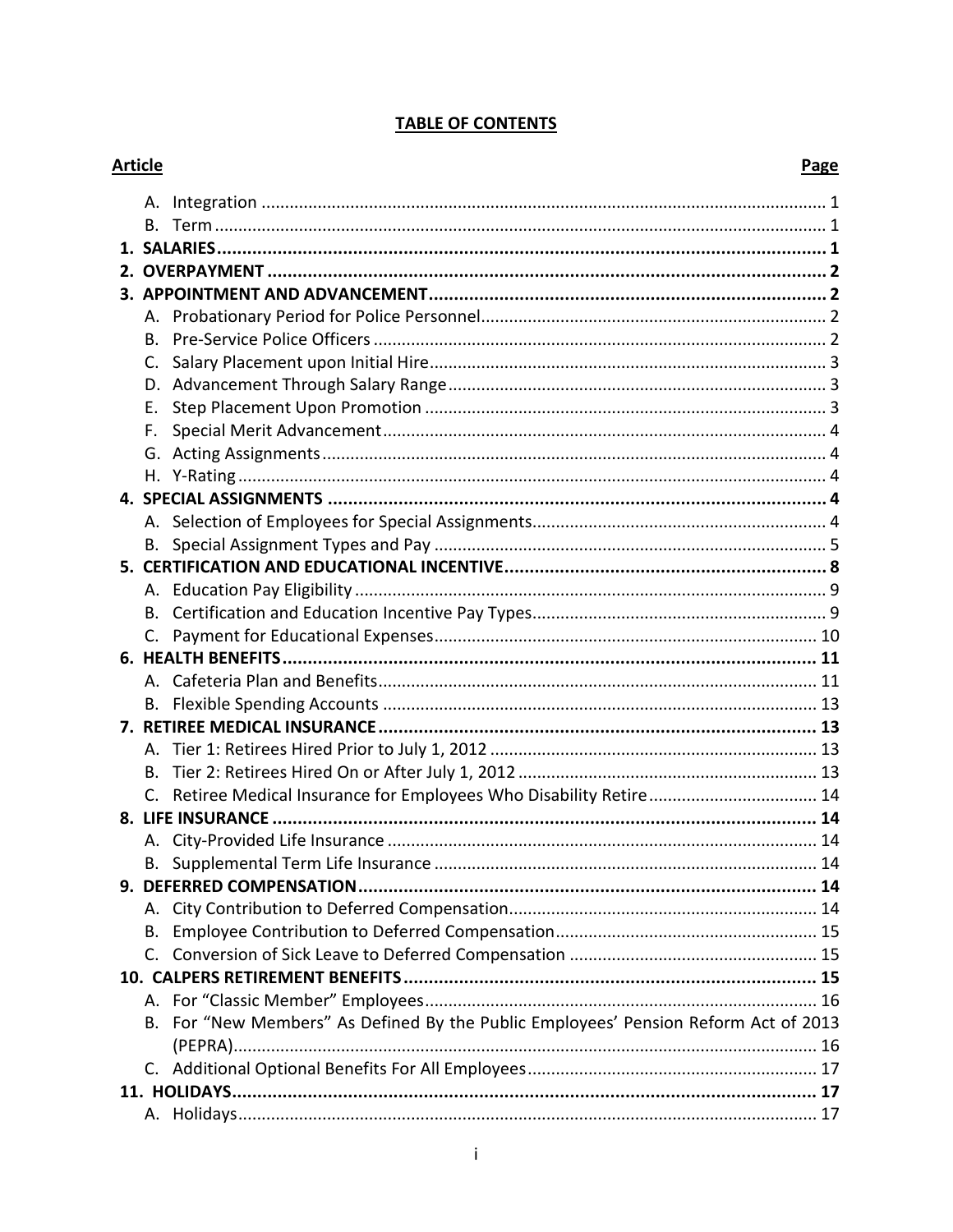| В. |                                                                                           |  |
|----|-------------------------------------------------------------------------------------------|--|
|    |                                                                                           |  |
|    |                                                                                           |  |
| Е. |                                                                                           |  |
|    |                                                                                           |  |
|    |                                                                                           |  |
|    |                                                                                           |  |
| C. |                                                                                           |  |
|    |                                                                                           |  |
|    |                                                                                           |  |
|    |                                                                                           |  |
|    |                                                                                           |  |
|    |                                                                                           |  |
|    |                                                                                           |  |
|    |                                                                                           |  |
|    |                                                                                           |  |
|    |                                                                                           |  |
|    |                                                                                           |  |
|    |                                                                                           |  |
|    |                                                                                           |  |
| Е. |                                                                                           |  |
| F. |                                                                                           |  |
|    |                                                                                           |  |
|    |                                                                                           |  |
|    |                                                                                           |  |
|    |                                                                                           |  |
|    | A. Disciplinary Procedure for Employees Subject to Disciplinary Transfer, Step Reduction, |  |
|    |                                                                                           |  |
|    | B. Administrative Appeal for Employees Subject to Discipline Other Than Disciplinary      |  |
|    |                                                                                           |  |
|    |                                                                                           |  |
|    |                                                                                           |  |
|    |                                                                                           |  |
|    |                                                                                           |  |
|    |                                                                                           |  |
|    |                                                                                           |  |
|    |                                                                                           |  |
|    |                                                                                           |  |
|    |                                                                                           |  |
|    | DEFINITIONS OF "NEW MEMBER" AND "CLASSIC MEMBER" PER THE PUBLIC EMPLOYEES'                |  |
|    |                                                                                           |  |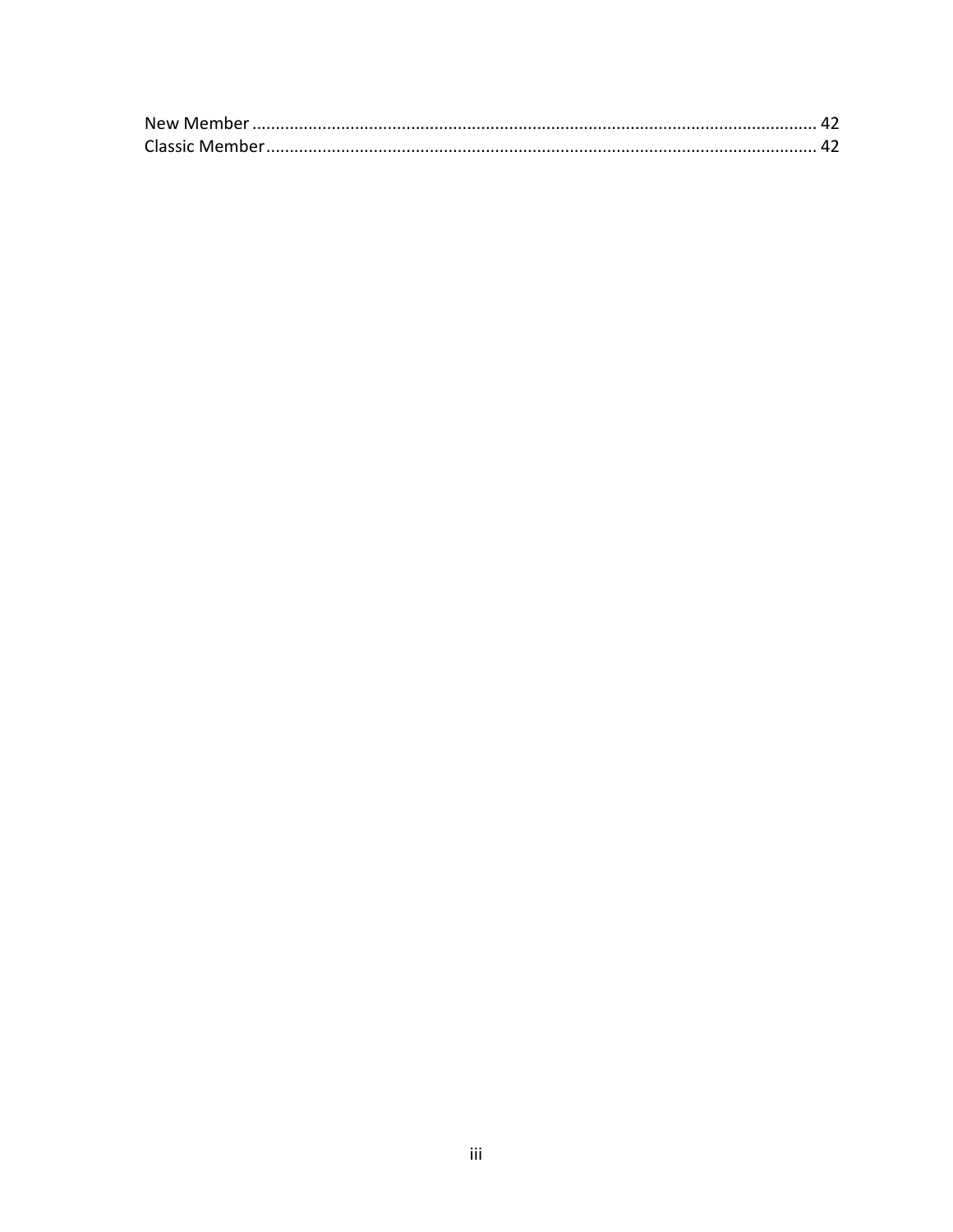## **BEVERLY HILLS POLICE OFFICERS' ASSOCIATION MEMORANDUM OF UNDERSTANDING**

The Beverly Hills Police Officers' Association, (hereinafter "Association") a formally recognized employee organization, representing all Police Sergeants and Police Officers (hereinafter "police personnel"), and Pre-Service Police Officers (who are non-sworn employees) and authorized representatives of the management of the City of Beverly Hills (hereinafter "City"), have met and conferred in good faith and have reached this Memorandum of Understanding (hereinafter "MOU").

Now, therefore, the parties agree and mutually recommend to the City Council of the City of Beverly Hills (hereinafter "City Council") the following for its determination:

# <span id="page-4-0"></span>**A. Integration**

This document embodies a written memorandum of the entire understanding and mutual agreement of the parties as required by Government Code Section 3505.1 and supersedes all prior Memoranda of Understanding and verbal agreements between the parties hereto.

The City recognizes that certain past practices may be identified during the term of this MOU which should have been included in this document but, due to inadvertent omission, are not set forth herein. Mutual agreement between the parties shall be necessary to implement change to such past practices. All other practices, policies and procedures affecting wages, hours and working conditions may be changed only after a meet and confer process has been conducted between the parties. However, the parties agree neither party may compel the other party to negotiate regarding proposed changes to any matter within the lawful scope of bargaining (wages, hours and other terms and conditions of employment) during the term of this MOU. This is known as a "zipper clause." The parties agree that during the term of this MOU, either side may request to reopen negotiations on modifications to performance evaluations.

## <span id="page-4-1"></span>**B. Term**

Unless otherwise specified herein, this MOU shall be effective beginning May 24, 2022 and shall expire June 30, 2025.

## **1. SALARIES**

<span id="page-4-2"></span>Effective, the pay period including May 24, 2022 employees will receive a base salary increase of eight percent (8.0%).

Effective the pay period including October 1, 2022 employees will receive a base salary increase of three percent (3.0%).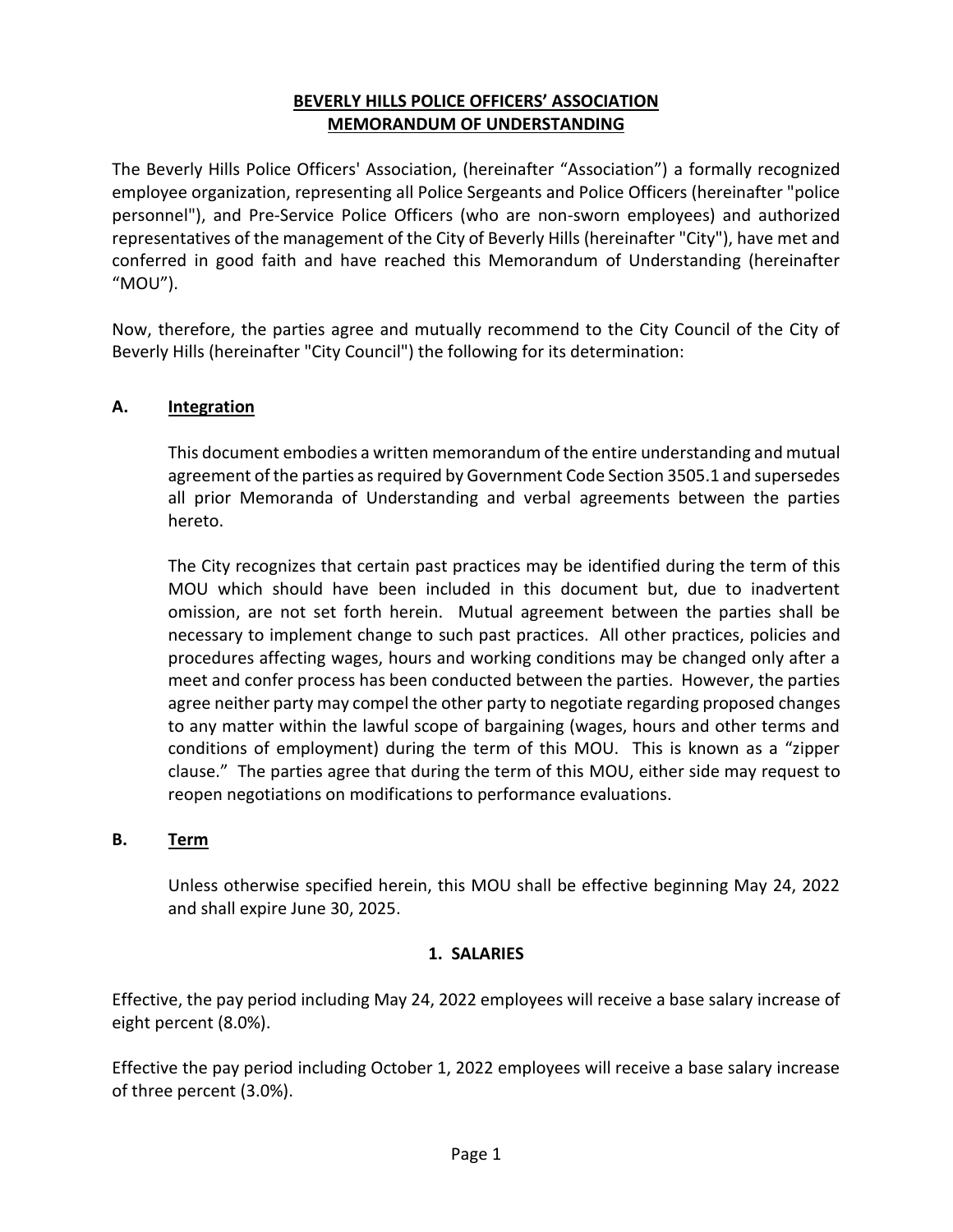Effective the pay period including June 1, 2024, employees will receive a base salary increase of three percent (3.0%).

<span id="page-5-0"></span>The salary schedules for the duration of the MOU are attached hereto as Exhibit "A".

## **2. OVERPAYMENT**

If an employee receives more compensation (whether in the form of salary, overtime or any other form of compensation contained in this MOU), than he/she is entitled to receive (i.e., is overpaid), the City will inform the employee. The City will work with the employee to reconcile the overpayment and if overpaid will work to try to create a repayment schedule.

# **3. APPOINTMENT AND ADVANCEMENT**

# <span id="page-5-2"></span><span id="page-5-1"></span>**A. Probationary Period for Police Personnel**

The probationary period for sworn positions (Police Officer and Police Sergeant, including laterals) shall be twelve (12) months. The probationary period shall not include any time served in a non-sworn capacity (e.g., as a Pre-Service Police Officer).

The City has the right to extend an employee's probation as follows:

- 1. For the length of any leave of absence or time on modified duty while on probation in excess of one calendar week; and/or
- 2. At the discretion of the Chief of Police up to six months.

# <span id="page-5-3"></span>**B. Pre-Service Police Officers**

Each newly hired Pre-Service Police Officer (excluding individuals hired as lateral Police Officers) shall serve as a non-sworn civilian employee until such time as he/she successfully graduates from the Police Academy and is sworn in as a Police Officer. These Pre-Service Police Officers shall receive similar benefits as a sworn Police Officer with the exception of retirement and workers' compensation benefits. Because Pre-Service Police Officers are not sworn, they are considered miscellaneous employees under the Public Employees' Retirement Law and are not eligible for workers' compensation benefits pursuant to Labor Code section 4850.

An employee hired as a Pre-Service Police Officer shall be an at-will employee and cannot attain permanency as a Pre-Service Police Officer. Rather, such an employee will either be sworn in and appointed as a Police Officer upon graduation from the academy, or will be separated from employment as a Pre-Service Police Officer. Time served in the classification of Pre-Service Police Officer shall not count towards departmental seniority (e.g., shift bidding and vacation requests) but will count towards total City service.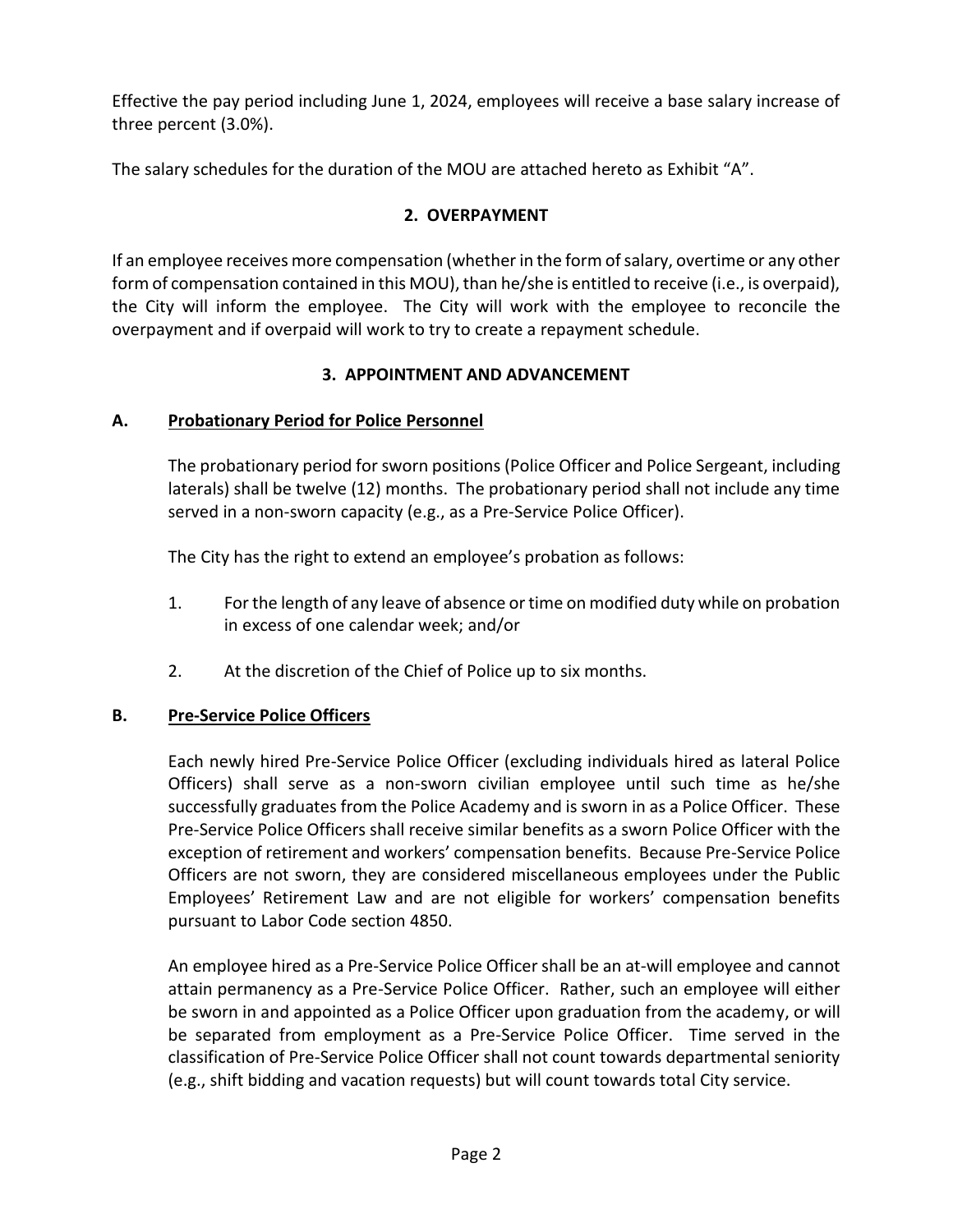# <span id="page-6-0"></span>**C. Salary Placement upon Initial Hire**

Employees may be appointed at Step 1 or above in their allocated salary range. Upon the recommendation of the Chief of Police or designee, the Human Resources Director or designee may approve placement above Step 1 based upon the employee's qualifications and performance justifying such placement.

#### <span id="page-6-1"></span>**D. Advancement Through Salary Range**

Employees shall move through the steps on the salary range as follows:

- 1. An employee shall be eligible for a salary step increase after the completion of one year of service, and annually thereafter (i.e., the anniversary date), provided he/she has received an overall rating of "satisfactory" on his/her performance evaluation. The effective date of the step increase shall be his/her anniversary date.
- 2. All step increases will be made in accordance with the following
	- a. Increases are recommended by the employee's supervisor and Chief of Police (or designee) and are approved by the Human Resources Director or designee.
	- b. An employee's step increase may be withheld or delayed only if his/her overall performance is less than "meets standards" and his/her evaluation is given timely (i.e., within one calendar week of his/her anniversary date).

#### <span id="page-6-2"></span>**E. Step Placement Upon Promotion**

A Police Officer who is promoted to Police Sergeant shall be appointed to the first step of the salary range for Police Sergeant or the step that provides at least a 5.5% increase, whichever is higher. Special assignment pay shall be added to base salary for the purpose of establishing the initial salary step placement of a promoted employee. Benefits and leave rights shall be available to employees on probation as a result of accepting a promotion. The effective date of the promotion shall be the first day of the pay period following the promotion date. The employee's anniversary date for the position into which the employee is promoted (which determines step increases for that position) shall be the effective date of the promotion.

For promotions, the City will ensure they are paid within six months of Human Resources receiving the personnel action form.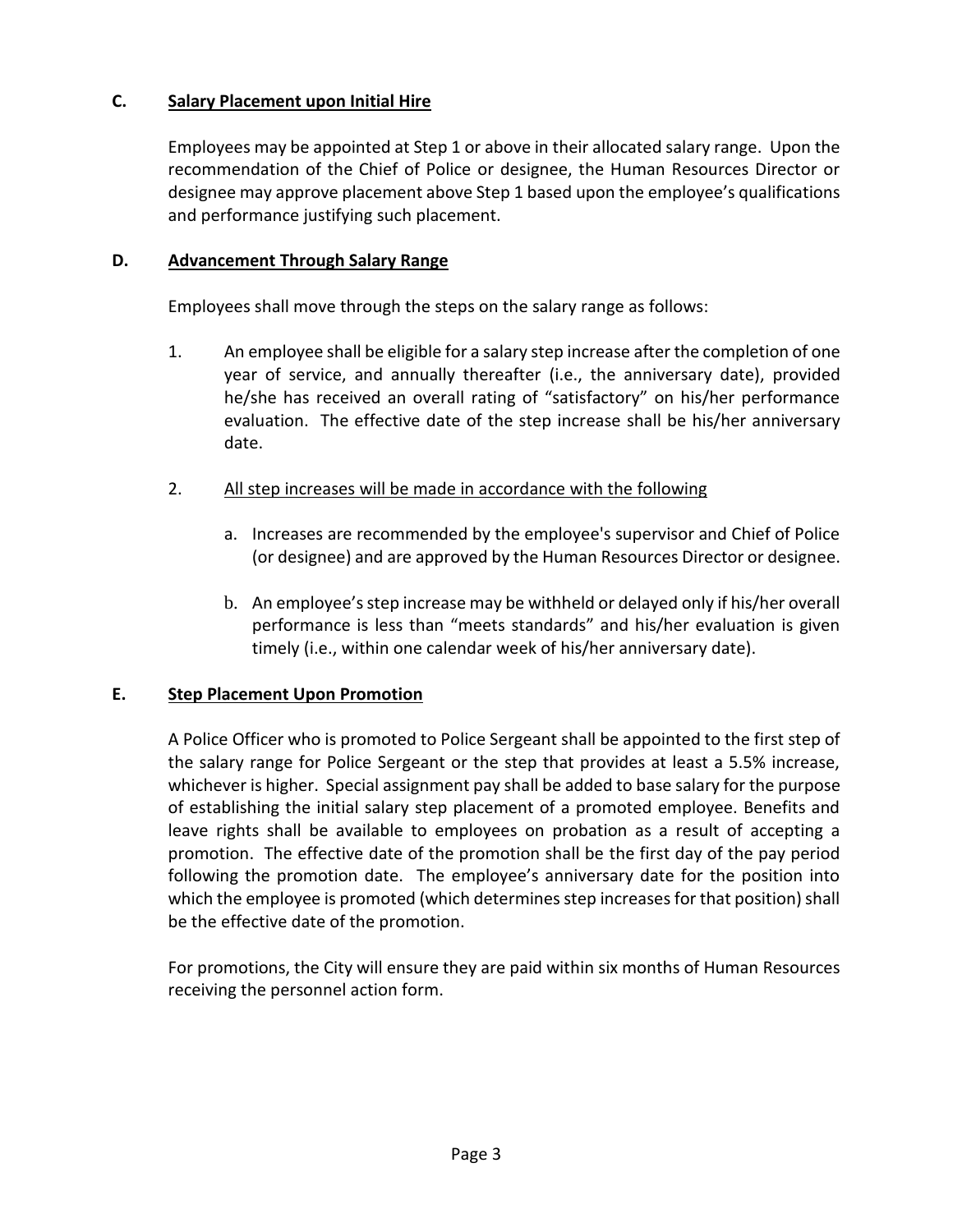## <span id="page-7-0"></span>**F. Special Merit Advancement**

The City Manager may authorize the advancement of an employee to any step within the prescribed schedule earlier than he/she would normally be eligible. Special merit increases shall require a written recommendation of the Chief of Police or his/her designee, as submitted to the Human Resources Director. Such salary increases shall be effective on the first day of the pay period following the approval of the City Manager, unless a different effective date is specified by the City Manager. An employee will be eligible for his/her next scheduled increase one year after the date of the special merit advancement, and annually thereafter.

## <span id="page-7-1"></span>**G. Acting Assignments**

Police Personnel temporarily assigned to a classification higher than his/her regularly assigned classification shall receive acting assignment pay while so assigned.

While acting, the employee's base monthly salary shall be 5.5% above his/her present base monthly salary, provided that this additional amount shall not exceed the fifth step nor be lower than the first step of the higher classification. Acting assignments shall be recommended by the Chief of Police or his/her designee and approved by the Human Resources Director or designee.

To be eligible for acting pay, the employee has to meet the minimum qualifications for the higher classification and be capable of performing the essential functions of the higher classification.

Police Personnel assigned to an acting assignment shall not acquire status or credit for service in the higher classification and may be returned to their regular position at any time.

#### <span id="page-7-2"></span>**H. Y-Rating**

In the event an employee in a position is Y-rated, the employee's monthly base salary shall not be increased until the monthly base salary of the position held by that employee meets or exceeds the monthly salary paid to that employee.

## **4. SPECIAL ASSIGNMENTS**

<span id="page-7-3"></span>Police Personnel are eligible for Special Assignments as provided in this Article. Assignment Pay is included in the regular rate of pay (as described by the Fair Labor Standards Act) for purposes of calculating overtime and will be included in the rate used to cash out leaves of absence.

#### <span id="page-7-4"></span>**A. Selection of Employees for Special Assignments**

It is the policy of the Beverly Hills Police Department that selection of employees for special assignments will be made by following the procedure indicated below.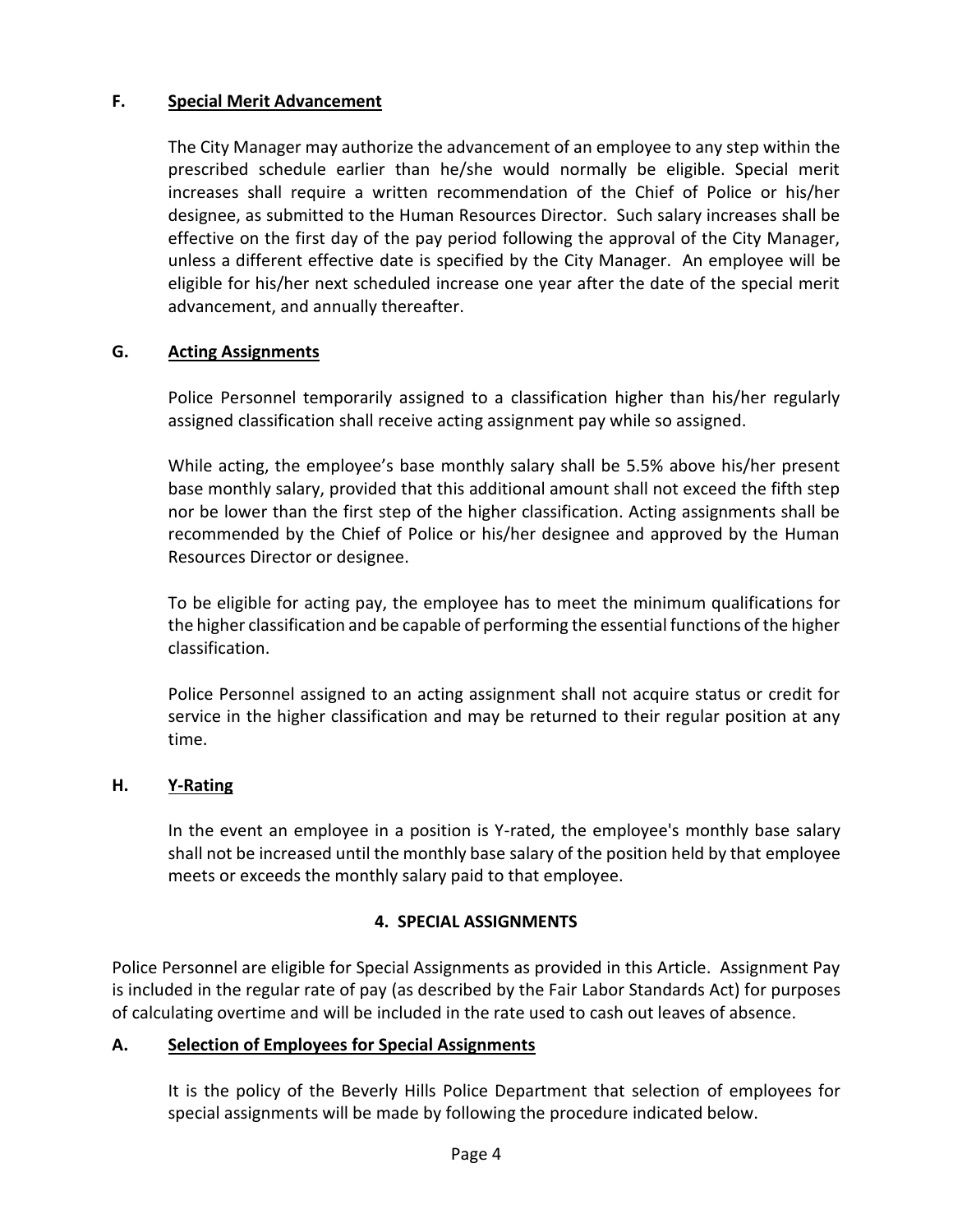- 1. When an opening for a special assignment is available or imminent, the Chief of Police or designee shall request interested police personnel to submit a memorandum requesting appointment to the special assignment.
- 2. Police personnel submitting requests shall indicate their reasons and qualifications for the special assignment in memorandum form to their immediate supervisor.
- 3. Supervisors shall review requests after which they shall attach a memorandum of their own, which includes any comments they have and a recommendation of the employee for the special assignment.
- 4. After reviewing all requests for a special assignment the Chief of Police or designee will have the option of (a) making the selection based on the information submitted or (b) establishing an oral board for the purpose of interviewing all candidates and receiving recommendations from the oral board and then making a selection.
- 5. Notwithstanding the above, the Chief of Police shall retain the right to assign employees to special assignments without following the above procedures when the Chief of Police feels such action is in the best interest of the Department.
- 6. Within 10 days after an employee is informed that he/she was not chosen for a special assignment, the employee may ask the superior officer who effectively made the selection, for the reason the employee was not selected. The superior officer shall respond within 10 working days.

## <span id="page-8-0"></span>**B. Special Assignment Types and Pay**

Employees cannot earn more than 8.25% in assignment pay as set forth below. An employee who becomes eligible for a pay described below, will receive that pay effective on the first day of the pay period following assignment to the particular assignment. An employee is not eligible for any form of special assignment pay/bonus unless explicitly included in the list of assignments/bonuses described herein. With the exception of Field Training Officers (which provides for a minimum of six (6)), the Chief of Police has discretion to determine the number of employees assigned to any special assignment.

Employees in a special assignment which will be civilianized (Range Master, Photo Red Light Enforcement and Special Projects Officer) will be addressed as follows:

Employee will remain in their assignment until the successor has been selected and assigned to the position. Once the position has been civilianized, if available, the affected employee will be assigned to another special assignment with a comparable bonus. If no comparable special assignments are available, the employee will be assigned to Patrol and their bonus grandfathered.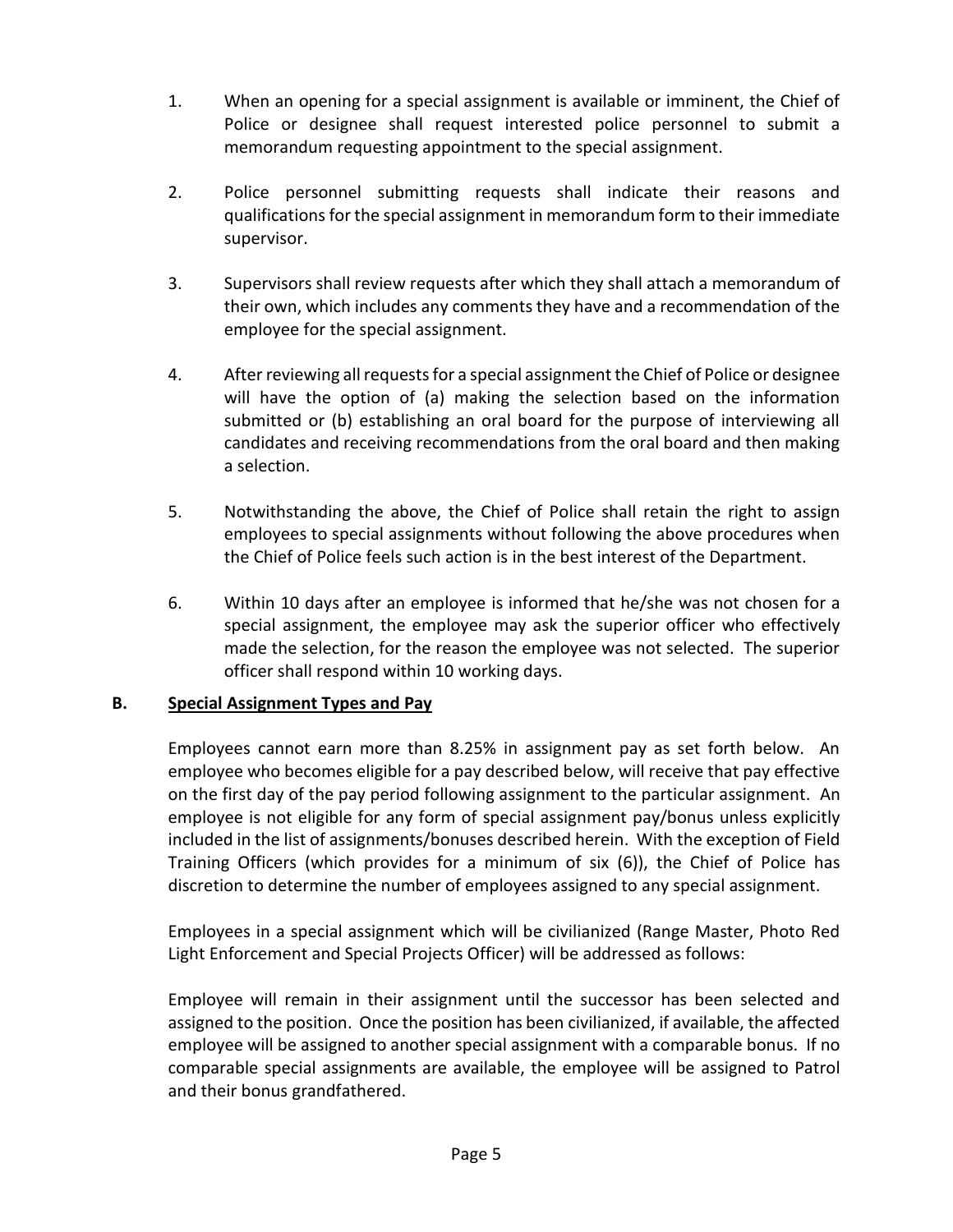The following are the available assignments and associated pays:

## 1. Detective Assignment

Employees assigned to the Detective Bureau shall receive assignment pay equal to 8.25% of their base salary.

# 2. Field Training Officer (FTO)

There shall be a minimum of 6 Field Training Officers. When assigned as an FTO, a Police Officer shall receive assignment pay equal to 5.5% of his or her base salary.

# 3. Motor Officer Pay

Employees assigned as Motor Officers shall receive assignment pay equal to 8.25% of their base salary. In addition, police personnel assigned as Motor Officers shall receive four (4) hours of compensatory time off per month (accrued at 1.85 hours per pay period) for off-duty time spent maintaining the assigned motorcycle.

# 4. D.U.I. Team

Police Officers assigned to the Traffic Bureau – DUI Team shall receive assignment pay equal to 5.5% of their base salary.

## 5. Personnel & Training Bureau

The Sergeant(s) assigned to the Personnel & Training Bureau shall receive assignment pay equal to 5.5% of their base salary.

Police Officers assigned as Background Investigators shall receive assignment pay equal to 5.5% of their base salary. Police Officers assigned to the Personnel & Training Bureau as an Administrative Training Officer shall receive assignment pay equal to 5.5% of their base salary.

## 6. Office of the Chief

- a. Professional Standards Unit The Sergeant(s) assigned to the Professional Standards Unit shall receive assignment pay equal to 8.25% of their base salary.
- b. Intelligence Unit The Sergeant(s) and/or the Police Officer(s) assigned to the Intelligence Unit shall receive assignment pay equal to 8.25% of his/her base salary.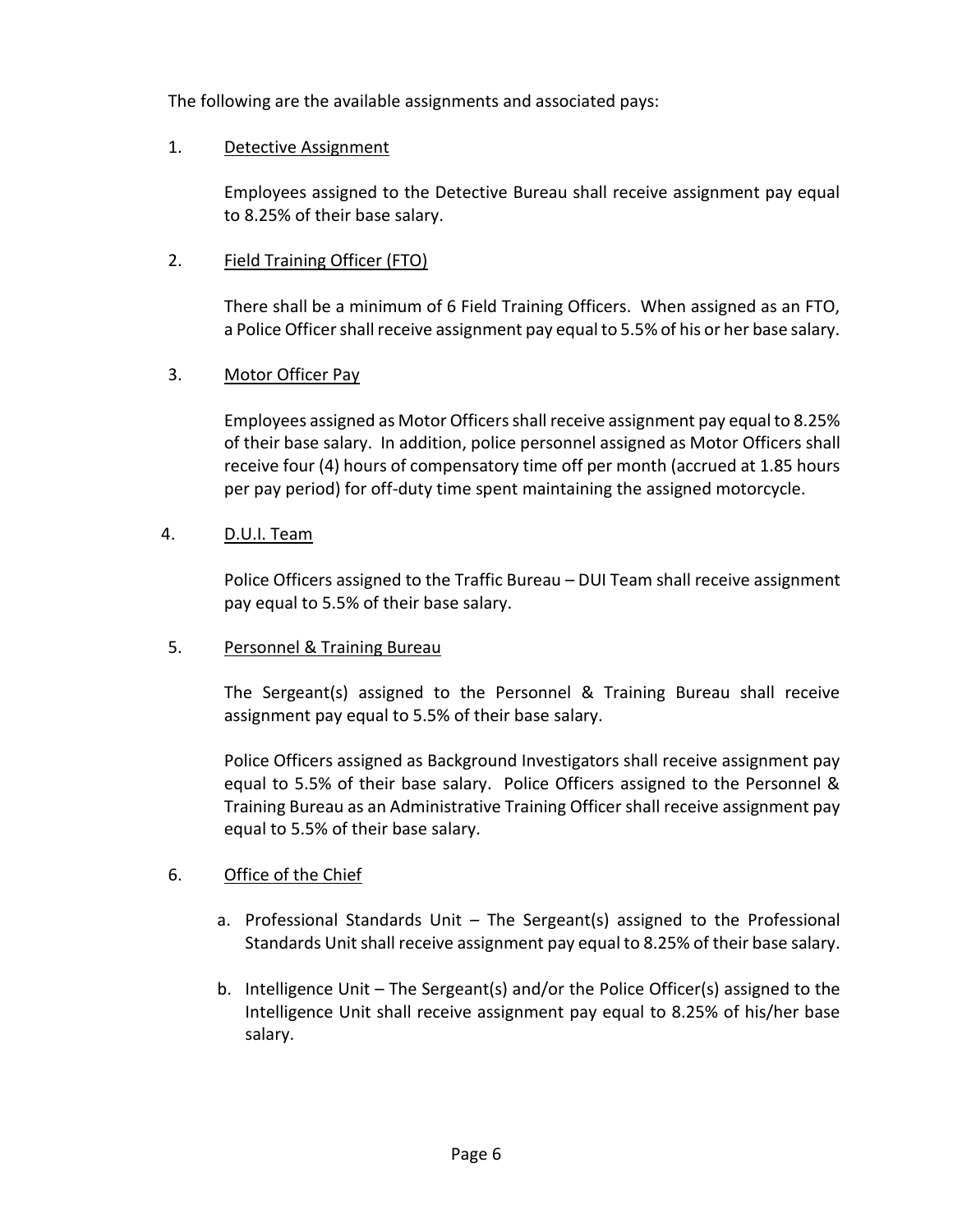# 7. Traffic/Accident Investigation & Commercial Investigation and Enforcement

## a. Traffic/Accident Investigation

Police Officers assigned to the traffic and accident investigation function shall receive assignment pay equal to 5.5% of their base salary. The Sergeants assigned to the traffic and accident investigation function shall receive assignment pay equal to 8.25% of their base salary.

## b. Commercial Investigation and Enforcement

Police Officers assigned to Commercial Investigation and Enforcement shall receive assignment pay equal to 5.5% of base salary.

A Police Officer may only be eligible for one of the pays in this Section 7.

# 8. Canine Handlers

- a. Police Officers assigned in the canine special assignment shall receive the following compensation, in addition to their regular base pay:
- b. Assignment pay equal to 5.5% of monthly base salary per month.
- c. 5.5 hours of compensatory time off per 28 day work period. Employees shall accrue 2.75 hours per pay period.

The City and officers understand and agree that this additional compensation is intended to compensate canine officers for all off duty hours spent caring, grooming, feeding and otherwise maintaining their canine unit, in compliance with the FLSA and interpretive cases and rulings. In addition, to ensure that there can be no expectation that canine officers are spending any additional time on offduty hours related to their canine or unit as described above (other than for those hours for which the parties agree they are compensated), the parties agree that the canine officers are not permitted to work in excess of 5.5 hours per 28-day work period on such off-duty hours.

The parties acknowledge that the FLSA, which governs the entitlement to compensation for canine duties, entitles the parties to agree to a reasonable number of hours per month for the performance of off duty canine duties. The hours derived at in this agreement were determined after an actual inquiry of the officers assigned in the canine special assignment as addressed by *Leever v. City*  of Carson City, 360 F.3d 1014 (9<sup>th</sup> Cir. 2004). It is the intent of the parties through the provisions of this section to fully comply with the requirements of the FLSA. In addition, both parties believe that this section of the MOU does comply with the requirements of the FLSA.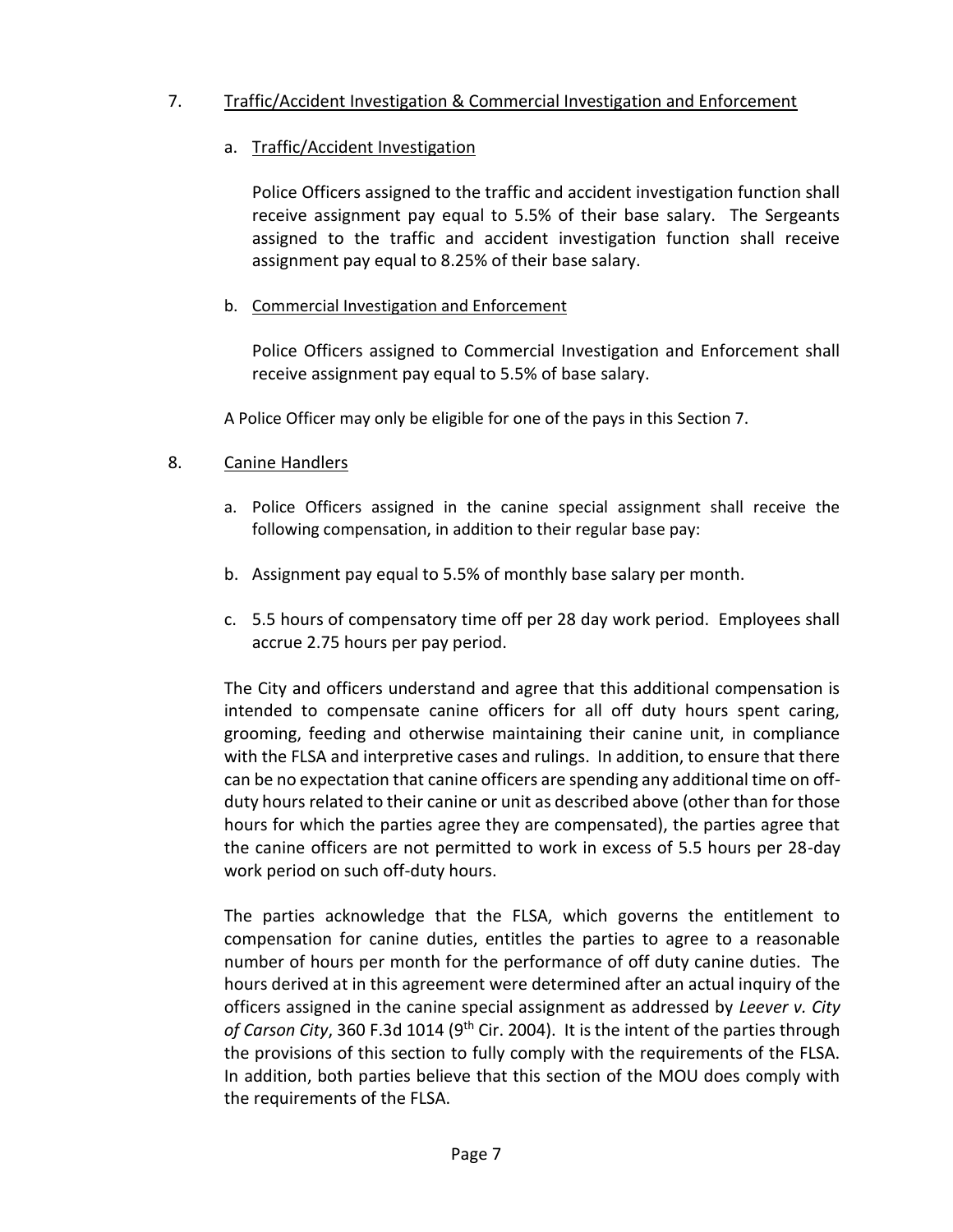# 9. Crime Impact Team

Employees assigned to the Crime Impact Team shall receive assignment pay equal to 8.25% of their base salary.

#### 10. Special Projects Detail

Police Officer(s) assigned to the Special Projects Detail shall receive assignment pay equal to 5.5% of base salary.

## 11. Community Relations

Police Sergeants and Police Officers assigned to Community Relations shall receive assignment pay equal to 5.5% of his/her base salary.

## 12. School Resource Officer

Police Officer(s) assigned as a School Resource Officer shall receive assignment pay equal to 8.25% of base salary.

#### 13. Red Light Photo Enforcement Officer

Police Officers assigned as the Red Light Photo Enforcement Officer shall receive \$435.11 per month as assignment pay. This pay is not special compensation under the CalPERS regulations.

#### 14. Range Master

The Police Officer assigned as the Range Master shall receive assignment pay equal to 8.25% of base salary.

## **5. CERTIFICATION AND EDUCATIONAL INCENTIVE**

<span id="page-11-0"></span>Certification and Education Pay is included in the regular rate of pay (as described by the Fair Labor Standards Act) for purposes of calculating overtime and will be included in the rate used to cash out leaves of absence. Certification and Education Pay shall not be paid to Pre-service Police Officers and shall not be paid to a probationary Police Officers until he/she passes probation.

The percentage an employee receives for education/certification pay outlined in this article will be calculated by taking the applicable percentage of base salary plus any special assignment bonuses he/she is receiving.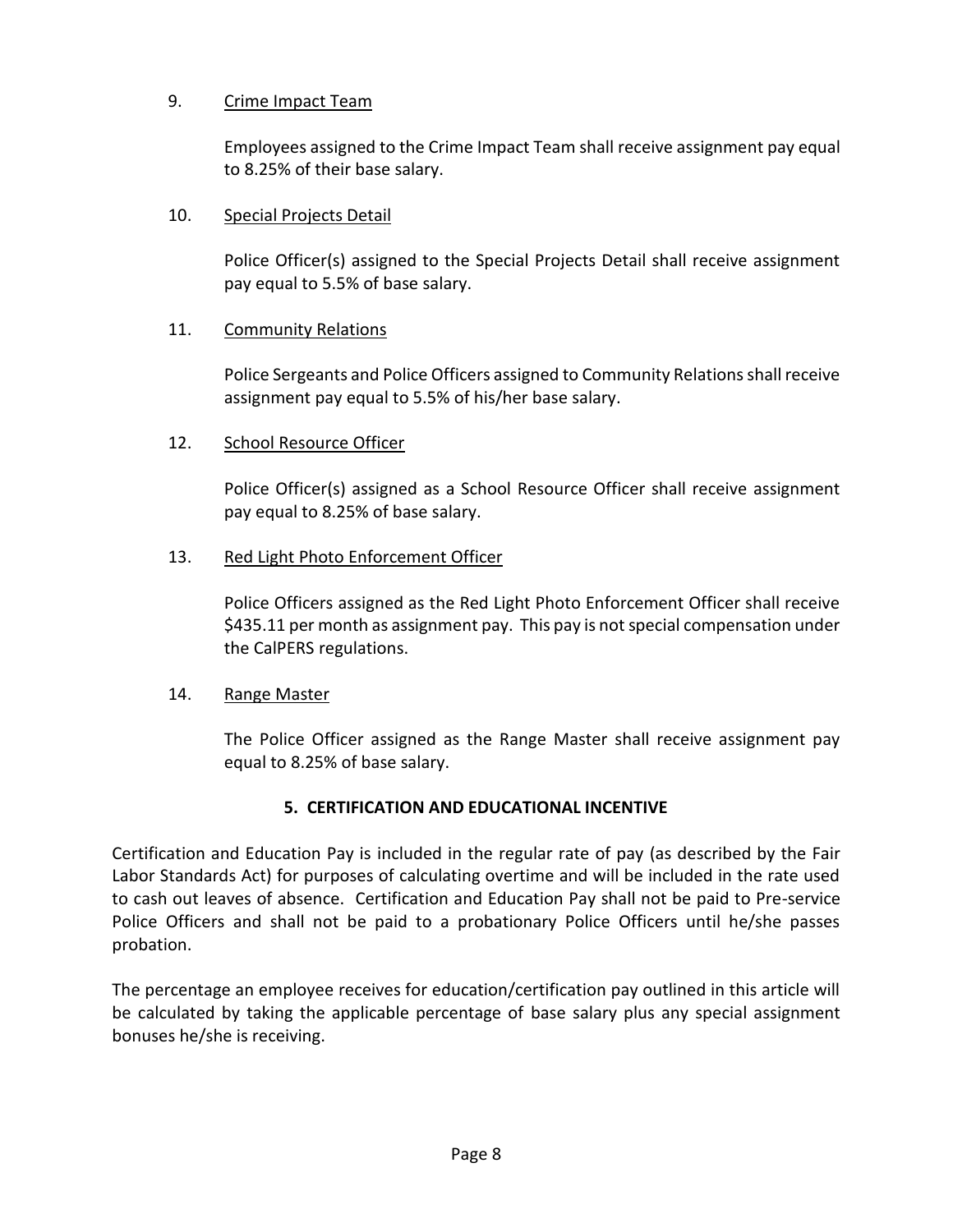# <span id="page-12-0"></span>**A. Education Pay Eligibility**

The maximum an employee can earn for certification and education pays set forth in this article is thirteen and three quarters' percent (13.75%), regardless of the level of education or certification achieved.

- 1. Employees who were receiving the Continuing Education Pay or who had begun coursework towards the first year of Continuing Education Pay (must have been pre-approved for the first year of coursework prior to February 22, 2017) are grandfathered to receive this pay, and are therefore eligible for the following types of pay:
	- (a) 2.75% for earning an Advanced P.O.S.T. Certificate
	- (b) 5.5% for earning a Bachelor's Degree.
	- (c) 5.5% for earning a Master's Degree, a Juris Doctorate Degree, or a PhD
	- (d) 5.5% for Continuing Education Pay

These employees are eligible to receive either (c) or (d), but not both pays, so as not to exceed the maximum of 13.75% indicated above.

- 2. Employees who were not receiving the Continuing Education Pay and had not begun coursework towards the attainment of the Continuing Education Pay prior to March 31, 2020 are eligible for the following types of pay:
	- (a) 2.75% for earning an Intermediate P.O.S.T. Certificate
	- (b) 2.75% for earning an Advanced P.O.S.T. Certificate
	- (c) 5.5% for earning a Bachelor's Degree
	- (d) 5.5% for earning a Master's Degree, Juris Doctorate Degree or PhD

If an employee achieves (a)  $-$  (d) above, he/she will no longer receive pay for the Intermediate P.O.S.T. certificate, so as not to exceed the maximum of 13.75%.

## <span id="page-12-1"></span>**B. Certification and Education Incentive Pay Types**

The following certification and education pays are available to members of this unit who meet the eligibility criteria.

- 1. Intermediate P.O.S.T. Certificate: Police Personnel who have earned an Intermediate P.O.S.T Certificate shall receive pay equal to 2.75% of an amount equal to the employee's base salary plus any special assignment pay he/she is receiving.
- 2. Advanced P.O.S.T. Certificate: Police Personnel who have earned an Advanced P.O.S.T. Certificate shall receive pay equal to 2.75% of an amount equal to the employee's base salary plus any special assignment pay he/she is receiving.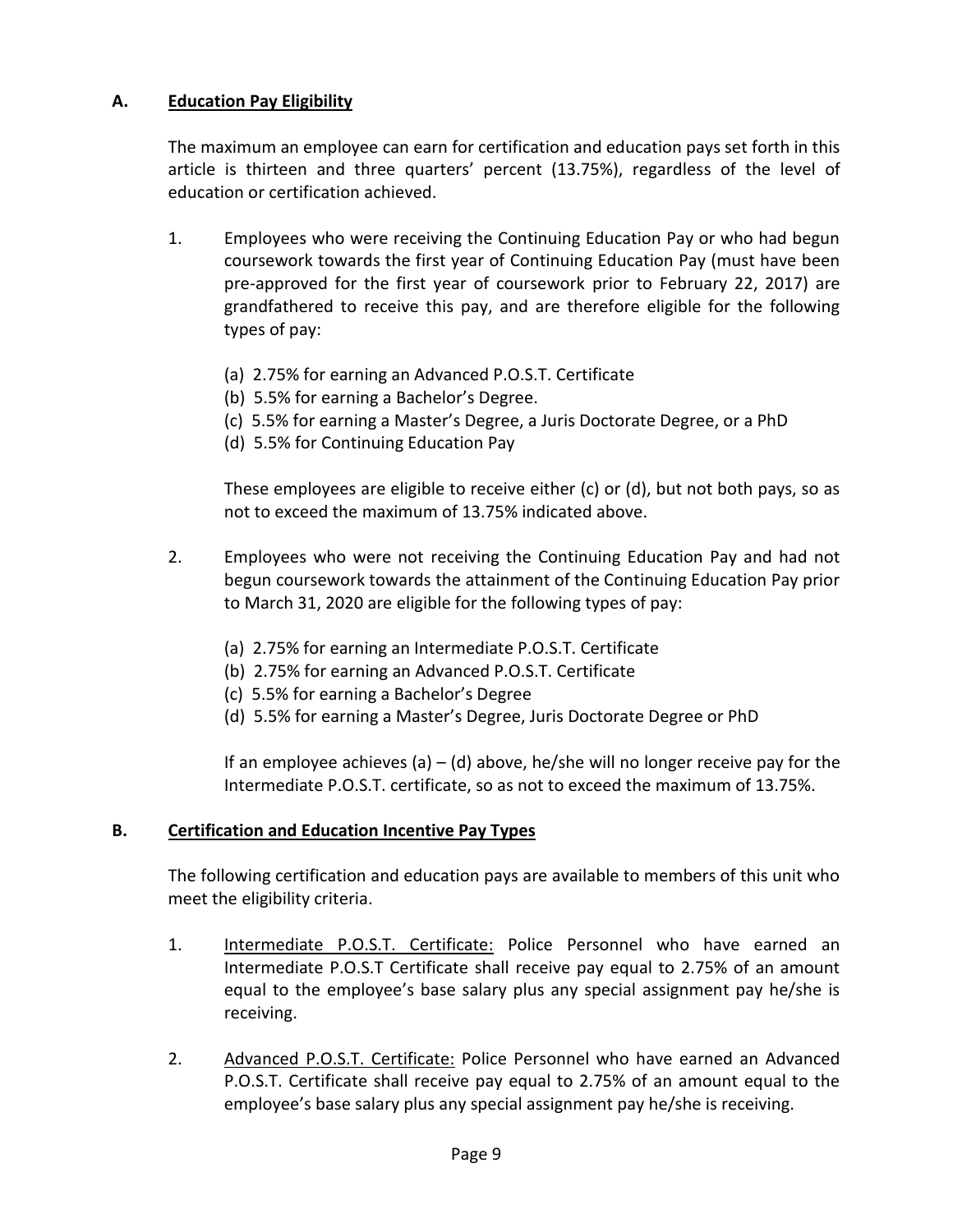- 3. Bachelor's Degree: Police Personnel who have earned a Bachelor's Degree from an accredited college or university recognized by the Council for Higher Education Accreditation and/or its regional accrediting organizations, or any other college or university approved in advance by the Chief of Police and Human Resources Director shall receive pay equal to 5.5% of an amount equal to the employee's base salary plus any special assignment pay he/she is receiving.
- 4. Master's or Juris Doctorate or PhD Degree: Police personnel who have earned a Master's or Juris Doctorate or PhD Degree from an accredited college or university recognized by Council for Higher Education Accreditation and/or its regional accrediting organizations, or any other college or university approved in advance by the Chief of Police and Human Resources Director shall receive pay equal to 5.5% of an amount equal to the employee's base salary plus any special assignment pay he/she is receiving.
- 5. Continuing Education Pay: An employee eligible for Continuing Education Pay based on the criteria outlined in section "A" above shall receive 5.5% of an amount equal to the employee's base salary plus any special assignment pays he/she is receiving when either of the following conditions are met:
	- a. Following completion of eighty (80) hours of pre-approved coursework within the prior fiscal year, employees will be eligible for the Continuing Education Pay for the following fiscal year. Courses must be pre-approved and successfully completed (Grade "C" or higher) in order for the employee to qualify.
	- b. Following attainment of the Continuing Education Pay for 6 consecutive fiscal years by way of the requirements in (a), employees will be eligible to receive Continuing Education Pay on a prospective basis without needing to take additional coursework under this section.

In order to qualify as continuing Education Pay, courses must be pre-approved and taken at an accredited college or university recognized by the Council for Higher Education Accreditation and/or its regional accrediting organizations or any other college or university approved in advance by the Chief of Police and Human Resources Director.

## <span id="page-13-0"></span>**C. Payment for Educational Expenses**

Travel expense or per diem will not be reimbursed for educational courses taken by an employee where that employee will subsequently receive an education bonus for such education, Applications for reimbursement shall be submitted and processed in accordance with the Education and Training Administrative Regulation 3A.2.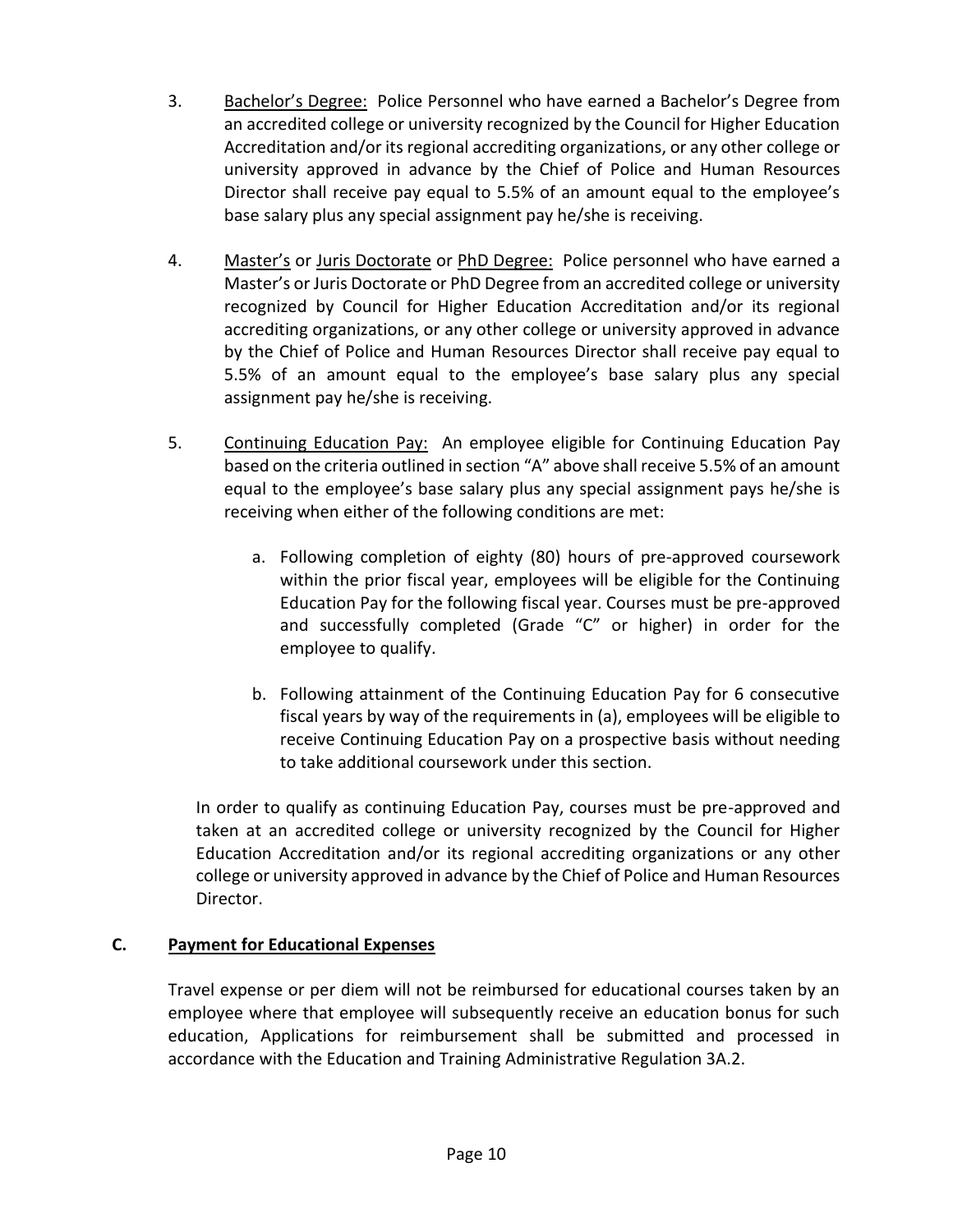#### **6. HEALTH BENEFITS**

#### <span id="page-14-1"></span><span id="page-14-0"></span>**A. Cafeteria Plan and Benefits**

New hires are eligible for Cafeteria Plan benefits and health insurance beginning on the first day of the month following their start date.

The following insurance benefits are provided through a cafeteria plan adopted in accordance with the provisions of Internal Revenue Code § 125: medical insurance, dental insurance, and optical insurance.

## 1. City Contribution to the Cafeteria Plan

The City will contribute to the cafeteria plan on behalf of each employee an amount (which includes the PERS statutory minimum) determined annually by the method established herein. The total City contribution amount for each year will be determined by adding to the prior year's contribution amount an amount equal to 80% of the net increase, if any, in the total cost of the monthly premiums for the following plans: (a) the employee plus family category of the PORAC medical insurance plan available through PERS, (b) the employee plus family category of the "S*afety Standard"* Guardian dental plan and (c) the employee plus family category of the *"Safety Standard"* optical VSP. The cafeteria plan contribution is used to purchase the optional benefits of medical insurance, dental insurance and optical insurance. Should the total premium cost of these three benefits decrease from one year to the next, the contribution amount from the City will remain the same for the following year.

The City's 2022 Cafeteria Plan contribution is \$2,108.39. For 2023, 2024 and 2025, assuming the cost of the plans increase, the City will increase its contribution by an amount equal to 80% of each year's increase. The same methodology will be used each year of the MOU to determine increases in the City's contribution.

#### 2. Medical Insurance

The City contracts with the California Public Employees' Retirement System ("PERS") for medical insurance. The City will contribute the PERS statutory minimum on behalf of each participant in the program. Eligible employees may select any of the medical insurance plans offered by CalPERS.

An employee who elects to opt out of medical coverage offered by the City must be able to provide proof of minimum essential coverage ("MEC") through another source (other than coverage in the individual market, whether or not obtained through Covered California).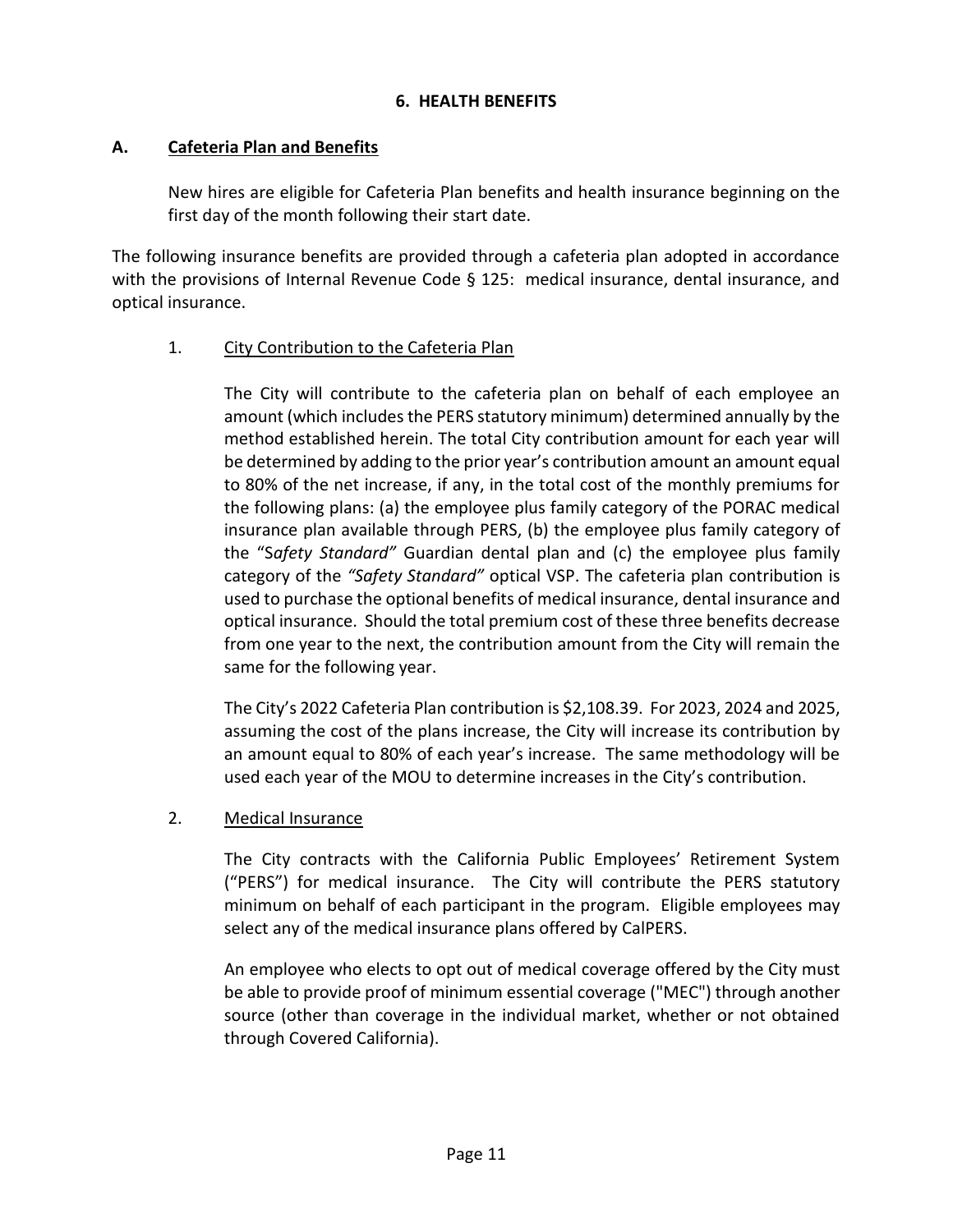If at any time during the term of the MOU, the City is subject to penalties under the ACA, the parties agree to reopen negotiations on that provision of the cafeteria plan subjecting the City to such penalties for the limited purpose of making changes to ensure that such penalties are avoided, provided that no changes can be made without mutual agreement of the parties.

#### 3. Dental Insurance

Employees may select a dental insurance plan available from the City's provider, Guardian. The City reserves the right to change dental insurance providers if necessary. If it does, employees will be provided with similar benefits with the new provider and, if the amount of the new monthly premium for family coverage shall exceed that due under the former plan, the City's monthly cafeteria plan contribution shall be increased by the amount of the premium increase. Employees do not have to choose any dental insurance and need not provide proof of dental insurance from another source in order to make that choice.

## 4. Optical Insurance

Employees may select an optical insurance plan available from the City's provider, Vision Service Plan (VSP). The City reserves the right to change optical insurance providers if necessary. If it does, employees will be provided with similar benefits with the new provider and, if the amount of the new monthly premium for family coverage shall exceed that due under the former plan, the City's monthly cafeteria plan contribution shall be increased by the amount of the premium increase. Employees do not have to choose any optical insurance and need not provide proof of optical insurance from another source in order to make that choice.

## 5. Employee Contributions for Benefit Options

If an employee chooses optional benefits whose aggregate cost exceeds the total City contribution to the Cafeteria Plan, the City will automatically deduct the excess amount on a pre-tax basis from the employee's bi-weekly payroll.

## 6. The Receipt of Cash Through the Cafeteria Plan

Employees will be eligible to receive cash up to a maximum of \$475 per month (subject to taxation as wages) through the cafeteria plan if they either opt out of receiving one of the optional benefits provided through the plan or if they choose optional benefits that do not cost as much as the maximum dollar amount they receive through the plan.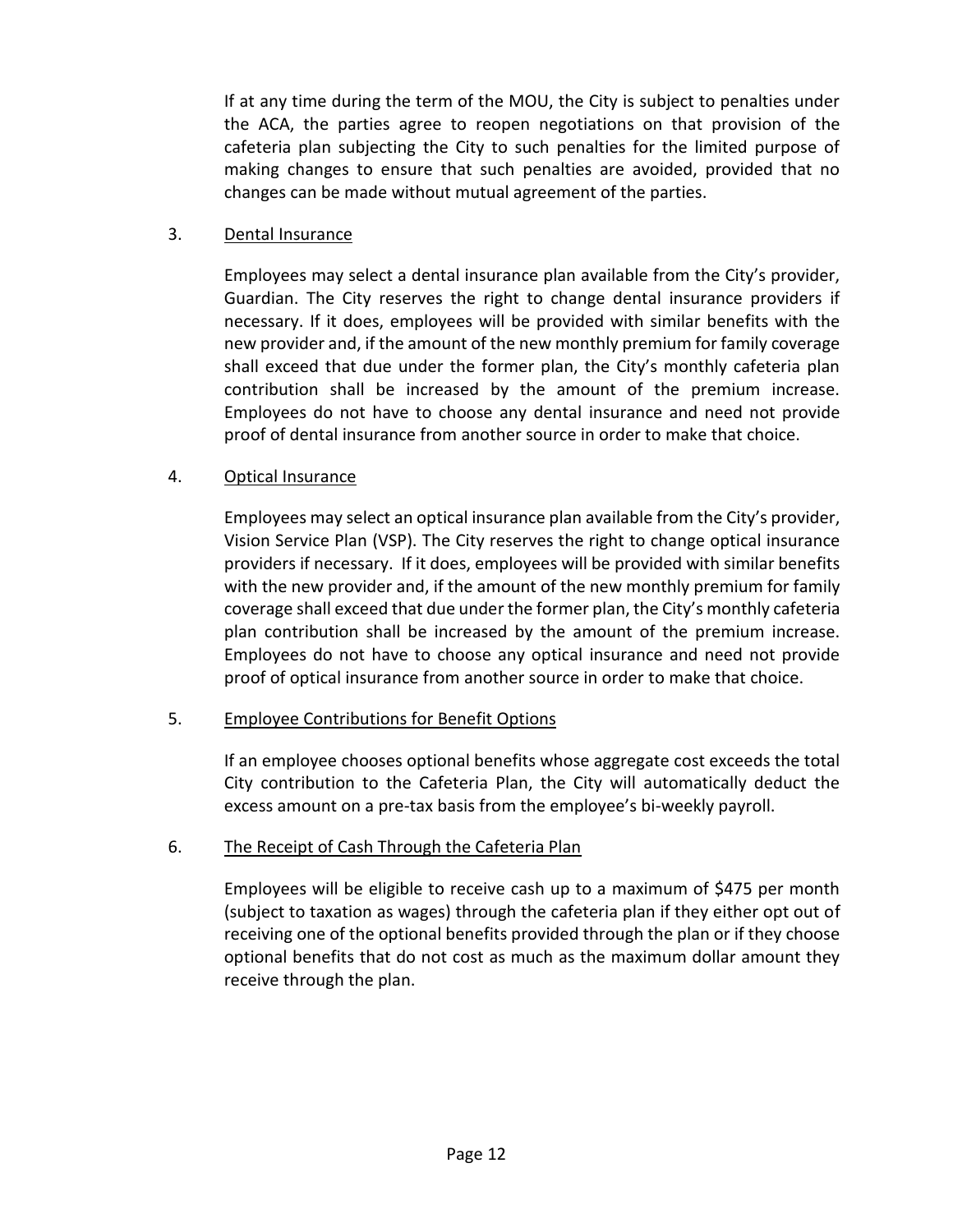# <span id="page-16-0"></span>**B**. **Flexible Spending Accounts**

Employees have the opportunity to participate in both a health care and dependent care flexible spending account (each an FSA) whereby employees will be able to defer up to the maximum permitted by law) to pay for any eligible out of pocket expenses related to health care or dependent care on a pre-tax basis. The provisions of both of these FSA's will be provided in a plan document. The plan document will be available to each eligible employee upon request. Before January 1 of every year, employees will be able to elect to have their compensation for the upcoming year deducted biweekly and contributed on a pre-tax basis to the FSA. During the year (and for a short grace period thereafter), an employee can receive reimbursements under the FSA for covered expenses incurred during the year, up to the amount of the employee's elected contributions for the year. The FSA deductions will be withheld from employees' regular payroll. Any amount allocated but not used within the prescribed time limits shall be forfeited.

## **7. RETIREE MEDICAL INSURANCE**

<span id="page-16-1"></span>Each employee retiring from City service is eligible to continue coverage as a retiree through the group medical insurance plans offered through the California Public Employees' Retirement System ("PERS"). The City shall pay the PERS statutory minimum on behalf of each retiree**.** 

## <span id="page-16-2"></span>**A. Tier 1: Retirees Hired Prior to July 1, 2012**

For employees (in the bargaining unit as of the date of approval of this MOU) hired prior to July 1, 2012 who retire from the City (service retirement only), through age 70 the City shall pay the difference between the PERS statutory minimum and the actual cost of the medical insurance premium up to the two-party rate of the PERS PORAC Plan.

## <span id="page-16-3"></span>**B. Tier 2: Retirees Hired On or After July 1, 2012**

Employees hired by the City on or after July 1, 2012 who retire from the City will receive the PERS statutory minimum, which will be paid directly to PERS by the City should the retiree select a medical plan through PERS. In addition, for any employee hired into the unit as a new employee on or after July 1, 2012, in lieu of additional retiree medical insurance benefits, the City shall, while the employee is working for the City, contribute the sum of \$388.00 per month (\$194.00 per pay period) for twenty-four (24) pay periods – there will be no contribution in the third pay period of any month which has three pay periods) to a retirement health savings account on behalf of each employee. For employees who promote into the unit after July 1, 2012 who were City employees as of June 30, 2012, they will receive retiree medical benefits in accordance with the benefits of this MOU as though they were a member of the bargaining unit prior to July 1, 2012.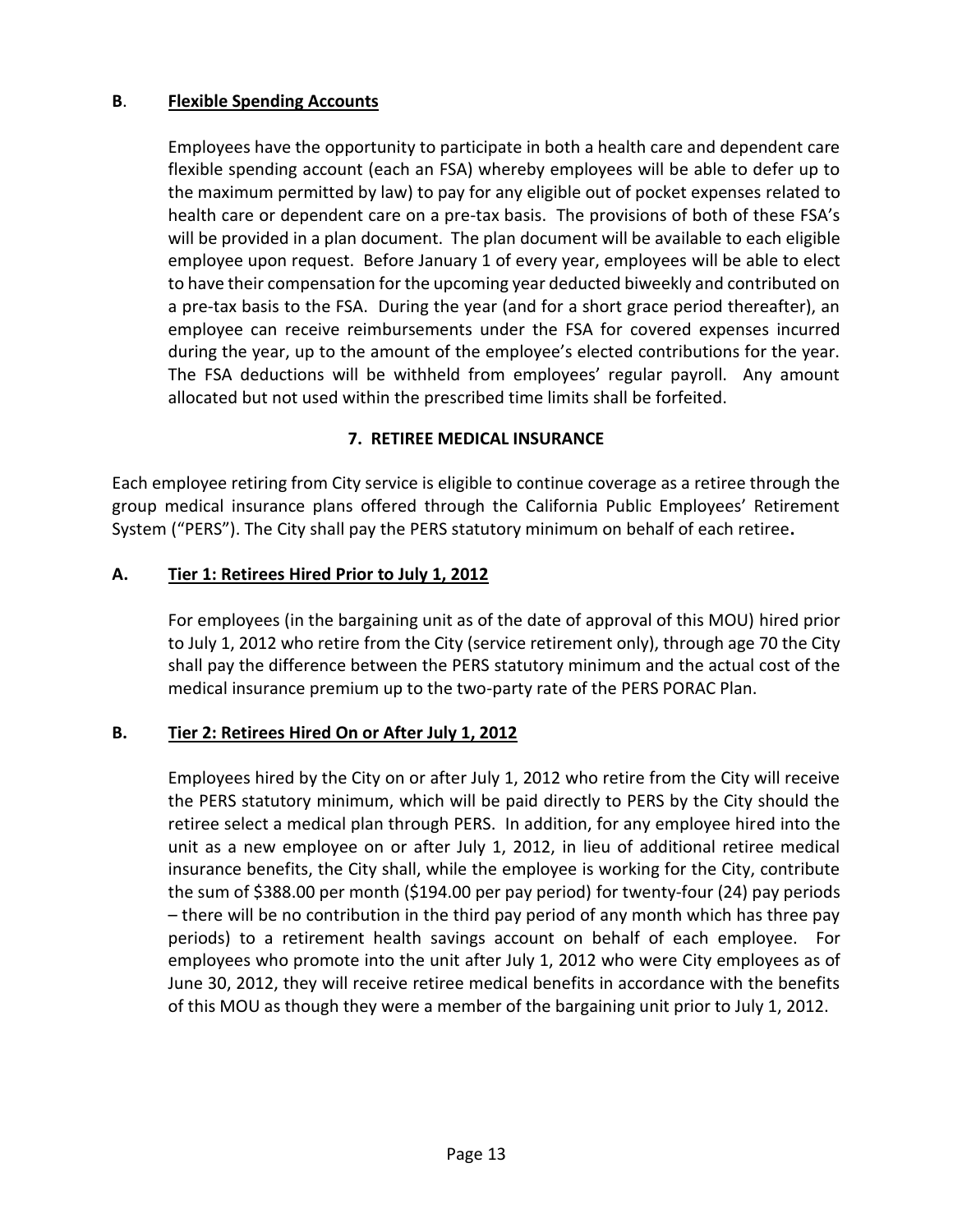## <span id="page-17-0"></span>**C. Retiree Medical Insurance for Employees Who Disability Retire**

An employee in Tier 1 (as described in paragraph A) who receives a disability retirement from the City is eligible for the benefits described in paragraph A above if the employee has 20 years of service with the Beverly Hills Police Department (which can include both sworn and non-sworn service in the Department) or is over 45 years of age at the time of his or her retirement.

## **8. LIFE INSURANCE**

# <span id="page-17-2"></span><span id="page-17-1"></span>**A. City-Provided Life Insurance**

Employees shall be entitled to a \$50,000 term life insurance policy. The full premium for such policy shall be paid for by the City under a life insurance program of its choosing.

## <span id="page-17-3"></span>**B. Supplemental Term Life Insurance**

Employees may also purchase supplemental term life insurance, if available, with deductions from their bi-weekly compensation as designated by each employee. Employees cannot allocate cash contributions made to the cafeteria plan to pay the premiums for this supplemental term life insurance. However, they may, on a post-tax basis, allocate any cash back they receive from the cafeteria plan for that purpose, as a deduction from their paycheck.

## **9. DEFERRED COMPENSATION**

## <span id="page-17-5"></span><span id="page-17-4"></span>**A. City Contribution to Deferred Compensation**

The City shall contribute \$320.00 per month on behalf of each Police Officer to a deferred compensation account.

The City shall contribute \$475.00 per month on behalf of each Police Sergeant to a deferred compensation account.

In addition to the above amounts, the City shall pay make an additional contribution to the deferred compensation accounts of Police Officers and Police Sergeants as follows:

The City shall make a contribution to employees in the classification of Police Officer in the amount of three percent (3%) of step 5 for the classification of Police Officer.

The City shall make a contribution to employees in the classification of Police Sergeant in the amount of three percent (3%) of step 6 for the classification of Police Sergeant.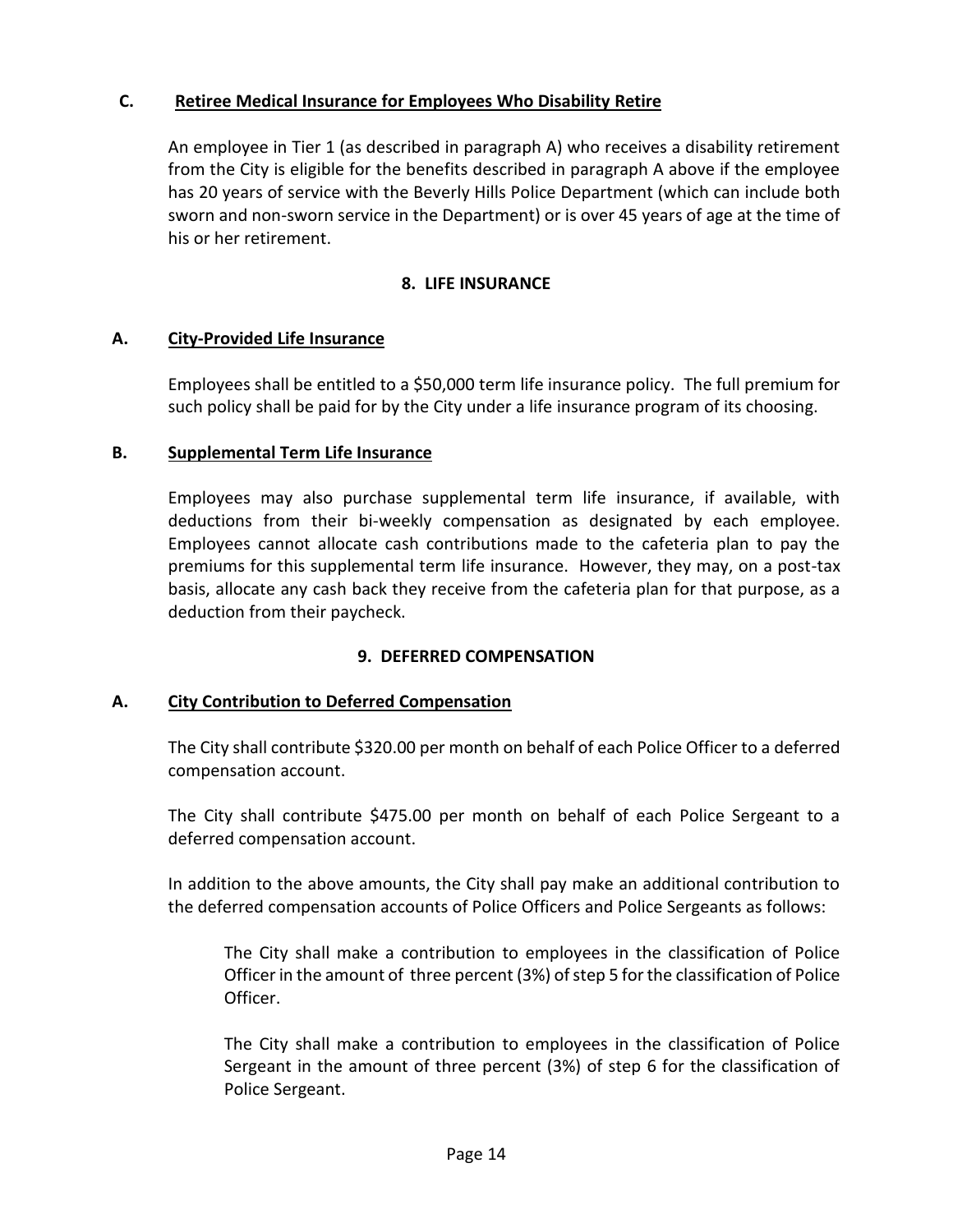As addressed in paragraph B below, the parties acknowledge that there is a statutory maximum amount which may be contributed into an employee's deferred compensation account. Given the above contributions from the City, employees are responsible for ensuring that any individual contributions employees elect to make to their own deferred compensation accounts do not cause the account to exceed the maximum permitted by law. If the maximum permitted by law is reached prior to the end of a calendar year, there will no additional City contributions for the remainder of that calendar year.

## <span id="page-18-0"></span>**B. Employee Contribution to Deferred Compensation**

Employees may elect to contribute from their regular wages to deferred compensation accounts up to the IRS-established limits. In accordance with the tax laws, any cash that an employee may receive through the cafeteria plan may not be deferred to the employee's deferred compensation accounts directly from the cafeteria plan.

# <span id="page-18-1"></span>**C. Conversion of Sick Leave to Deferred Compensation**

Employees may elect to convert accumulated sick leave to deferred compensation. The extra pay may only be used to fund IRS designated "catch-up" contributions (which may include the pre-retirement catch-up or age 50 catch-up) to deferred compensation. The following restrictions apply to this program:

- 1. The employee shall have a minimum of 15 years of service with the City of Beverly Hills.
- 2. The individual's sick leave accrual balance cannot be reduced below 500 hours.
- 3. Contribution amounts and deferral limits will be governed by IRS Code restrictions and the deferred compensation plan rules related to "catch-up" contributions.
- 4. An employee may only convert the amount of sick leave he/she would be eligible to receive if he/she separated from service at the time of the sick leave conversion to deferred compensation.

## **10. CALPERS RETIREMENT BENEFITS**

<span id="page-18-2"></span>The City contracts with CalPERS for retirement benefits. The definitions of "new member" and "classic member" are set forth in Exhibit "C" to this MOU.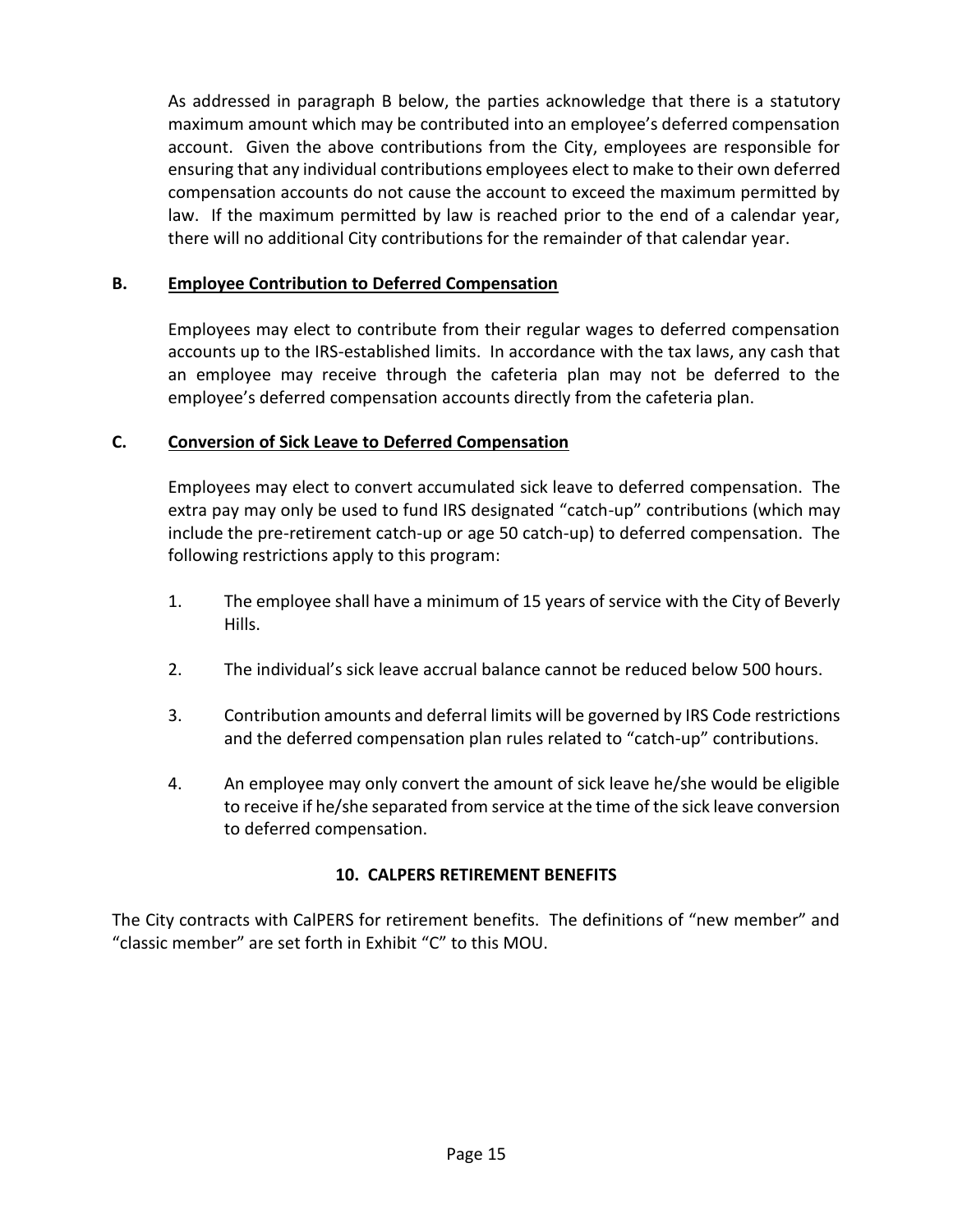# <span id="page-19-0"></span>**A. For "Classic Member" Employees**

- 1. Retirement Formula: The City contracts with CalPERS to provide the 3% at 50 retirement formula for all employees hired before July 1, 2012 as set forth in California Government Code Section 21362.2. For employees hired after July 1, 2012 who are classic members, the City contracts with CalPERS to provide the 3% at 55 retirement formula as set forth in California Government Code Section 21363.1
- 2. Retirement Benefit Calculation Period: The City's contract with CalPERS provides for the "Single Highest Year" retirement benefit for which "classic member" employees hired prior to July 1, 2012 in the unit are included per Government Code section 20042. For employees hired after July 1, 2012 who are classic members, final compensation will be based on the highest annual average compensation earnable during the three consecutive years of employment immediately preceding the effective date of his or her retirement or any other three consecutive year period chosen by the employee as set forth in Government Code section 20037.
- 3. Payment of Employee/Member Contribution: Classic members shall pay their entire Member Contribution equal to nine percent (9%) of compensation earnable and the City shall pay and report zero percent (0%) of compensation earnable as Employer Paid Member Contribution (EPMC). The City has adopted the CalPERS resolution in accordance with IRS Code section 414(h)(2) to ensure that the employee contribution is made on a pre-tax basis.

# <span id="page-19-1"></span>**B. For "New Members" As Defined By the Public Employees' Pension Reform Act of 2013 (PEPRA)**

- 1. Retirement Formula: Unit members who are defined as "new members" under the PEPRA, are covered by the 2.7%@ 57 formula provided for by the Public Employees' Retirement Law at Government Code section 7522.25(d).
- 2. Retirement Benefit Calculation Period: For unit members defined as "new members" under the PEPRA, each such employee's final compensation will be based on the highest annual average compensation earnable during the three consecutive years of employment immediately preceding the effective date of his or her retirement or any other three consecutive year period chosen by the employee as set forth in Government Code section 7522.32(a).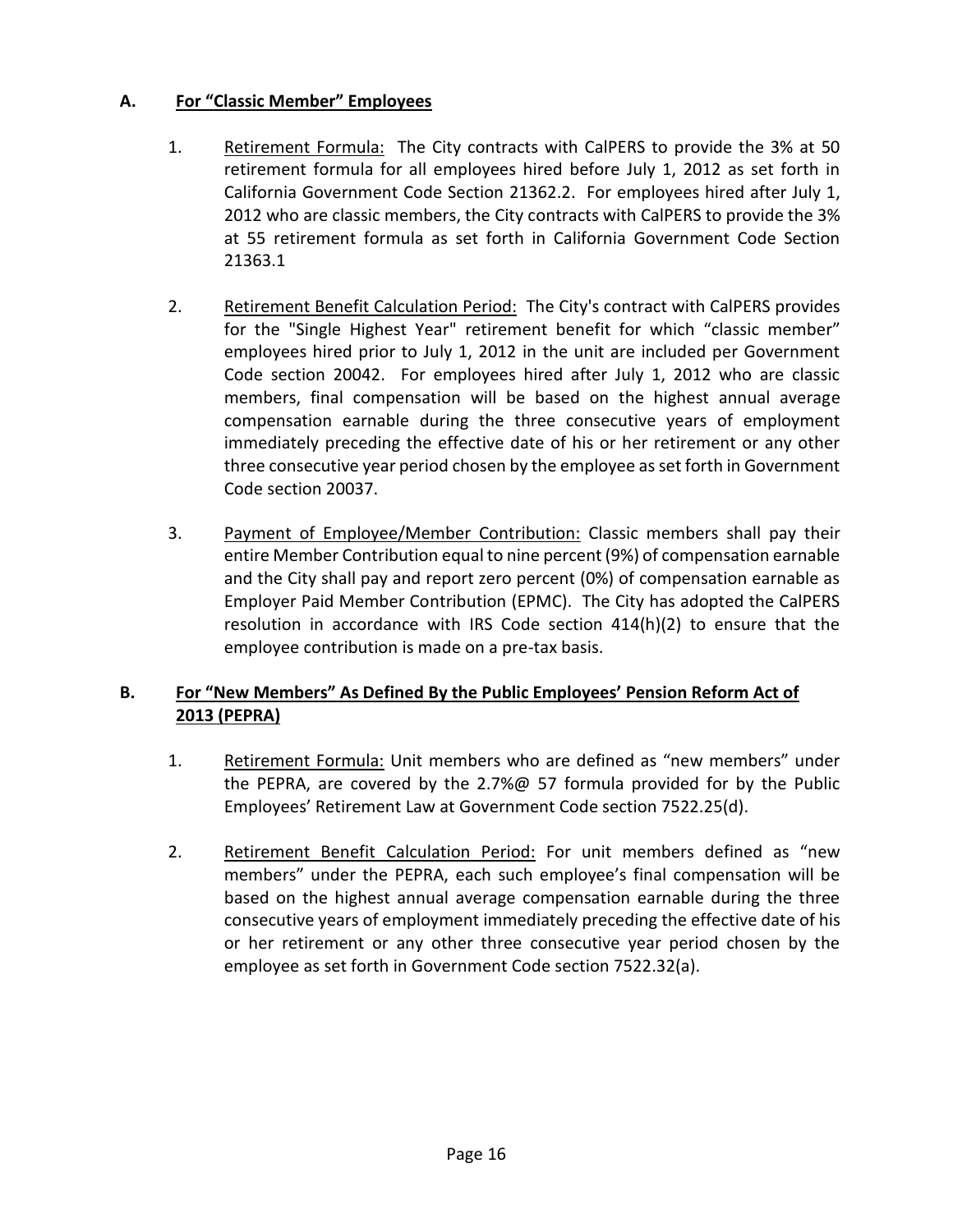3. Payment of Employee/Member Contribution: New member employees are responsible for paying the employee contribution of one-half of the normal cost of the plan, as defined by CalPERS, through a payroll deduction. This amount is currently determined by CalPERS and will continue to be determined by CalPERS in the future. The City has adopted the CalPERS resolution in accordance with IRS Code section 414(h)(2) to ensure that the employee contribution is made on a pretax basis.

# <span id="page-20-0"></span>**C. Additional Optional Benefits For All Employees**

- 1. 1959 Survivor's Benefit: The City's contract with CalPERS provides Level 4 coverage under the 1959 Survivor's Benefit per Government Code section 21574.
- 2. Military Service Credit: The City's contract with CalPERS provides the Military Service Credit option set forth in Government Code section 21024.
- 3. Pre-Retirement Death Benefits: The City's contract with CalPERS provides the benefit known as the pre-retirement death benefits to continue after remarriage of survivor as set forth in Government Code section 21551.
- 4. Cost of Living Allowance: The City's contract with CalPERS provides the benefit known as the 2% Cost of Living Allowance Increase as set forth in Government Code section 21329.
- 5. Retired Death Benefit: The City's contract with CalPERS provides the \$500 Retired Death benefit as set forth in Government Code section 21620.
- 6. Prior Service: The City's contract with CalPERS provides the prior service benefit as set forth in Government Code section 20055.
- 7. Post Retirement Survivor Allowance as set forth in Government Code section 21635, 21624/21626.

## **11. HOLIDAYS**

## <span id="page-20-2"></span><span id="page-20-1"></span>**A. Holidays**

Employees on patrol or who otherwise work a 3/12.5 hour schedule shall be entitled to holiday in lieu pay of 12.5 hours for the nine holidays listed below if they were in paid status for the entire day the day before and the day after the holiday (i.e., either the employee worked or was absent using paid leave for the entire day on such workdays). Employees who are not on patrol or who otherwise work the 4/10 work schedule shall receive ten hours off from work with pay for the ten holidays listed below. If the holiday falls on an employee's regularly scheduled day off, the employee shall receive holiday in lieu pay of 10 hours.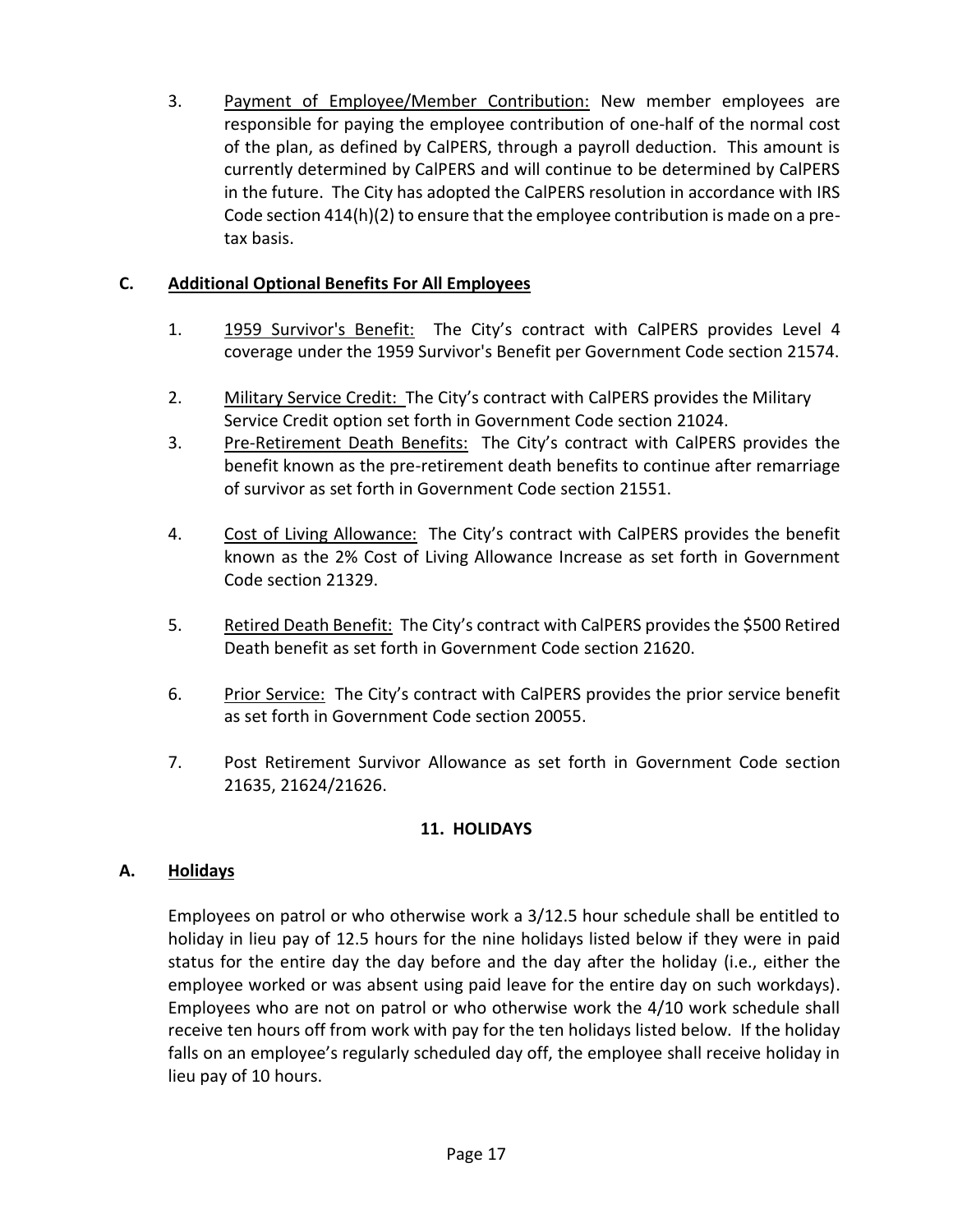Pre-Service Police Officers assigned to a 5/40 work schedule will generally receive 8 hours off from attendance at the academy for any of the holidays for non-patrol employees as described below. If a Pre-Service Police Officer is required to work a holiday, he/she will receive 8 hours of holiday pay in lieu of receiving the holiday off.

| PATROL or on a 3/12.5 Work Schedule |
|-------------------------------------|
|-------------------------------------|

| New Year's Day             | Janua   |
|----------------------------|---------|
| Martin Luther King Jr. Day | Third   |
| President's Day            | Third   |
| <b>Memorial Day</b>        | Last N  |
| Independence Day           | July 4  |
| Labor Day                  | First I |
| Veteran's Day              | Nover   |
| <b>Thanksgiving Day</b>    | Fourt   |
| Christmas Day              | Decer   |
|                            |         |

January 1 Third Monday in January Third Monday in February Last Monday in May First Monday in September November 11 Fourth Thursday in November December 25

NON-PATROL or on a 4/10 Work Schedule

New Year's Day January 1 Martin Luther King Jr. Day Third Monday in January President's Day **Third Monday** in February Memorial Day Last Monday in May Independence Day July 4 Veteran's Day November 11 Christmas Day **December 25** 

Labor Day First Monday in September Thanksgiving Day **Fourth Thursday in November** Day after Thanksgiving Fourth Friday in November

If an employee who works a 3/12.5 is assigned a 4/10 work schedule because he/she is working a modified duty assignment, he/she will be provided the day off for the holiday and paid ten (10) hours for the holiday.

# <span id="page-21-0"></span>**B. Personal Holiday**

Employees shall be entitled to one personal paid holiday each fiscal year; for employees assigned to patrol or otherwise on a 3/12.5 schedule this shall be a 12.5 hour holiday, for all employees on a 4/10 schedule it shall be a 10 hour holiday. This holiday may be taken at the employee's discretion subject to his/her supervisor's and the Chief of Police or designee's approval. The employee shall request this holiday in writing. This holiday is non-accruable from one year to the next and shall not be paid for if not taken. Employees hired between April 1 and June 30 will not be credited with a personal holiday until the following fiscal year.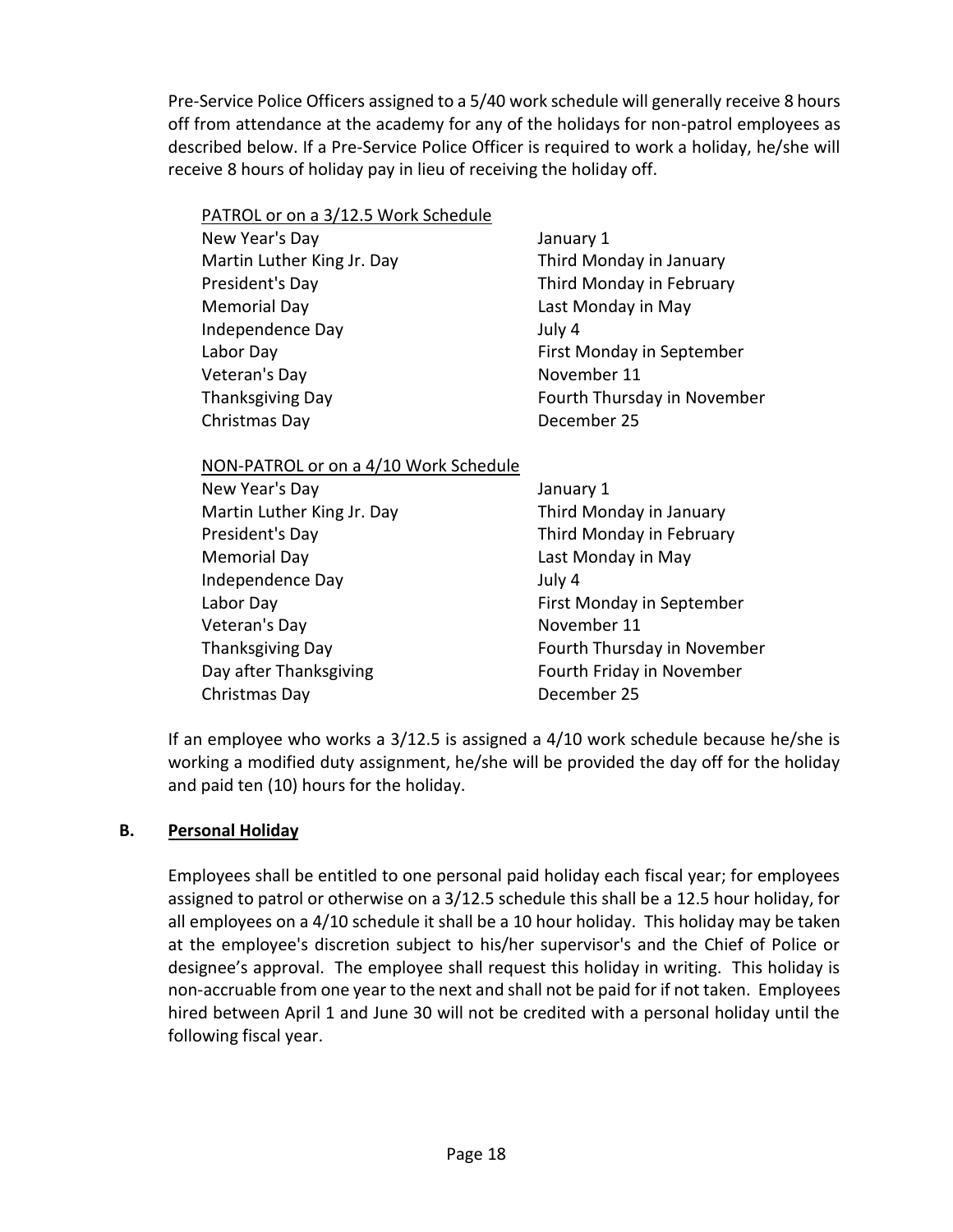#### **12. VACATION**

#### <span id="page-22-1"></span><span id="page-22-0"></span>**A. Authorization For Taking Vacation**

Upon completion of 12 months of service and approval of the Chief of Police or designee, employees may take accrued vacation leave.

An employee entitled to vacation leave shall make a written request to use vacation in the manner and within the time directed by the Chief of Police or his/her designee. The Chief of Police or his/her designee shall establish a vacation schedule for each calendar year based as much as possible upon application and seniority of the employees concerned. Vacation schedules are subject to the Chief of Police or designee's right to plan work under his/her control. He/she shall notify every employee requesting vacation whether his/her request is approved within a reasonable time.

#### <span id="page-22-2"></span>**B. Holidays During Vacations**

When a holiday falls within an employee's vacation leave, for employees on patrol or who otherwise work a 3/12.5 work schedule who receive holiday-in-lieu pay, the day will still count against vacation since the employee will be receiving holiday in lieu pay as well. For employees who are being paid for not working on the holiday (i.e., those who work a 4/10 work schedule) the day will not count against the employee's vacation as the employee is already off of work for the holiday.

#### <span id="page-22-3"></span>**C. Vacation Accumulation**

Vacation credit shall be accrued bi-weekly to employees at the following rates:

|                      | <b>AFTER 4 YEARS</b>    |                       |
|----------------------|-------------------------|-----------------------|
| <b>FIRST 4 YEARS</b> | <b>THROUGH 14 YEARS</b> | <b>AFTER 14 YEARS</b> |
| OF SERVICE           | OF SERVICE              | OF SERVICE            |
| 3.07 Hours           | 5.54 Hours              | 7.39 Hours            |
| Bi-weekly            | Bi-weekly               | Bi-weekly             |
| 80 Hours/Year        | 144 Hours/Year          | 192 Hours/Year        |

Employees with fourteen years of service or less may not accumulate more than 432 hours of vacation and will not continue to accrue vacation until their balance falls below 432 hours.

Employees with more than fourteen (14) years of service may not accumulate more than 480 hours of vacation at any time and will not continue to accrue vacation until their balance falls below 480 hours.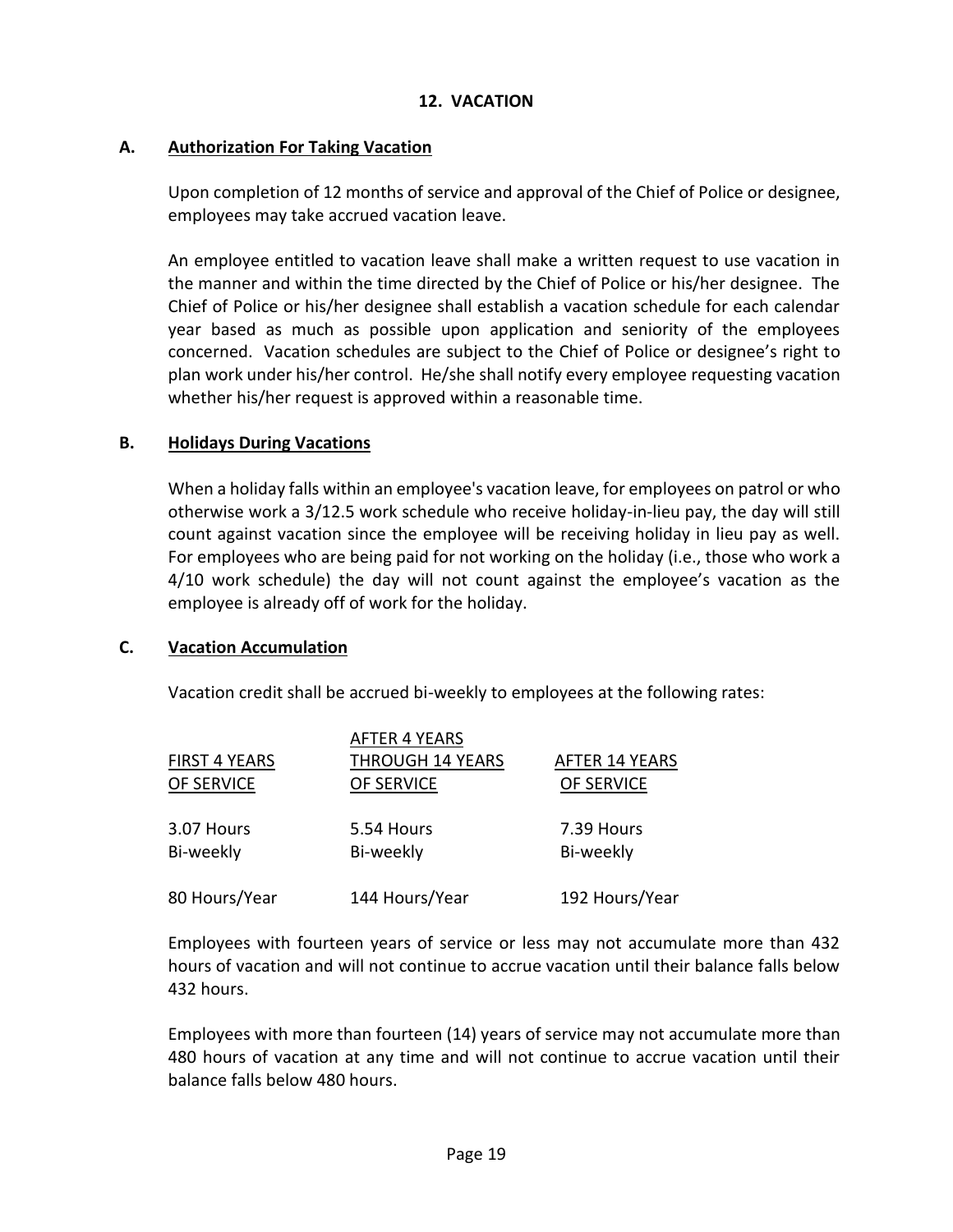# <span id="page-23-0"></span>**D. Vacation Cash-Out**

By December 15 of each year, employees may make an irrevocable election to cash out up to forty (40) hours of vacation leave which will be earned in the following calendar year, provided that at the time of the cash out, the employee has minimum of 240 hours of accrued vacation leave.

The employee will be paid for the vacation hours (up to a maximum of forty (40) hours) they irrevocably elected to cash out on the first pay day in January.

If an employee makes an irrevocable election to cash out vacation in the following calendar year and uses vacation in that subsequent year, the vacation used will come from vacation the employee had earned prior to January 1 of the year the employee has elected to cash out vacation. This is to ensure that assuming an employee had a vacation balance prior to January 1, the vacation used will not result in a reduction in the amount of vacation the employee will be eligible to cash out.

In addition to the above, an employee who has an "unforeseen emergency" (defined as an unanticipated emergency that is caused by an event beyond the control of the employee and that would result in severe financial hardship to the employee if early withdrawal were not permitted) shall be entitled to make a request to the Director of Human Resources for a payoff of accrued vacation. The amount of vacation which may be paid off is limited to the amount necessary to meet the emergency. The maximum payoff the employee can receive for an emergency is limited to forty (40) hours. These forty (40) hours would be the same forty (40) hours the employee elected to cash out, not an additional forty (40) hours.

## <span id="page-23-1"></span>**E. Briefing Preparation Time**

Sergeants receive briefing preparation time of 50 hours per calendar year which shall accrue as 1.92 hours of compensatory time off each pay period. The accrual of this compensatory time off is intended to compensate the Sergeants in accordance with the Fair Labor Standards Act. The parties acknowledge that keeping track of pre-briefing hours is difficult and this agreement to pay for briefing preparation time is intended to comply with 29 CFR section 785.23 of the Department of Labor regulations implementing the FLSA. An employee who is at the maximum accrual for compensatory time as provided by this MOU during any pay period shall receive pay for the 1.92 hours for prebriefing time.

#### **13. SICK LEAVE**

<span id="page-23-2"></span>Except as is otherwise provided, employees shall accrue, use and be compensated for sick leave as follows: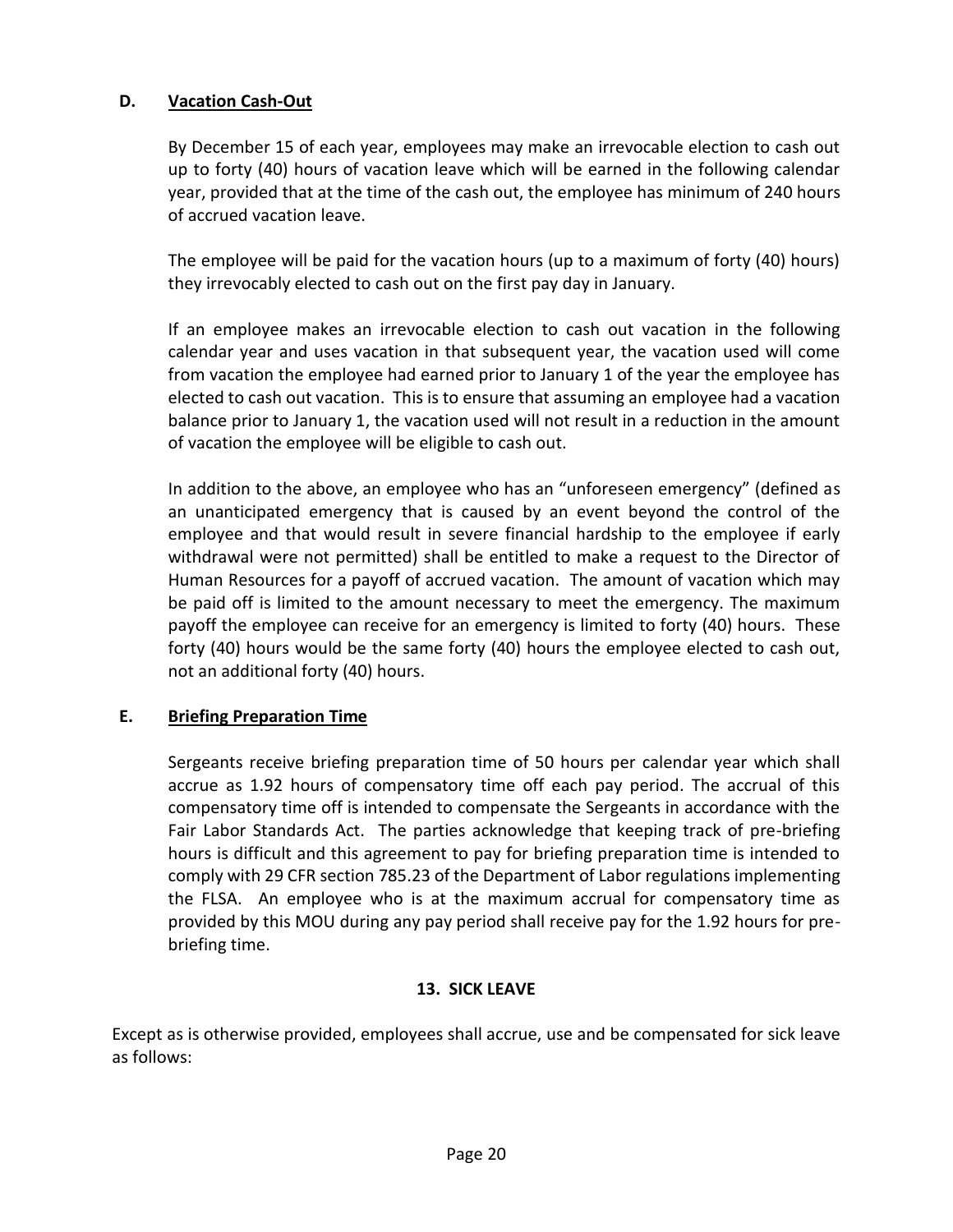## <span id="page-24-0"></span>**A. Accrual**

Employees shall accrue sick leave at the rate of 3.69 hours for each complete biweekly period of employment. During years in which there are 27 pay dates, there will be no sick leave accrual during the 27<sup>th</sup> pay date. Payroll division records are the final authority for settling disputes regarding accrued sick leave and vacation.

#### <span id="page-24-1"></span>**B. New Employment**

During the first six (6) months of employment, a new employee may use up to three (3) days of sick leave. After six (6) months, an employee may use any approved sick leave he/she has accrued.

#### <span id="page-24-2"></span>**C. Use of Sick Leave**

Accumulated sick leave may be used by an employee during any period of illness of the employee, spouse, child, or registered domestic partner if the illness requires the presence of the employee. In addition, an employee may use up to one half of one year's annual accrued sick leave (48 hours per calendar year) for his/her parent, sibling, parentin-law, grandchild or grandparent.

#### <span id="page-24-3"></span>**D. Sick Leave Incentive**

After completion of one full year of service, police personnel who use twenty five (25) hours or less of sick leave each payroll year (defined as the year that ends at the end of the last full pay period in December where the pay day is also in December) may elect to receive cash payment for up to 25 hours of the accumulated unused sick leave during the month of January of the following year. Accrued unused sick leave shall be cashed out at separation as provided for in paragraph 16A of this MOU.

If an employee wants to cash out sick leave (because he/she has used twenty-five (25) hours of sick leave or less), he/she must comply with the following: By December 15 of each year, employees may make an irrevocable election to cash out up twenty-five (25) hours of sick leave which will be earned in the following calendar year. If the irrevocable election is not made, the employee will not have any of his/her sick leave cashed out in January of the year after it was accrued.

## **14. BEREAVEMENT LEAVE**

<span id="page-24-4"></span>Bereavement leave is an absence occasioned by the death of a family member, herein defined as a spouse, parent, brother, sister, child, step-child, grandparent, in-law or registered domestic partner of the employee

Forty (40) hours of bereavement leave, per calendar year, may be used in the event of the death of a family member. In the event an employee needs additional time off for this leave, he/she may use up to 40 hours of sick leave per calendar year.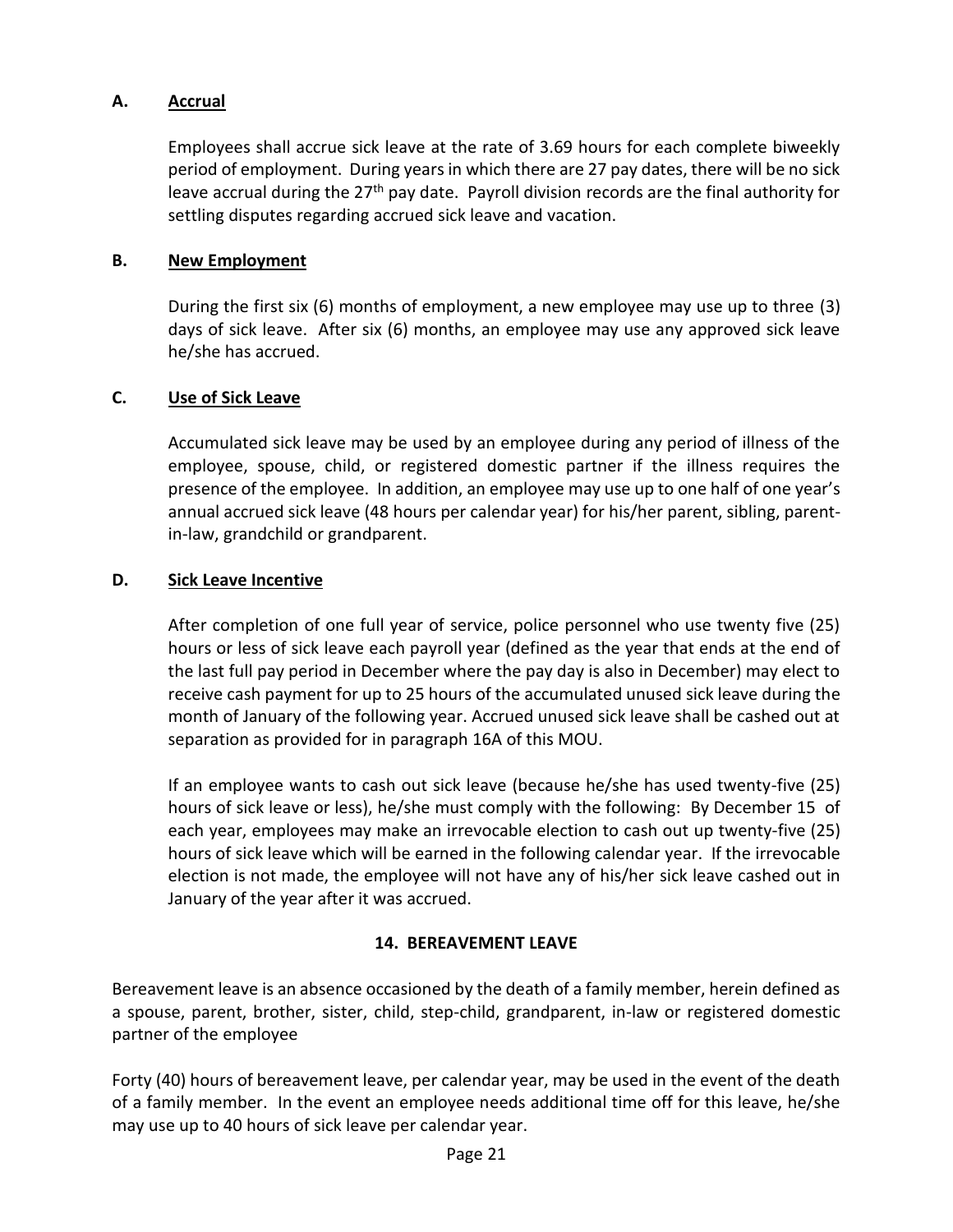Requests for bereavement leave shall be made in writing, when feasible and shall be approved by the Chief of Police or designee and the Human Resources Director or designee.

## **15. WITNESS LEAVE**

<span id="page-25-0"></span>Employees who are required to serve as a witness pursuant to a lawful subpoena in any judicial or quasi-judicial proceeding in a matter other than one to which the employee is a party, or who are required to serve as a juror, shall be allowed time off without loss of pay to perform such duties. All fees to which the employee is entitled by law for such service shall be paid (less transportation allowance, if any) to the City. This Article is not applicable to those employees participating in judicial or quasi-judicial proceedings that are within the scope of their employment.

# **16. LEAVE WITHOUT PAY**

<span id="page-25-1"></span>Requests for leaves of absence without pay must be submitted through the chain of command and approved by the Chief of Police or designee and shall be used only if all appropriate accrued leaves have been exhausted. Employees on leaves of absence without pay shall not accrue vacation, leave rights, nor shall the City pay for any fringe benefits. Decisions whether to grant such a leave will be made based on operational needs of the Department.

# **17. LEAVE PAYOFFS UPON SEPARATION FROM CITY SERVICE**

## <span id="page-25-3"></span><span id="page-25-2"></span>**A. Sick Leave Pay-Off**

All accrued, unused sick leave at the date of separation from City service shall be the basis for determining the amount to be paid to each employee who qualified to receive sick leave pay off.

- 1. Employees who have achieved ten (10) or more continuous years of service shall be eligible for sick leave pay upon separation of employment with the City at the rate of three percent (3%) of accrued, unused sick leave per full year of service. Sick leave shall be calculated at the rate of pay, including all education and assignment pays, received by the employee at the time of his/her separation.
- 2. Police personnel who have achieved twenty (20) or more continuous years of service shall be eligible for sick leave pay upon separation of employment with the City at the rate of four percent (4%) of accrued, unused sick leave per full year of service. Sick leave shall be calculated at the rate of pay, including all education and assignment pays, received by the employee at the time of his/her separation.

Police personnel eligible to receive sick leave pay shall receive the pay at the time of termination. At no time can the percentage of sick leave payoff exceed 100%.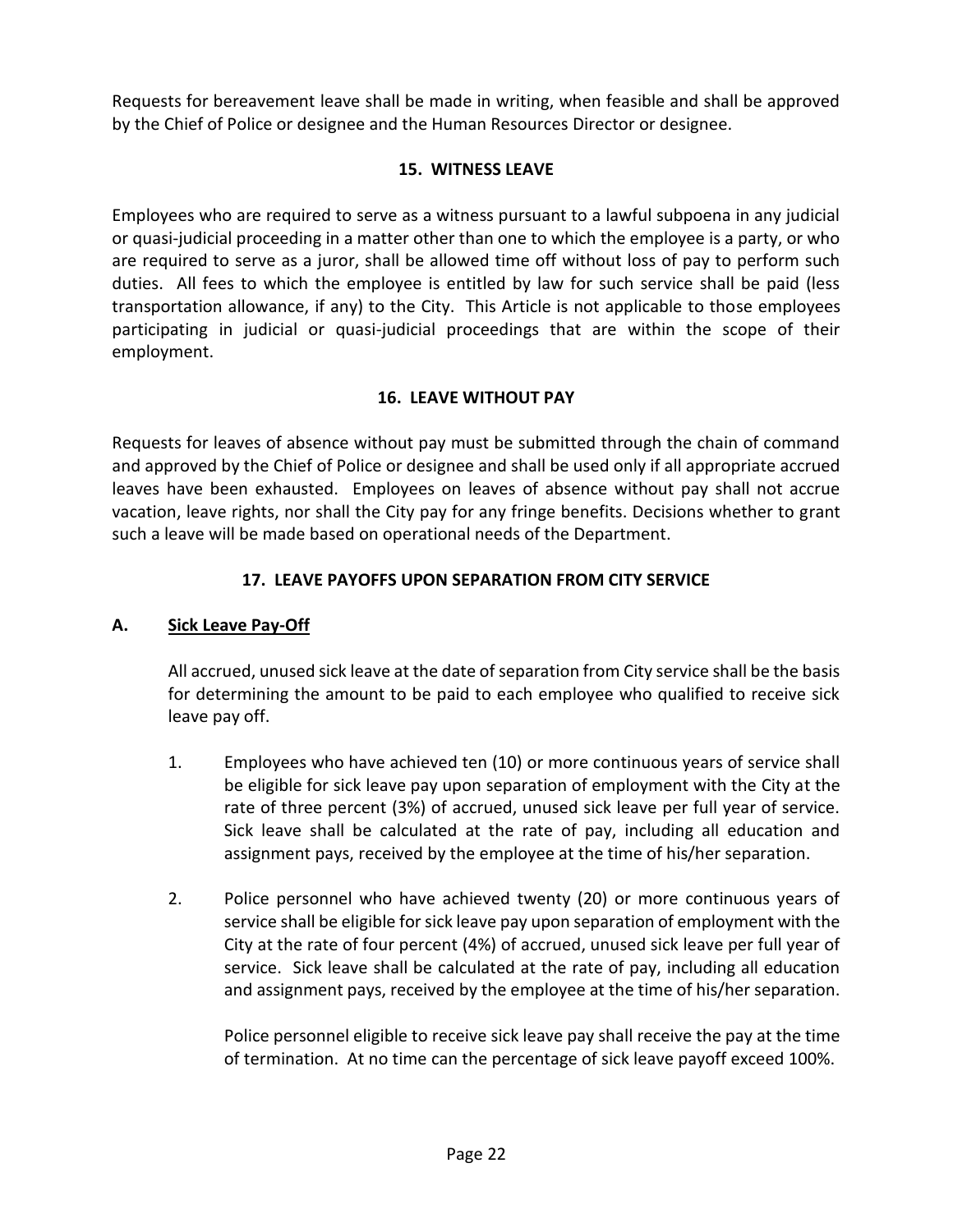## <span id="page-26-0"></span>**B. Vacation Pay-Off**

Employees who terminate from City service shall receive an amount equal to accrued unused vacation at the time of termination. The rate of payoff shall be based on the rate of pay at the time of separation.

#### **18. UNIFORM ALLOWANCE**

<span id="page-26-1"></span>The City shall furnish the initial uniform and necessary equipment to each sworn Police employee. The administration of this program is contained in Administrative Regulation 3.B.7.

The City shall provide \$800 per year as a uniform and equipment allowance. The uniform allowance, which shall begin to be paid in the first pay period after being hired as a Police Officer shall be paid  $1/26<sup>th</sup>$  of the annual amount each pay period. In addition to these amounts, the City will replace or repair the uniforms of uniformed personnel whose uniforms are damaged or destroyed in the course of performing their duties. In calendar years in which there are 27 pay periods, employees shall not receive the uniform allowance payment for the 27<sup>th</sup> pay period.

## **19. OVERTIME/WORK HOURS**

<span id="page-26-2"></span>Police personnel shall earn overtime when required to work holidays, normally scheduled days off, in excess of their normal daily work hours, or in excess of their prescribed work period. Whether an employee shall be paid overtime compensation or accrue compensatory time off shall be determined by the Chief of Police or his/her designee.

The maximum amount of compensatory time off an employee can accrue is 160 hours (i.e., 106.66 hours of overtime accrued as compensatory time off at time and one half is 160 hours). An employee may use his/her accrued compensatory time off by providing reasonable notice. A request to use compensatory time off which was requested with reasonable notice will not be denied unless the request would be unduly disruptive to the department. The parties agree that having to pay overtime to another employee who works the shift does not constitute undue disruption to the City.

An employee will be cashed out of accrued compensatory time off if they are promoted into a bargaining unit which does not have compensatory time off for employees in the unit (e.g., a promotion to the Police Management Association).

All MOU overtime pay (non-statutory overtime) shall be paid at one and one half times the regular rate of pay, as defined in the FLSA, except that cash received by employees who either opt out of health insurance or receive cash back for using less than the amount provided by the City shall not be included in those calculations.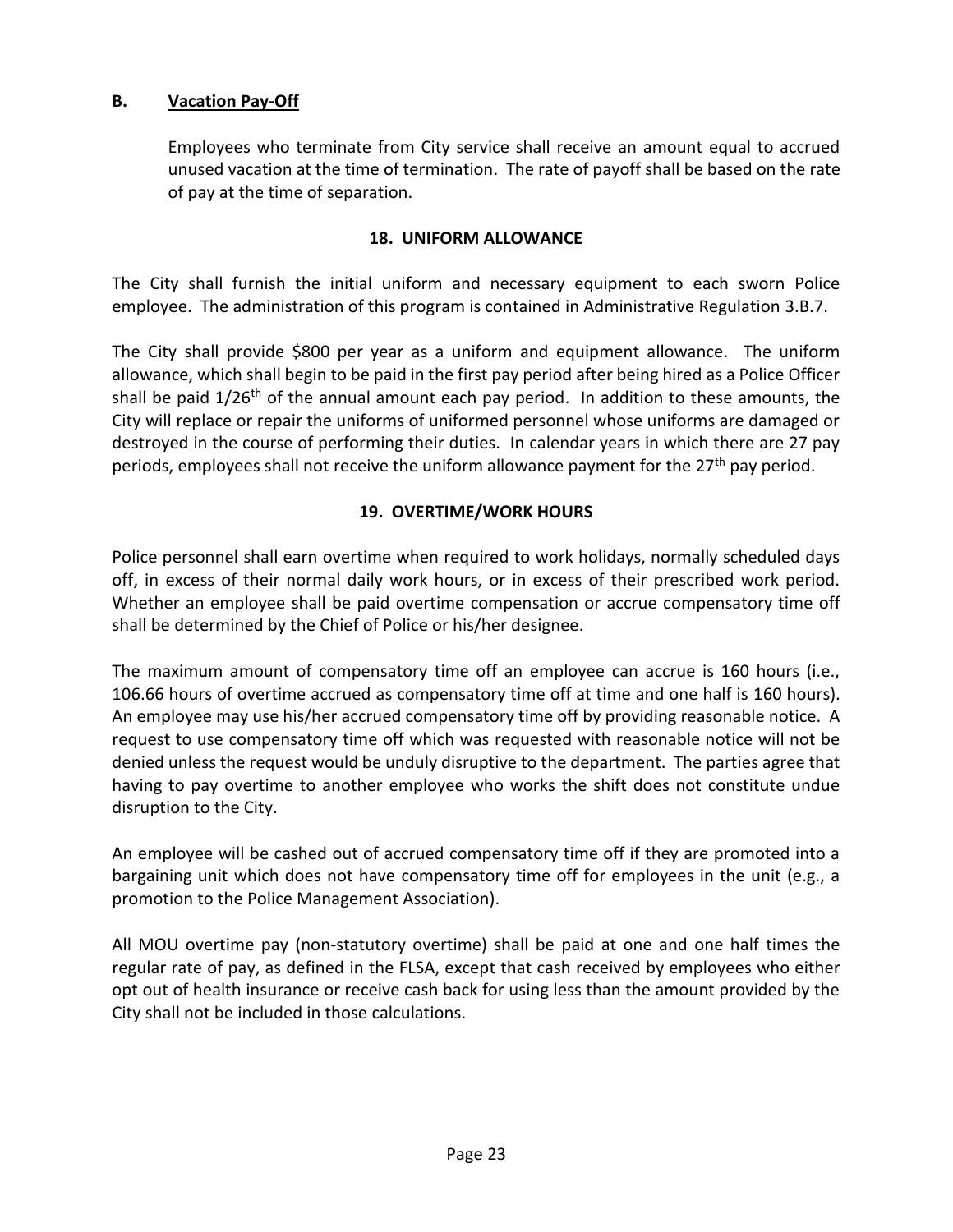# <span id="page-27-0"></span>**A. Accurately Reporting Time Worked**

Employees are required to accurately report all time worked on their time sheets and submit all timesheets by the deadline established by the Payroll Division of the Finance Department.

Unit members shall record hours worked in one-tenth (1/10) of an hour increments of time. This is illustrated by the following:

0-3 Minutes – No additional time should be recorded 4-9 Minutes  $= 1$  of an hour 10-15 Minutes = .2 of an hour 16-21 Minutes  $=$  3 of an hour 22-27 Minutes = .4 of an hour 28-33 Minutes = .5 of an hour 34-39 Minutes = .6 of an hour 40-45 Minutes = .7 of an hour 46-51 Minutes = .8 of an hour 52-57 Minutes = .9 of an hour 58-60 Minutes = 1.0 full hour

The parties agree that if the makes any timekeeping system upgrades during the term of this MOU, if there are any meet and confer/consult obligations (either impacts or any decisions which may require meet and confer) the Association and/or the City agree to promptly meet and confer/consult if requested by the other party.

## <span id="page-27-1"></span>**B. Court Time**

Employees called to appear in court shall receive a minimum of four (4) hours of overtime compensation (as defined above); except, that if the court appearance time is contiguous, either before or after, to the employee's assigned shift, the employee will be paid overtime for a minimum of one (1) hour or for the actual time spent in court, whichever is greater. If the court time occurs during the employee's regular shift, he/she will receive his/her regular wages.

## <span id="page-27-2"></span>**C. Call Back**

Employees who are called back to work shall receive a minimum of four hours paid at the employee's base rate of pay even if the call back is less than four hours. Employees called back for more than four hours will be paid at time and one half for all hours worked beyond four hours.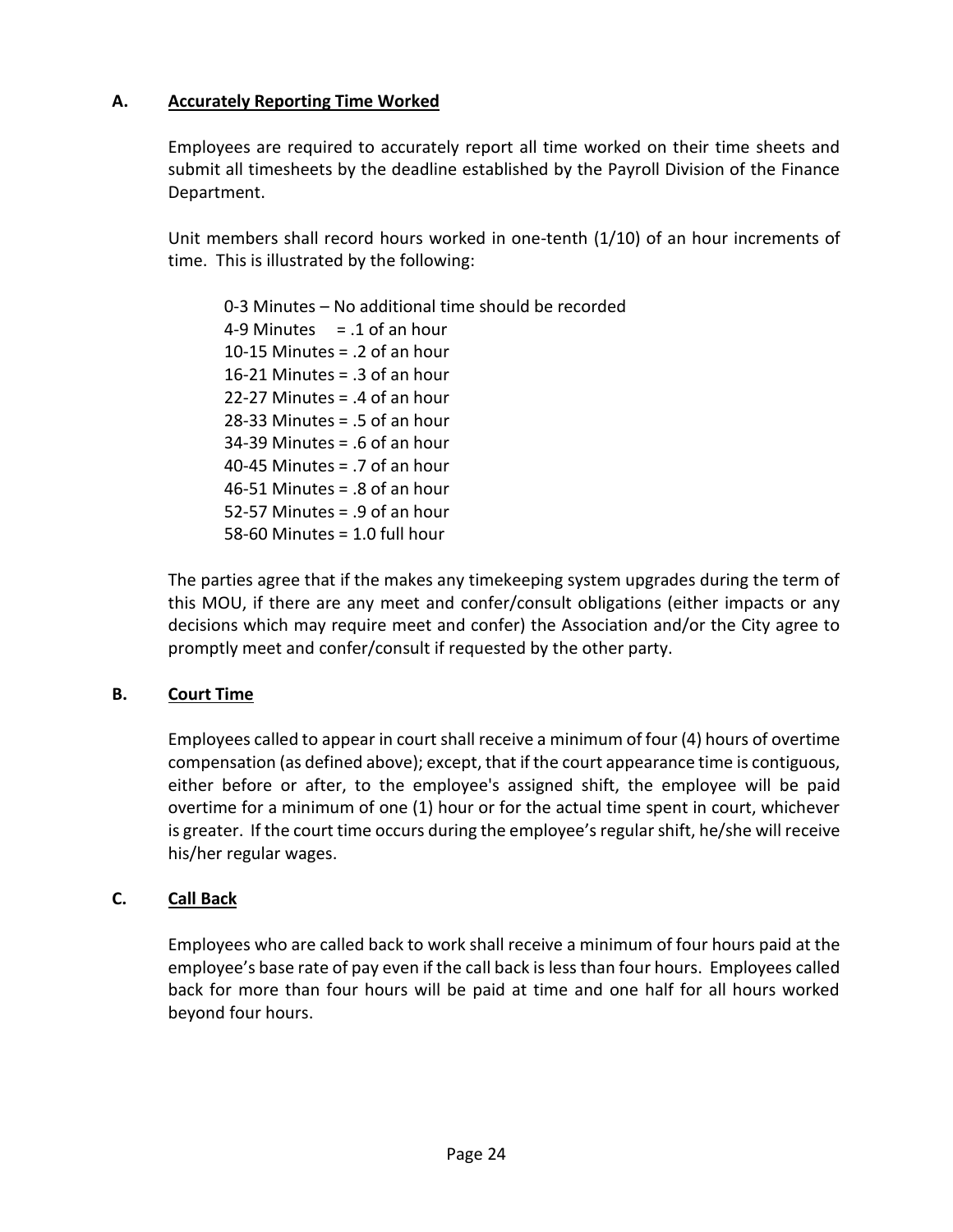## **D. Standby/On-Call**

If an employee is required to be on standby/on-call by the Department or in any proceeding arising from the employee's official duties in which standby is specifically approved by the Department , the employee shall receive an amount equal to three hours (at the straight time rate) compensation per day. This compensation will be paid or earned as compensatory time off at the employee's discretion. If employees are requested to be on standby/on-call by any supervisor other than their immediate supervisor, the employee shall advise their immediate supervisor or the subpoena supervisor (as designated) for court stand by. If an employee is requested to be on standby/on-call by the District Attorney or other agency or entity, the employee shall contact a representative from the issuing entity (e.g., the District Attorney's Office) and log the date, time, person spoken to, and title in the on call court time overtime request form to ensure approval for payment of standby/on-call pay. The hourly rate shall be computed by using the employee's base rate of pay. Employees are not eligible for court stand by time, when the stand by time is during their work hours.

The employee shall provide the department with a telephone number at which he/she can be reached. The employee must be able to respond to the proceeding within the amount of time he/she would be able to return if traveling from his/her residence. An employee on standby/on-call shall remain fit for duty and be at a location where they can receive phone calls.

#### <span id="page-28-0"></span>**E. Special Jobs**

An employee as defined in the Beverly Hills Police Department Manual working a "Special Job", as defined in the Beverly Hills Police Department Manual, shall receive a minimum of four (4) hours of pay at the overtime rate (as defined above). An employee is not permitted to work on a special job during the work hours of his/her regular work schedule. As such, an employee cannot be paid for his/her regular hours (by use of leave) and work on a special job during the same hours except as provided below.

If a special job is not filled within 48 hours of its start time (by employees signing up to work the special job) and must be filled due to safety and/or it is determined to be in the best interest of the Department that the special job be filled (as determined by the employee's direct supervisor and the supervisor in charge of special jobs) an employee may work the special job during his/her regular work hours. As such, an employee can be paid for his/her regular hours (by use of his/her accrued leave) and work on a special job during his/her regular work hours. Employees working a special job under this provision shall receive pay for a minimum of four (4) hours or the actual hours worked (whichever is greater) at time and one half of their regular rate of pay.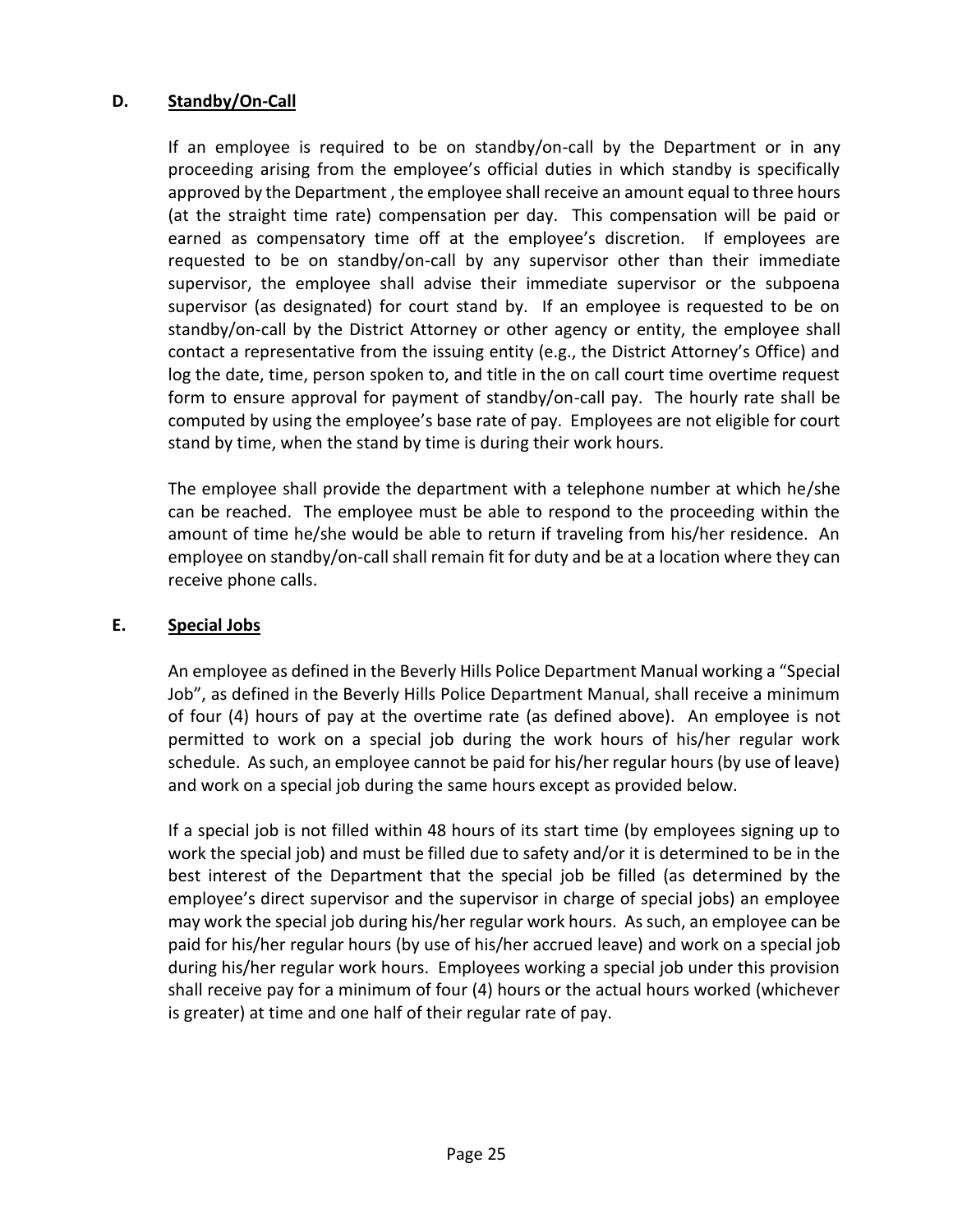Notwithstanding the above, the parties agree if an employee is assigned to provide police services related to a heavy haul or escort, that work is not a special job. Heavy haul escorts will be performed as part of a regularly scheduled shift at the employee's base rate of pay. Employees working heavy hauls or escorts on non-regularly scheduled shifts, shall receive pay for a minimum of four (4) hours or the actual hours worked (whichever is greater) at time and one half of their regular rate of pay.

An employee on modified duty is not permitted to work a special job.

# <span id="page-29-0"></span>**F. Shift Trading**

The parties agree the provisions below are compliant with the Fair Labor Standards Act. Unit members have the right to trade shifts with their colleagues within the same classification subject to the following conditions:

- a. Both employees agree to the shift trade voluntarily.
- b. The employees trading the shifts shall request supervisor approval prior to the first affected shift. Supervisors will not unreasonably deny a trade.
- c. The employee whose shift is worked gets credit for the shift. Thus, the employee whose shift was worked will record the time as time worked on his or her time sheet.
- d. Payback of the traded shift will be the responsibility of the two employees who trade shifts and will not be monitored by the City. However, the parties agree shift trades will be accomplished by the employees who trade within the same pay period. If an employee leaves the City having not paid back a shift, it shall be the responsibility of the two employees to work out any pay back.
- e. If an employee who agrees to work a shift trade calls in sick, that employee's sick leave will be reduced, not the employee who was regularly assigned the shift.

# <span id="page-29-1"></span>**G. Rest and Recovery**

When employees' work hours in addition to those of their regular work schedule, and are scheduled to work the next day, the possibility exists that the employee will not have at least eight (8) hours off between shifts. If that occurs, an employee is permitted to either 1) utilize accrued leave (except for sick leave) to ensure at least eight hours off between the end of their work shift and the start time of their next shift, or 2) start their next shift eight (8) hours after the end of their work on the prior shift. If this option is chosen, employees will start working after the regularly scheduled start time and work the same number of hours as their regularly scheduled shift so that they will not need to use accrued leave. Regardless of which of these two options is chosen, employees shall let their supervisor know which of these two options will be used to ensure eight hours off (i.e., appropriate rest and recovery) between shifts.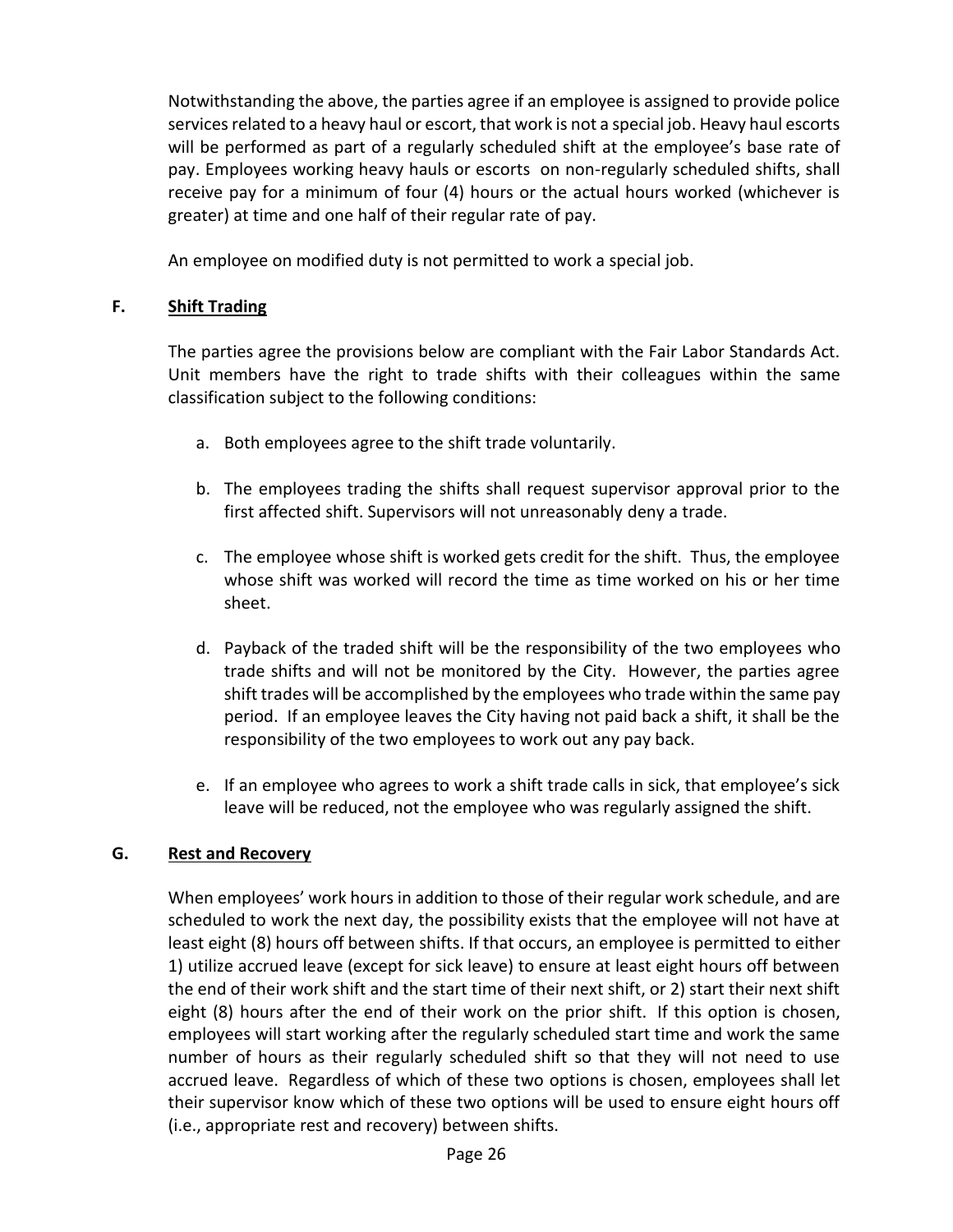## **20. WORK SCHEDULE**

<span id="page-30-0"></span>The workweek for Pre-Service Police Officers shall be 168 regularly recurring hours. Most Pre-Service Police Officers will work a 5/40 schedule, but other schedules may be assigned at the discretion of the Chief of Police. For employees working a 5/40 or 4/10 work schedule, it shall begin on Saturday at 12:00 a.m. and end at 11:59 p.m. the following Friday. For employees working the 9/80 work schedule, each employee's designated FLSA workweek (168 hours in length) shall begin exactly four hours after the start time of his/her eight hour shift on the day of the week that corresponds with the employee's alternating regular day off.

Police Personnel will work a 4/10 or 3/12.5 work schedule. Those employees assigned to the Patrol Division shall work the 3/12.5 work schedule. Police personnel assigned to Motors shall work a 4/10 or a 3/12.5 work schedule. Those employees assigned to a 4/10 work schedule shall work 4 days per week, 10 hours per day.

Flexible scheduling on the use of two-person patrol vehicles in the early morning hours shall be the decision of the Watch Commander. There shall be no automatic doubling up of employees and such assignments may be made based upon available employees and the ability to provide adequate patrol coverage throughout the City.

Police Personnel assigned to a 3/12.5 work schedule shall work three 12.5 hour shifts during each of the four weeks of a 28-day FLSA work period. In addition, the employee shall work one additional ten (10) hour shift during the same work period. For those employees assigned to the 3/12.5 work schedule, overtime shall be defined as all time worked and/or regarded as having been worked because of use of a paid leave of absence in excess of the scheduled daily work shift and/or 160 hours in a 28-day work period. The ten (10) hour make-up shift for employees scheduled to work the 3/12.5 work schedule can occur at any time during the 28-day work period. The date will be assigned based on the operational needs of the department.

For those employees assigned to a 4/10 work schedule, overtime shall be defined as all time worked and/or regarded as having been worked because of use of a paid leave of absence in excess of the regularly scheduled work day or 40 hours in a seven day workweek.

Pursuant to Section 7(k) of the FLSA, the City has adopted a 28-day work period for all sworn police personnel.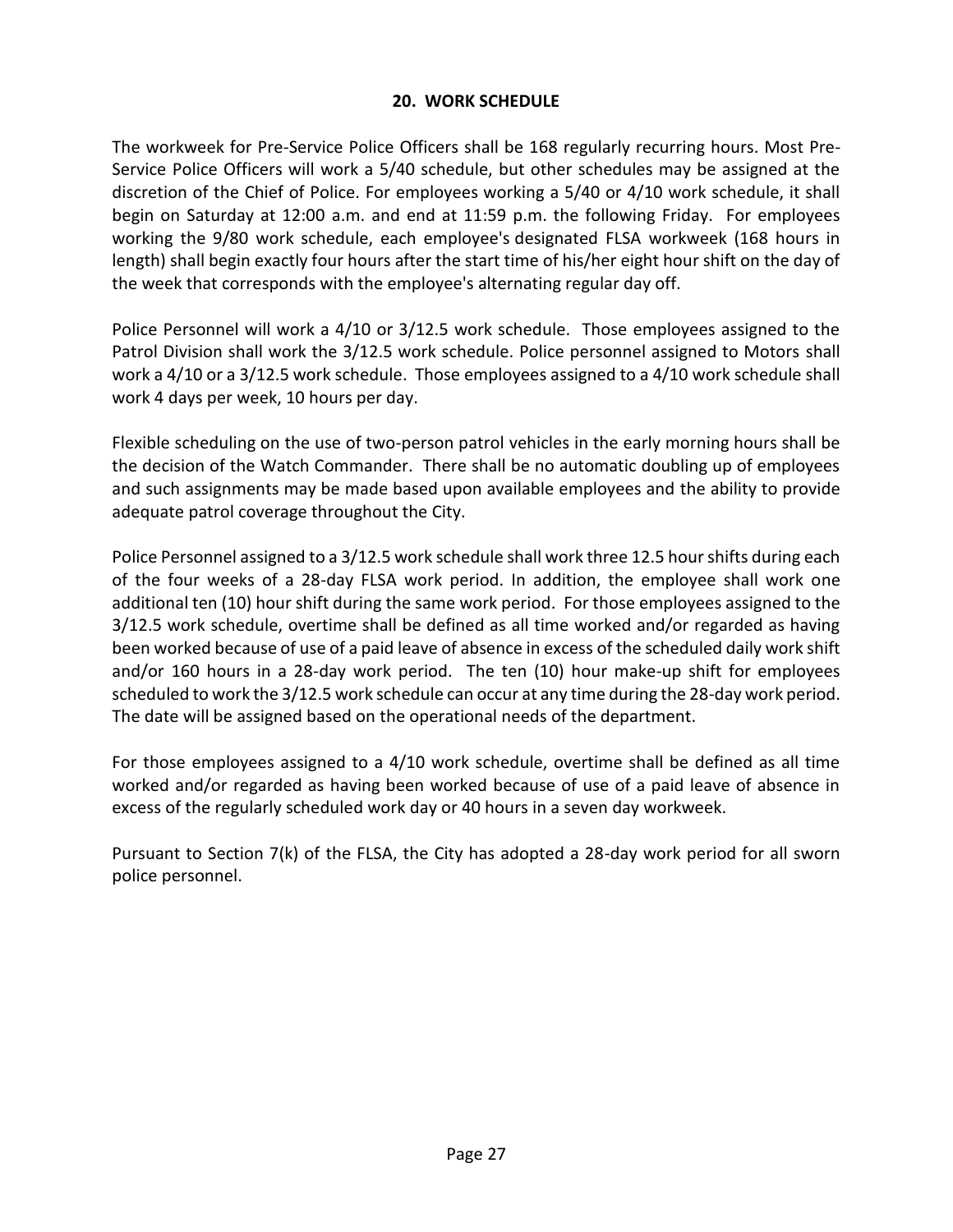## **21. ASSOCIATION TIME - BOARD MEMBERS**

<span id="page-31-0"></span>Beverly Hills Police Officers' Association Board members, subject to the approval of the Chief of Police or designee, shall be allowed a reasonable period of time without loss of compensation for the sole and exclusive purpose of conducting transactions of the Beverly Hills Police Officers' Association. The amount of time shall not exceed one (1) hour per day for each Board member and an aggregate not to exceed five hundred (500) hours per calendar year for all such Board members provided every reasonable effort is made to conduct Association meetings and/or business on nonduty time. Permission to attend Association meetings on duty must be obtained 48 hours in advance from Chief of Police or designee. Permission to conduct Association business on duty must be obtained in advance from the Chief of Police or designee. Approval to conduct Association business or attend Association meetings is conditioned upon field and/or assignment conditions.

As part of the five hundred (500) hours per year paid release time for Association Board members, up to a total maximum of six (6) days may be used to attend police related conferences, seminars or conventions. Permission to attend such conferences or conventions must be obtained two (2) weeks in advance from the Chief of Police or designee. Employees must track their use of the five hundred (500) hours in the City's timekeeping system by using appropriate payroll codes so that the City's payroll staff can keep accurate, ongoing records of the amount of leave used for the year at any time.

The Association must notify the Human Resources Director in writing of changes in its Association Board.

## **22. DISCIPLINE**

<span id="page-31-1"></span>This Article applies to sworn police personnel only and is not applicable to pre-service Police Officers, who do not attain permanency and are not covered under the Peace Officers' Procedural Bill of Rights Act. Where the term "employee" appears in this article it is referring to sworn police personnel – a Police Officer or Police Sergeant.

#### <span id="page-31-2"></span>**A. Disciplinary Procedure for Employees Subject to Disciplinary Transfer, Step Reduction, Suspension, Demotion, or Dismissal**

#### 1. Pre-Action Due Process for Disciplinary Transfer, Step Reduction, Suspension, Demotion and Dismissal

Prior to being subject to disciplinary transfer, step reduction, suspension, demotion or dismissal, an employee will first be served with a notice of intent to discipline. This document will set forth the grounds for discipline, the facts supporting the grounds and all evidence to which the employee is entitled by law. The notice of intent to discipline will also advise the employee of any prior discipline which the City representative issuing the notice believes is relevant to the current discipline. In addition, the notice of intent will advise the employee of his/her right to respond to the proposed discipline either in writing or orally at a meeting. If the employee does not respond within the time limits, the discipline will be imposed.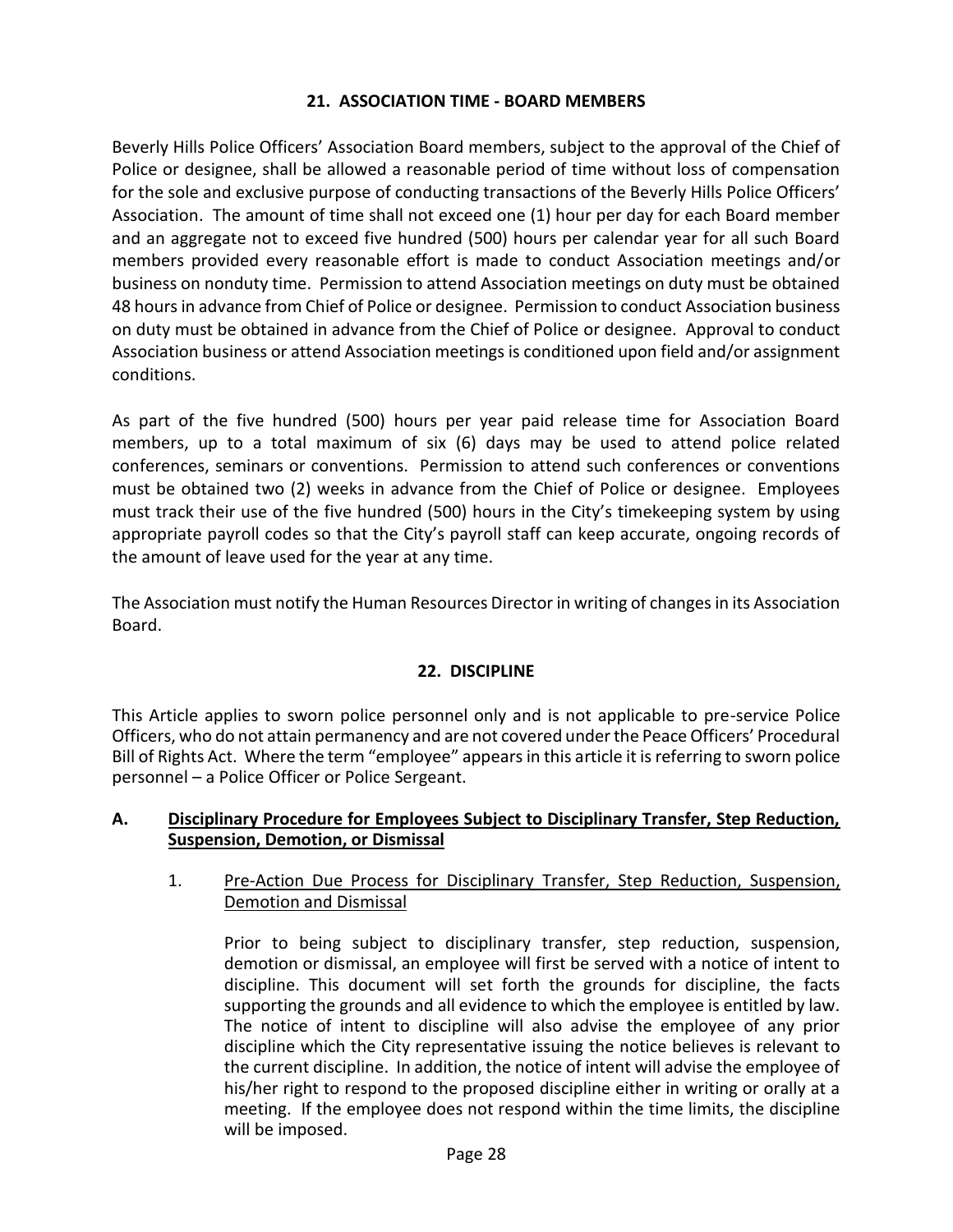If the employee chooses to respond in writing, he/she must insure his/her response is received by the representative who issued the notice of intent to discipline within seven (7) calendar days of receiving the notice of intent to discipline. If the employee wishes to respond orally, he/she must call or write the City representative who issued the notice of intent to discipline within seven (7) calendar days of receiving the notice of intent to discipline informing the representative that he/she wishes to have an oral response. The City representative will advise the employee when the oral response (in accordance with *Skelly vs. the State Personnel Board*) will take place.

At the *Skelly* response (assuming the employee wants to respond orally), the employee has the right to be represented per Government Code section 3303(i). The *Skelly* response is an opportunity for the employee and/or his/her representative to respond to the notice of intent to discipline.

The City representative who will hear the response (Skelly Officer) may or may not be the person who issued the notice of intent to discipline. If the Skelly officer is not the person who recommended the discipline, he/she will be at or above the rank of the individual issuing the discipline. The Skelly Officer's decision will either be to impose the proposed discipline, impose no discipline or to impose a lesser discipline. The City representative hearing the response does not have authority to impose discipline that is greater than that which was proposed.

If the discipline is imposed or if it is reduced but there is still discipline imposed which is covered by this procedure, the City representative shall issue a notice of discipline. Like the notice of intent, the notice of discipline shall set forth the grounds, and facts supporting the discipline as well as any prior discipline relied on by the City representative in imposing the discipline. The notice of discipline will also set forth the employee's appeal rights advising the employee that if he/she wishes to appeal the discipline, he/she must do so in writing by serving a notice of appeal to the Human Resources Director within seven (7) calendar days.

The Notice of Discipline will set forth the effective date of the discipline.

## 2. Appeal Rights For Employees Subjected to Disciplinary Transfer, Step Reduction, Suspension, Demotion and Dismissal

The following sets forth the appeal rights for employees subjected to a disciplinary transfer, step reduction, suspension, demotion and dismissal.

- a. Hearing Officer Selection
	- i. The parties, through their respective representatives, shall mutually agree upon a hearing officer.
	- ii. In the event the parties are unable to agree on a hearing officer: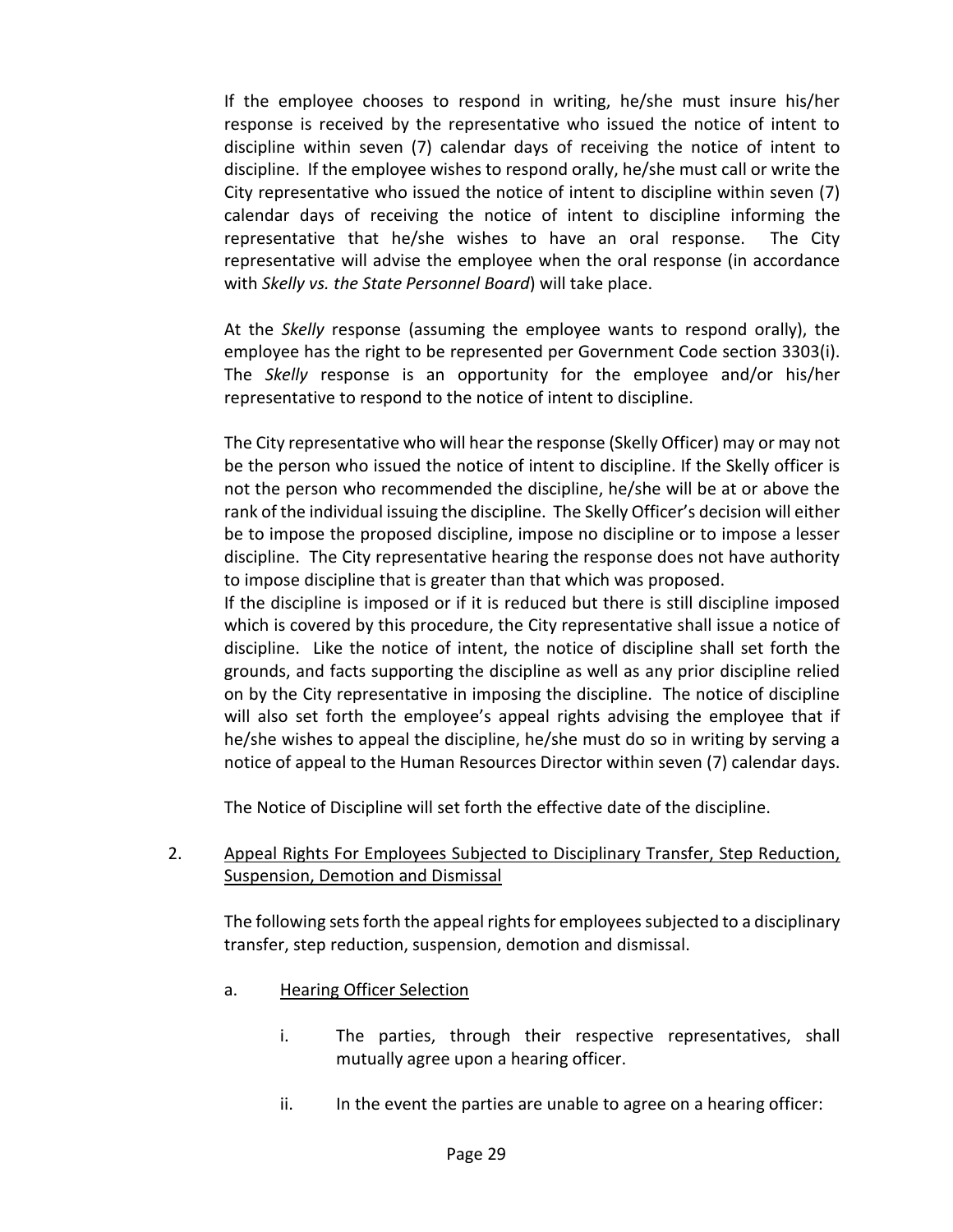- a) The City will request a list of seven (7) neutral hearing officers from the California State Mediation and Conciliation Service ("SMCS"). The request will be sent by email and the employee's representative will be cc'd on the request.
- b) Once a list is received from the SMCS, the parties shall toss a coin to determine striking order, with the winner selecting between the options of striking first or striking second. The parties shall then alternately strike names from the list until only one name remains. The remaining name shall be the hearing officer unless the parties mutually agree to request a new list or mutually agree on a different hearing officer.

## b. Hearing Officer's Authority

- i. The hearing officer shall have full authority to decide the appeal, including questions of fact and conclusions of law, but shall be bound by all applicable codes, rules, policies, procedures, and regulations. The hearing officer shall also be bound by the terms of this MOU.
- ii. The hearing officer shall preside over a hearing at which evidence and arguments of the parties may be presented. Except as otherwise mutually agreed by the parties, the hearing officer shall determine the procedures to be followed for the hearing, with due regard for the rights of the parties.
- iii. The hearing officer shall rule on all evidentiary matters and need not follow the strict rules of evidence.
- iv. The burden is on the moving party to prove any charge by a preponderance of the evidence.
- v. The hearing officer shall administer oaths, as authorized by law.
- vi. The hearing officer shall issue subpoenas and subpoenas duces tecum to compel the attendance of witnesses and the production of evidence, as authorized by law.
- vii. The hearing officer shall issue a written decision within 30 (thirty) calendar days of the close of the hearing. However, failure of the hearing officer to issue a timely decision shall not constitute grounds for challenging the decision as being beyond the hearing officer's authority.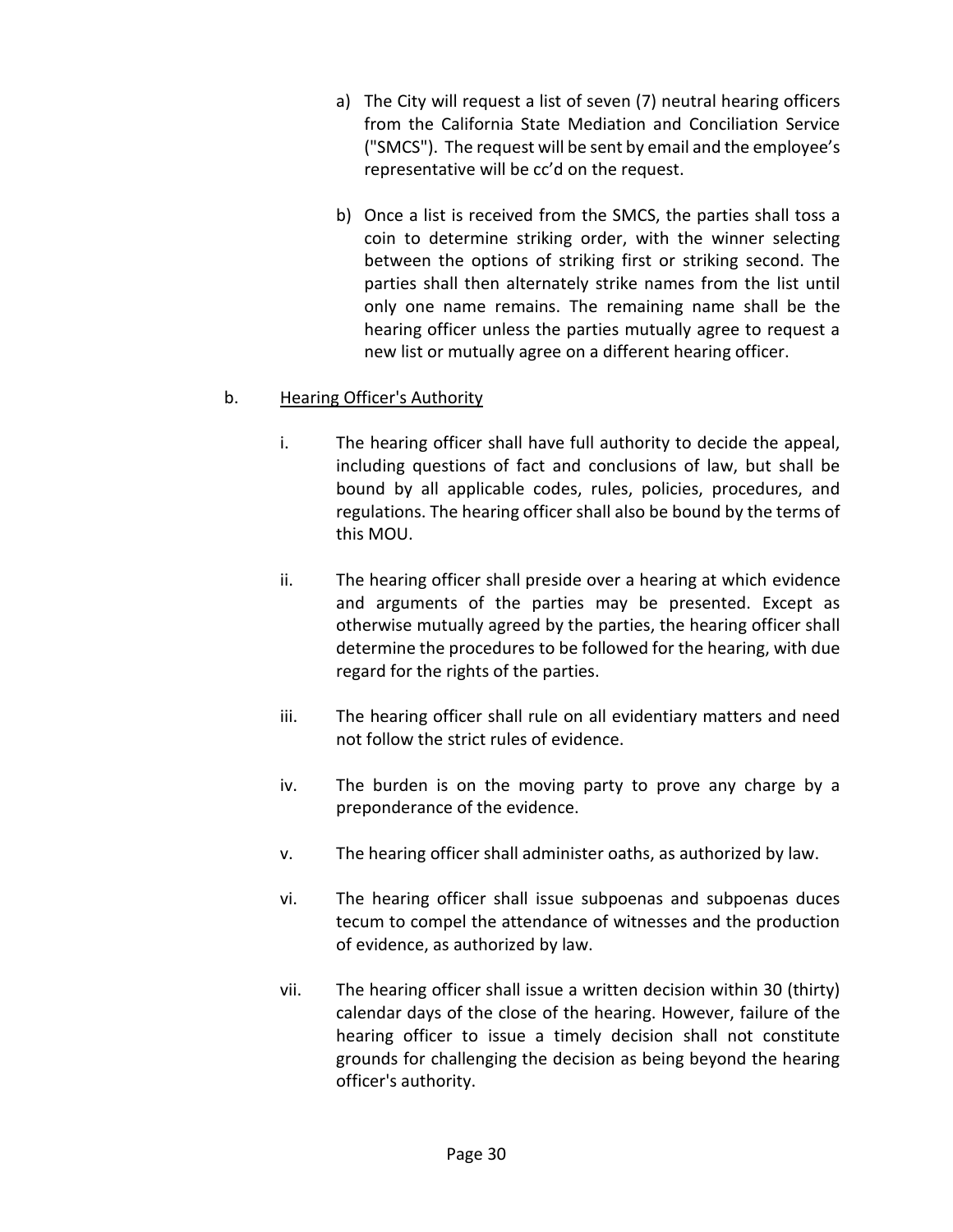# c. Final Decision, Judicial Review

- i. The written decision of the hearing officer shall be the final decision within the City's administrative process.
- ii. Either party may appeal the decision of the hearing officer to the Superior Court according to the procedures and subject to the standards provided in Code of Civil Procedure § 1094.5 by filing a writ of administrative mandamus.

# d. Expenses

- i. Each party shall bear its own costs and attorney fees in connection with processing of a covered appeal and the hearing.
- ii. Both the City and the Association shall each pay one-half of the mutually incurred costs of the hearing. The mutually incurred costs of the hearing will be limited to the reasonable fee and expenses of the hearing officer and court reporter. Except as otherwise mutually agreed, the City will provide a meeting room at Beverly Hills City Hall, or another City facility, suitable for conducting the hearing.

## <span id="page-34-0"></span>**B. Administrative Appeal for Employees Subject to Discipline Other Than Disciplinary Transfer, Step Reduction, Suspension, Demotion, or Dismissal**

The following administrative appeal process is established pursuant to Government Code § 3304.5. This procedure shall not apply to disciplinary actions for which employees already are entitled to receive an appeal hearing for disciplinary transfer, step reduction, suspension, demotion and dismissal (outlined in Section "A" above).

- 1. Right to Administrative Appeal Under this Procedure
	- a. Any employee who is subjected to punitive action (within the meaning of Government Code § 3303) other than dismissal, demotion, step reduction, suspension or disciplinary transfer, shall be entitled to receive an administrative appeal under this procedure. The employee shall not be entitled to appeal the action prior to its imposition, i.e., an employee shall not be entitled to receive a hearing akin to a *Skelly* hearing or other predisciplinary appeal hearing prior to imposition of the punitive action.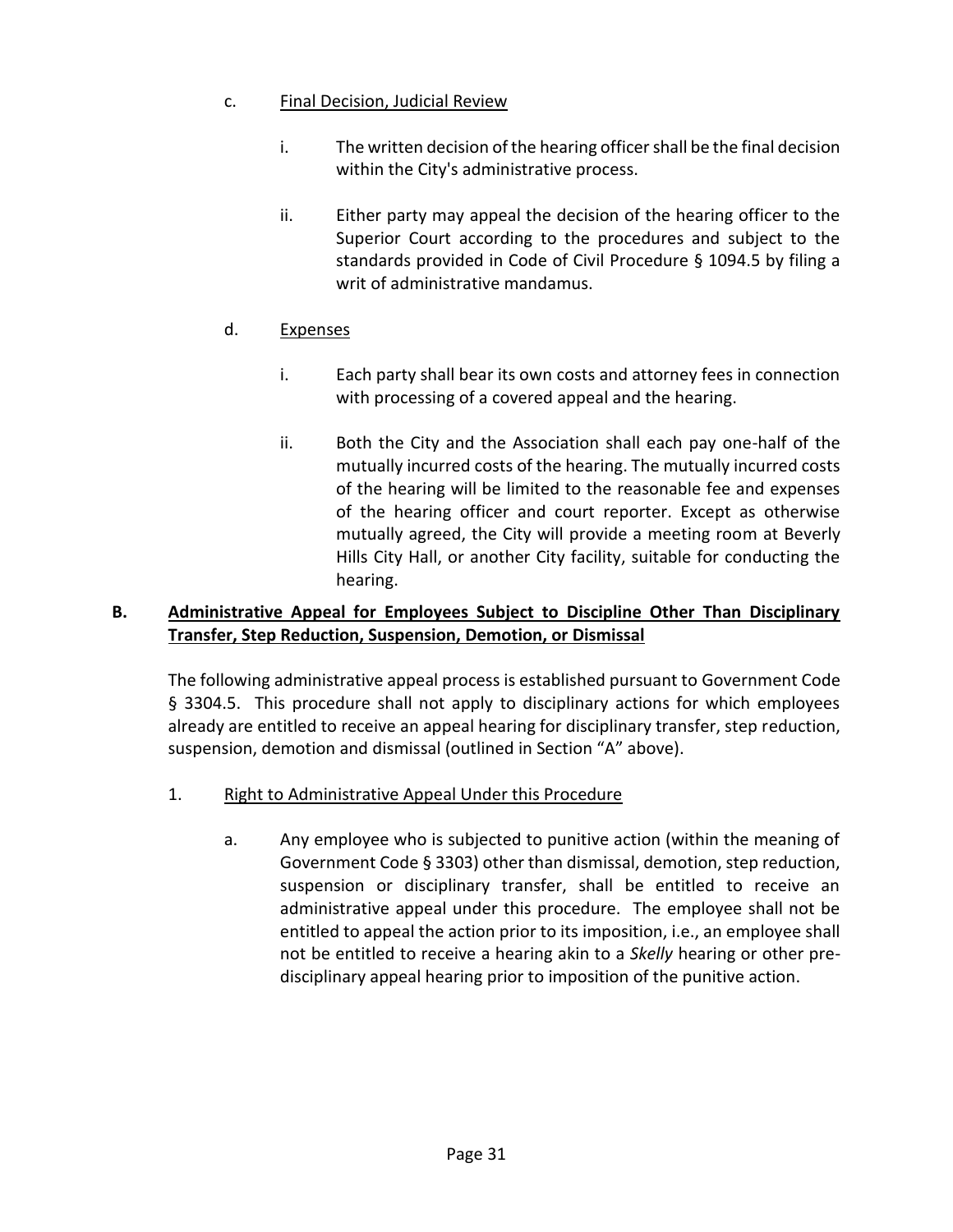# 2. Notice of Appeal

- a. Within five (5) calendar days of receipt by an employee of notification of punitive action as set forth above, the employee shall notify the Human Resources Director in writing of his/her intent to appeal the punitive action.
- b. The notice of appeal shall specify the action being appealed and the substantive and procedural grounds for the appeal.

# 3. Hearing Officer

- a. The City Manager shall have twenty-one (21) calendar days from receipt of the notice of appeal to designate himself/herself as the hearing officer or appoint a neutral hearing officer who is not embroiled in the controversy, i.e., a person who did not initiate or authorize the action in question.
- b. The hearing officer appointed by the City Manager shall serve in an advisory capacity and shall be responsible for making recommended findings of fact and issuing an advisory decision to the City Manager. The City Manager may adopt, modify, or reject the hearing officer's recommendations and advisory decision and the City Manager's decision shall be final and binding.

## 4. Burden of Proof/Persuasion

a. If the action being appealed does not involve allegations of misconduct (i.e., allegations that the officer has violated one or more federal, state, or local laws, and/or City or Police Department regulations, procedures, or rules) the limited purpose of the hearing shall be to provide the employee the opportunity to establish a record of the circumstances surrounding the action. The City's burden shall be satisfied if the City establishes that the action was reasonable, even though reasonable persons might disagree about whether the action was the best one under the circumstances.

For example, if the Police Department effected a non-disciplinary transfer of an employee out of a premium pay assignment with the intent of affording other employees the opportunity to work in the assignment, the decision would not be subject to being overturned as long as it was reasonable, even if one or more persons might disagree with the decision.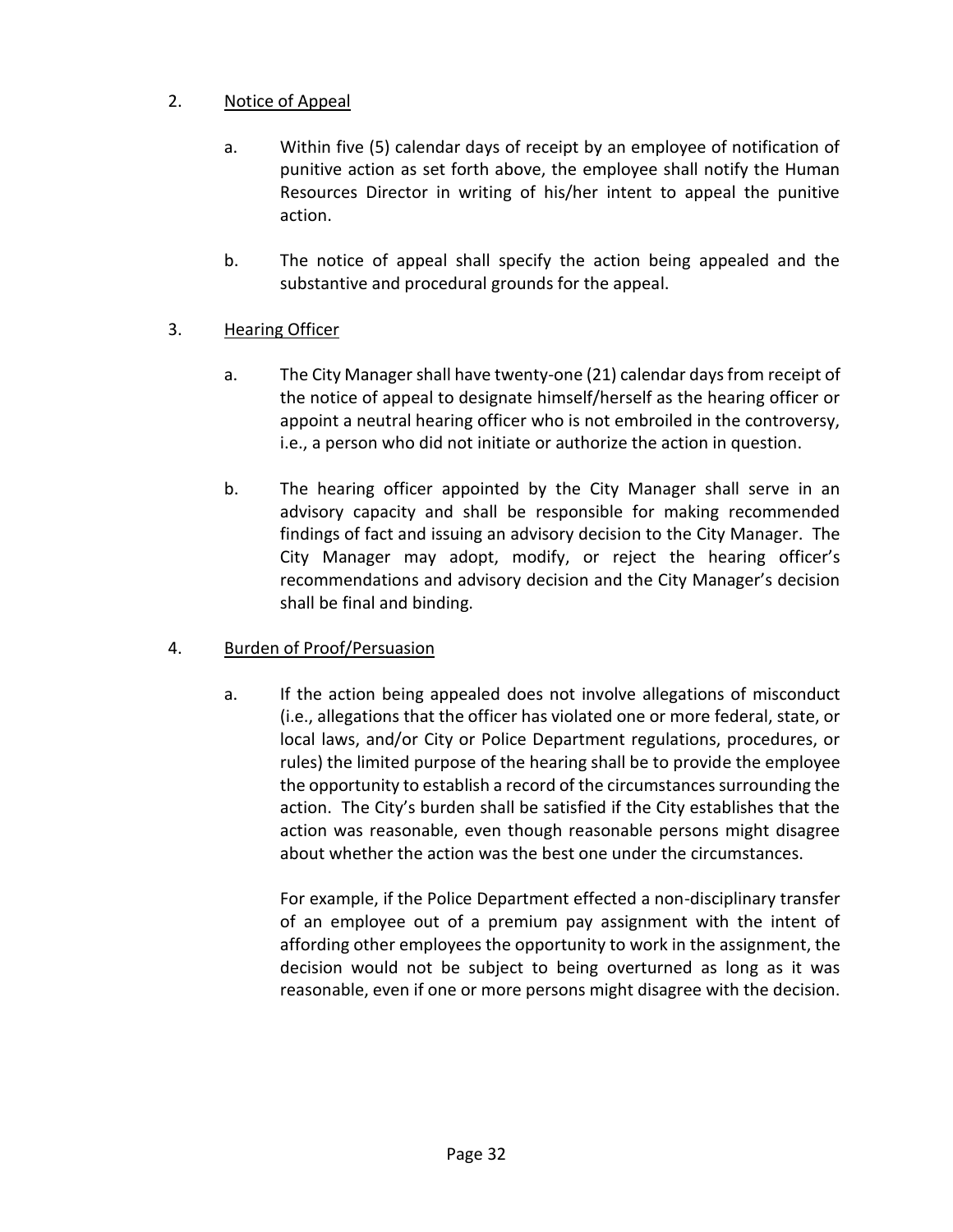b. If the punitive action involves charges of misconduct, (i.e., allegations that the employee has violated one or more laws, regulations, procedures, or rules), the City shall have the burden of proving by a preponderance of the evidence the facts which form the basis for the charge of misconduct and the burden of persuasion that the punitive action was reasonable under the circumstances.

For example, if an employee received a written reprimand for unauthorized absence from work then the City would bear the burden of proving that the employee was absent from work without authorization and that a written reprimand was reasonable under the circumstances.

## 5. Conduct of Hearing

- a. The formal rules of evidence do not apply, although the hearing officer shall have discretion to exclude evidence which is incompetent, irrelevant or cumulative.
- b. The parties may present opening statements.
- c. The parties may present evidence through documents and testimony.
	- i. Witnesses shall testify under oath.
	- ii. The hearing officer shall issue subpoenas for documents or testimony upon reasonable request of the parties.
- d. The parties shall be entitled to confront and cross-examine witnesses.
- e. Following the presentation of evidence, if any, the parties may submit oral and/or written closing argument for consideration by the hearing officer.
- 6. Recording of the Hearing

If the punitive action involves an allegation of misconduct, then the hearing shall be stenographically recorded by a certified court reporter. Otherwise, the hearing may be tape recorded. The per diem cost of the court reporter shall be equally borne by the parties. The cost to receive a transcript of the hearing shall be borne by the party requesting the transcript.

7. Representation

The employee may be represented by an association representative or attorney of his or her choice at all stages of the proceedings. All costs associated with such representation shall be borne by the employee.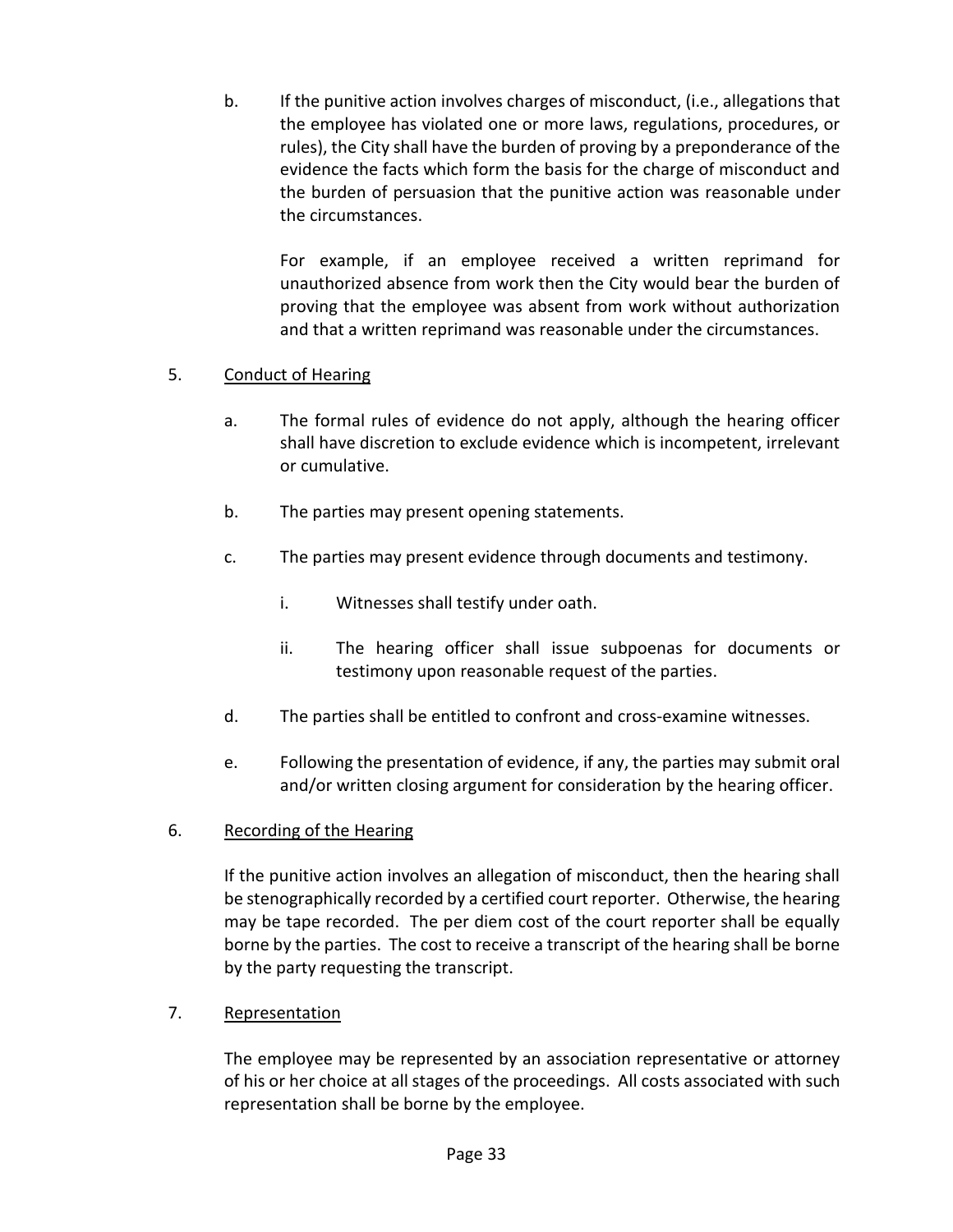The City shall also be entitled to representation at all stages of the proceedings.

# 8. Decision

- a. If a hearing officer is appointed by the City Manager, the hearing officer shall issue his/her advisory decision in writing within sixty (60) calendar days of the submission of the case by the parties for decision. The written decision shall set forth proposed findings of fact and a proposed decision.
- b. Within ten (10) calendar days of receipt of the advisory decision, the City Manager shall serve the parties with written notice of his/her decision adopting, modifying, or rejecting the hearing officer's recommendations and decision. If the City Manager modifies, or rejects the hearing officer's decision, then he or she shall review the entire record prior to making a decision.
- c. If the City Manager hears the appeal him/herself, he/she will issue his/her decision within sixty (60) calendar days of the submission of the case by the parties for decision. The written decision shall set forth his/her findings of fact and final decision.
- d. The decision shall be served by first class mail, postage pre-paid, upon the employee as well as his/her attorney or representative, shall be accompanied by an affidavit or certificate of mailing, and shall advise the police personnel that the time within which judicial review of the decision may be sought is governed by Code of Civil Procedure § 1094.6.

# **23. NON-DISCRIMINATION**

<span id="page-37-0"></span>The parties mutually reaffirm their respective policies of non-discrimination in the treatment of any employee because of race, religion, sexual orientation, medical condition, gender, gender identity, gender expression, color, sex, age, disability, national origin, ancestry, or any other protected classification recognized by the law.

# **24. SAVINGS CLAUSE**

<span id="page-37-1"></span>If any benefit or provision of this MOU is deemed by a court of competent jurisdiction to be illegal or otherwise unenforceable, the remaining benefits or provisions of this MOU shall remain in full force and effect. In the event of such invalidation, the City and the Association shall meet and confer in good faith concerning such invalidation.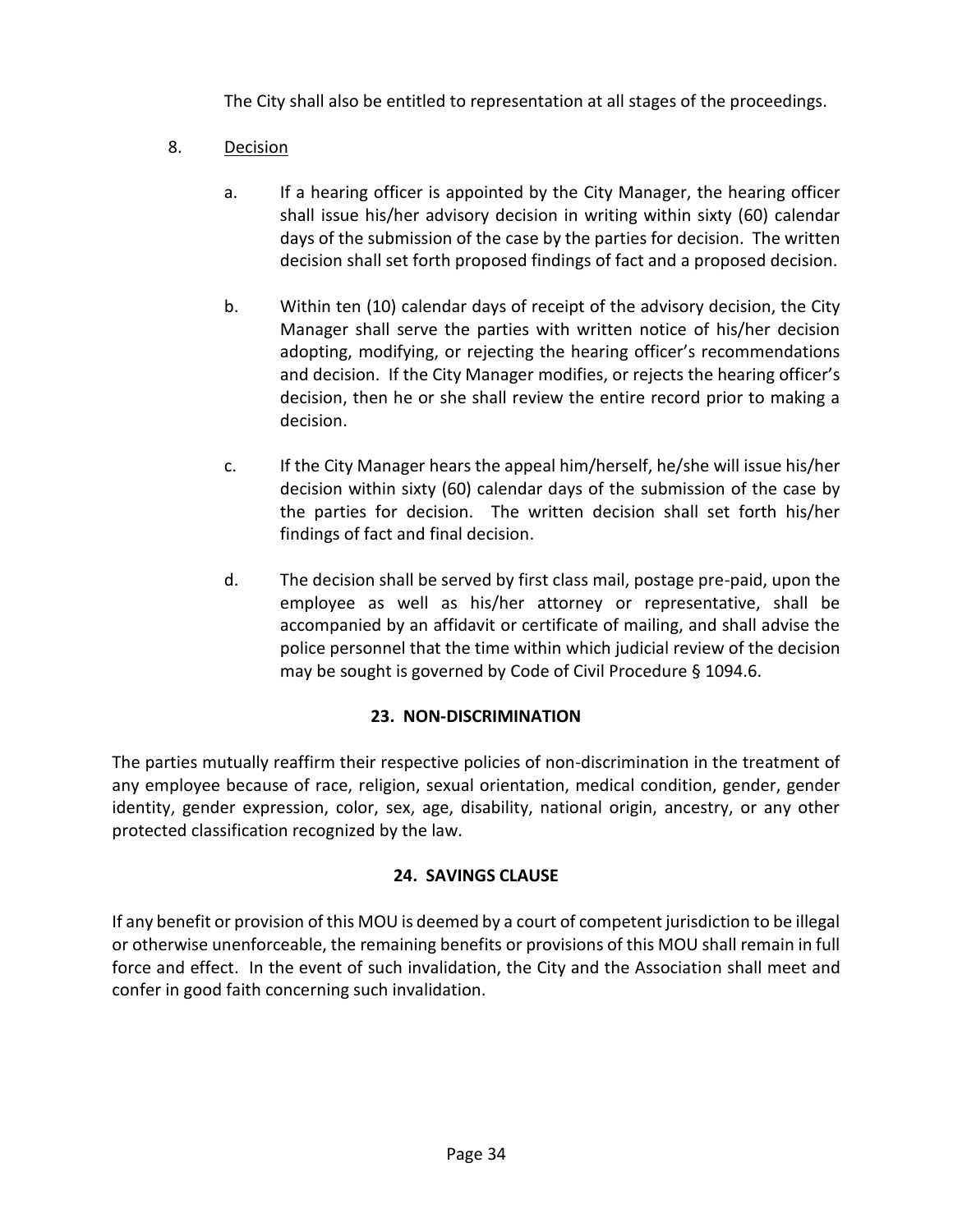## **25. MANAGEMENT RIGHTS**

<span id="page-38-0"></span>The management and the direction of the work force of the City are vested exclusively in the City, and nothing in the MOU is intended to circumscribe or modify the existing rights of the City including but not limited to the direction of the work of its employees; the right to hire, promote, demote, transfer, assign, schedule and retain employees in positions within the City; subject to the rules and regulations of the City; suspend or discharge employees for just and proper cause; to maintain and improve the efficiency of governmental operations; to relieve employees from duties because of lack of work or funds; to take action as may be necessary to carry out the City's mission and services in emergencies; to determine the methods, means and appropriate job classifications, organizational structure and personnel by which the operations are to be carried out; and to establish reasonable performance standards for personnel, including but not limited to qualifications and quantity standards. In addition to the foregoing, the parties agree that the City may demand to meet and confer over the subject of furloughs.

#### **26. GRIEVANCE PROCEDURE**

<span id="page-38-1"></span>The City and the Association recognize that disputes related to this MOU will occur from time to time. It is both parties' intent and desire that any such disputes be resolved quickly and amicably. However, the parties recognize that occasionally disputes will need to be resolved by a neutral. It is for that reason that the parties agree to the following provisions of their grievance procedure.

#### <span id="page-38-2"></span>**A. Definition of a Grievance**

An allegation by an employee or the Association that there has been a violation, misinterpretation or misapplication of the terms of this MOU, rules and regulations, policies and/or any past practice(s) of the City and/or Department. This grievance procedure is the sole and exclusive method for either an employee or the Association to allege a violation, misinterpretation or misapplication of the terms of this MOU, rules and regulations, policies and/or any past practice of the City or the Department.

#### <span id="page-38-3"></span>**B. Timeliness of a Grievance**

A grievance must be filed within 30 days of the occurrence giving rise to the grievance or the time within which the grievant (either the employee or Association) knew or should have known of the occurrence.

#### <span id="page-38-4"></span>**C. Grievance Procedure**

The parties acknowledge that a grievance procedure is beneficial to resolve MOU disputes.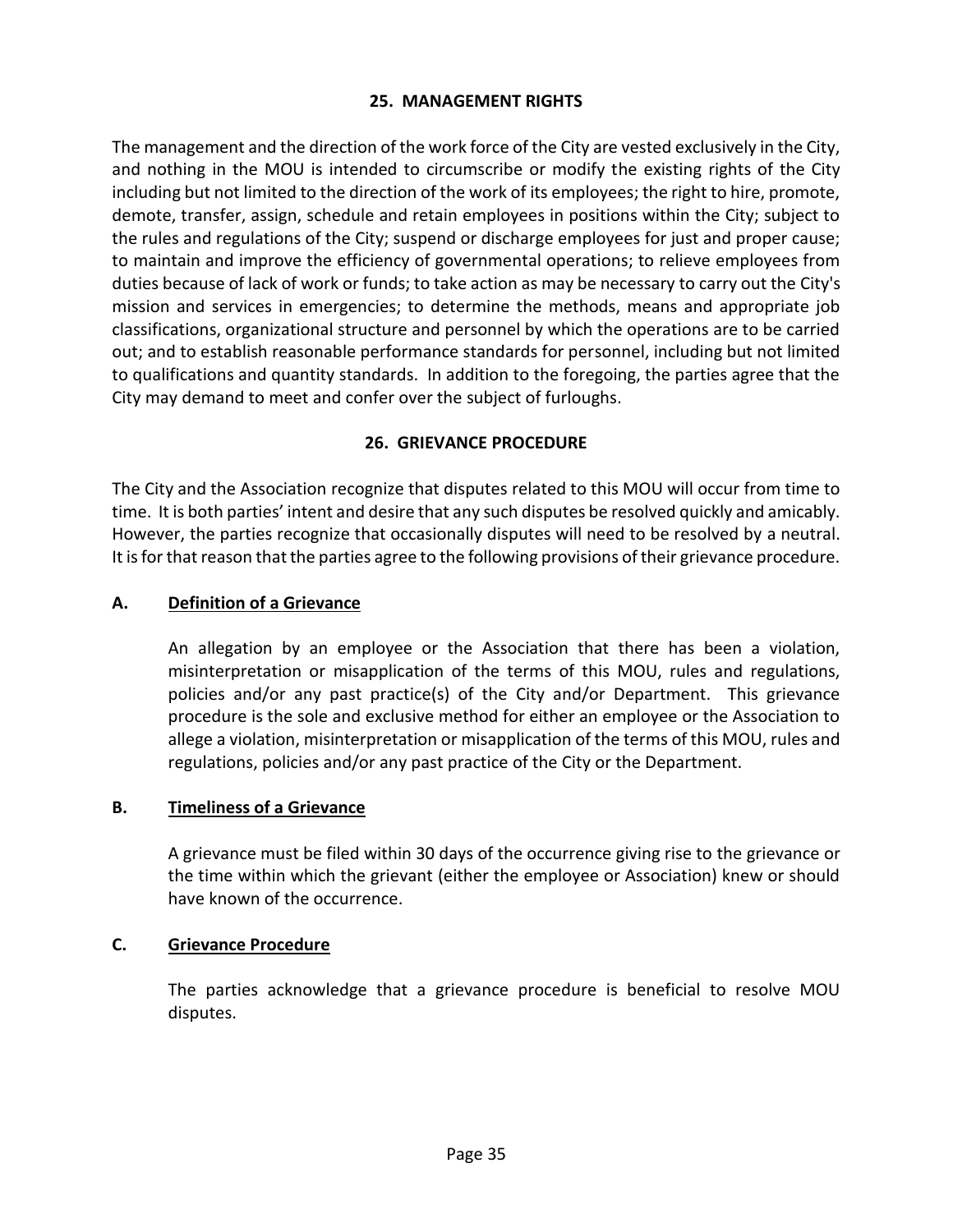- 1. Step  $1 -$  If the Association is the grievant Communication with the Human Resources Department: Whenever the Association believes that there has been a violation, misinterpretation or misapplication of the terms of this MOU, rules and regulations, policies and/or any past practice of the City or the Department, the Association shall inform the Human Resources Director in writing of the alleged violation, misinterpretation or misapplication. The Human Resources Director shall either promptly schedule a meeting with the designated Association representative to discuss the grievance or may respond in writing within thirty (30) calendar days. If a meeting is scheduled, the Human Resources Director shall present his/her determination in writing within thirty (30) calendar days of the meeting. The response will be sent by e-mail to the designated Association representative.
- 2. Step  $1$  If an employee is the grievant Communication with department head or Designee: The employee must present, in writing, to the employee's department head (or the department head's designee if one is established) a document setting forth the alleged violation, misinterpretation or misapplication of the terms of this MOU, rules and regulations, policies and/or any past practice of the City or the Department. The department head or designee shall either promptly schedule a meeting with the grievant (the employee (who may be represented if he/she wishes)) to discuss the grievance or may respond in writing within thirty (30) calendar days. If a meeting is scheduled, the department head or designee shall present his/her determination in writing within thirty (30) calendar days of the meeting. The response will be sent by e-mail to the employee or designated the Association representative.
- 3. Step 2 –Advisory Arbitration: If the employee or the Association is not satisfied with the results of Step 1 the employee or the Association may move the grievance to advisory arbitration. To do so, the employee or the Association must present, in writing, to the Human Resources Director a document setting forth the alleged violation, misinterpretation or misapplication of the terms of this MOU rules and regulations, policies and/or any past practice of the City or the Department and requesting that the grievance be submitted to advisory arbitration. This document must be presented within ten (10) calendar days of the date the Step 1 response was e-mailed to the employee.

If the Human Resources Director or department head does not respond within the time limits for a response, the matter shall automatically be submitted to advisory arbitration or the Association representative or within ten (10) calendar days from the last date the response was due if no response is given.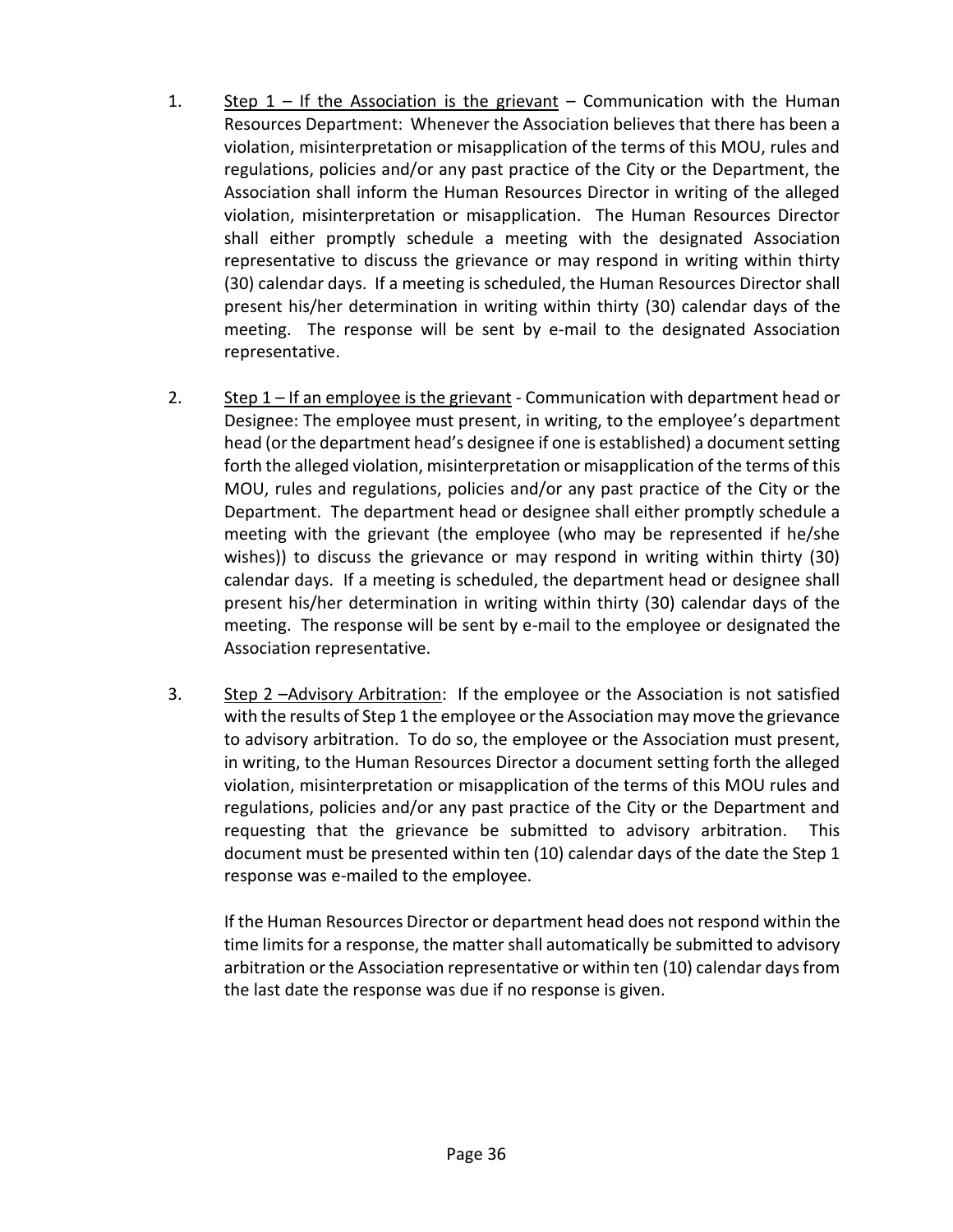- 4. Once moved to advisory arbitration, the Human Resources Director shall promptly send a letter to the grievant (either the employee or the Association) advising the grievant as to who the City's representative will be. The grievant shall then contact the City's representative for the purpose of determining whether the parties can agree on an arbitrator to hear the grievance. If the parties can agree, the representative for the City shall contact the agreed upon arbitrator to determine his/her availability for the hearing. If the parties cannot reach agreement on an arbitrator, the Human Resources Director or designee will send a letter to the State Mediation and Conciliation Service requesting a list of seven (7) arbitrators. Once the list is received, the representatives of the parties shall strike names until an arbitrator is chosen. The parties shall toss a coin to determine who shall strike the first name. Once the arbitrator is chosen, the parties will contact the arbitrator to schedule a hearing.
- 5. During the hearing, the formal rules of evidence do not apply. The cost of the arbitrator, a court reporter (if the parties agree on the use of a court reporter) shall be split between the City and the grievant. If the employee is pursuing a grievance without the support of the Association, the employee shall be responsible for one-half of the costs of the arbitration.
- 6. Once the arbitrator issues his/her advisory recommendation, it will be submitted to the City Manager.
- 7. The arbitrator shall provide copies of his/her recommendation to both parties' representatives. Within ten (10) calendar days from the receipt of the advisory arbitration's recommendation, the Association (or the employee if proceeding on his/her own) and the applicable department head may submit to the City Manager a brief statement, not exceeding three (3) double-spaced pages, stating whether they believe the advisory arbitrator's recommendation is correct or not and why. Within thirty (30) calendar days of receipt of the advisory arbitrator's recommendation, the City Manager shall issue a written decision and send such decision to the Human Resources Department. The Human Resources Department shall provide copies of the decision to the grievant and the applicable department head. If the City Manager fails to accept, reject or modify the arbitrator's opinion and award within thirty-five (35) calendar days of receipt by the City Manager, it shall be considered accepted.
- 8. The City Manager may accept, reject or modify the advisory arbitrator's opinion or any part thereof. The City Manager's decision shall be final and binding. In reaching his/her decision, the City Manager shall review the advisory arbitrator's recommendation, the brief statements (if any) on the advisory arbitrator's recommendation submitted by the parties to the City Manager, and the evidence, both documentary and testimonial, and arguments presented to the advisory arbitrator.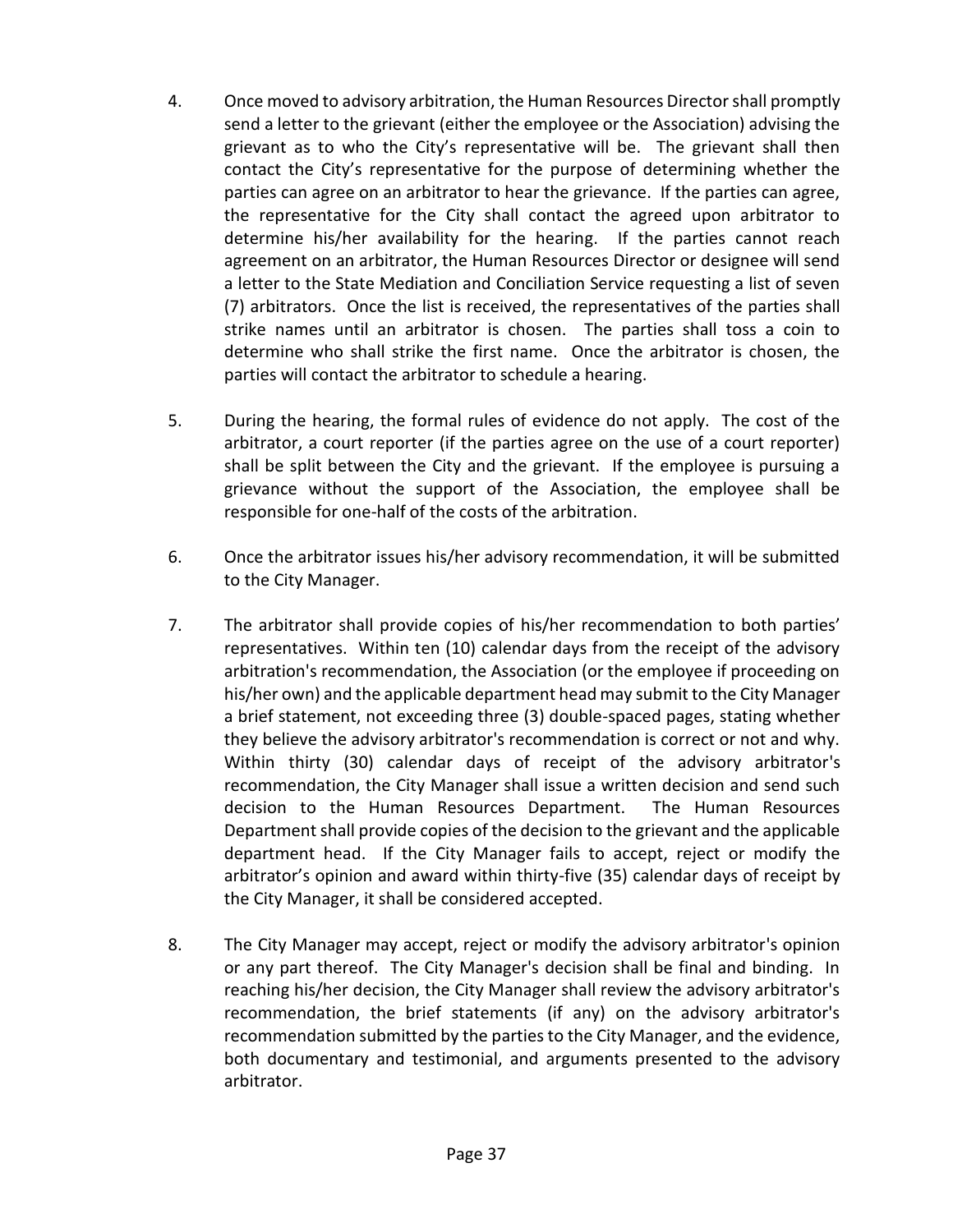#### **FOR THE CITY OF BEVERLY HILLS**

George Chavez **Date** 

\_\_\_\_\_\_\_\_\_\_\_\_\_\_\_\_\_\_\_\_\_\_\_\_\_ \_\_\_\_\_\_\_\_\_\_\_\_\_\_\_\_\_\_\_\_\_\_\_\_\_\_

\_\_\_\_\_\_\_\_\_\_\_\_\_\_\_\_\_\_\_\_\_\_\_\_\_ \_\_\_\_\_\_\_\_\_\_\_\_\_\_\_\_\_\_\_\_\_\_\_\_\_\_

\_\_\_\_\_\_\_\_\_\_\_\_\_\_\_\_\_\_\_\_\_\_\_\_\_ \_\_\_\_\_\_\_\_\_\_\_\_\_\_\_\_\_\_\_\_\_\_\_\_\_\_

\_\_\_\_\_\_\_\_\_\_\_\_\_\_\_\_\_\_\_\_\_\_\_\_\_ \_\_\_\_\_\_\_\_\_\_\_\_\_\_\_\_\_\_\_\_\_\_\_\_\_\_

#### **FOR THE BEVERLY HILLS POLICE OFFICERS' ASSOCIATION**

Joshua Cudworth **Date** Date

David Leber **Date** 

**APPROVED AS TO FORM**

Peter J. Brown Date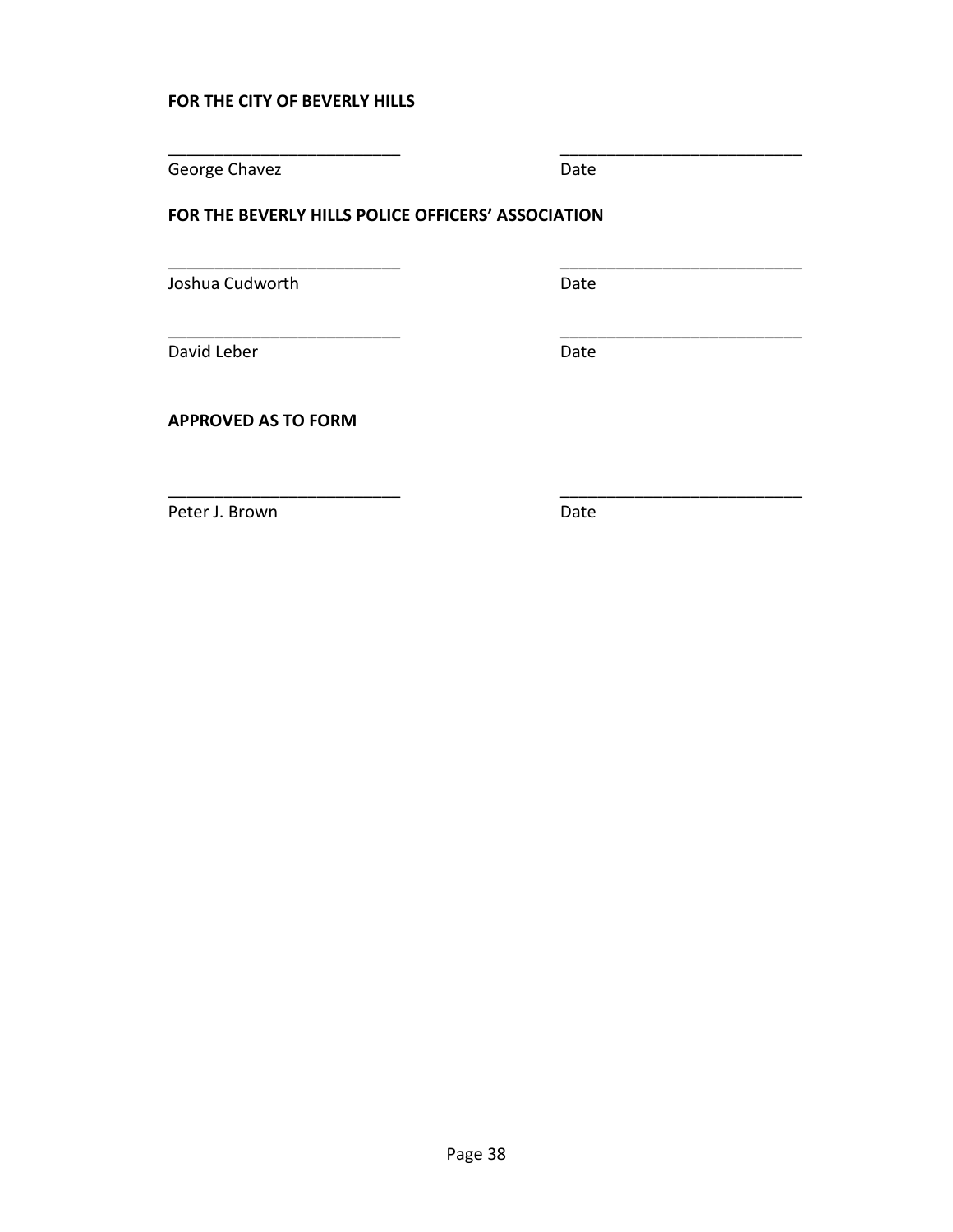#### **EXHIBIT A**

#### **SALARY SCHEDULES**

# <span id="page-42-1"></span><span id="page-42-0"></span>**Effective 05/21/2022**

#### **POLICE OFFICER SALARY RATES**

|              |             | <b>HOURLY</b> |                 | <b>MONTHLY</b> | <b>ANNUAL</b> |
|--------------|-------------|---------------|-----------------|----------------|---------------|
| <b>GRADE</b> | <b>STEP</b> | <b>RATE</b>   | <b>BIWEEKLY</b> | <b>SALARY</b>  | <b>SALARY</b> |
| $P-39$       |             | \$48.79       | \$3,903.22      | \$8,456.97     | \$101,483.59  |
| $P-39$       |             | \$51.51       | \$4,120.86      | \$8,928.53     | \$107,142.32  |
| $P-39$       |             | \$54.38       | \$4,350.64      | \$9,426.38     | \$113,116.58  |
| $P-39$       | 4           | \$57.42       | \$4,593.23      | \$9,952.00     | \$119,423.97  |
| $P-39$       |             | \$60.62       | \$4,849.35      | \$10,506.92    | \$126,083.04  |

## **POLICE SERGEANT SALARY RATES**

|              |             | <b>HOURLY</b> |                 | <b>MONTHLY</b> | <b>ANNUAL</b> |
|--------------|-------------|---------------|-----------------|----------------|---------------|
| <b>GRADE</b> | <b>STEP</b> | <b>RATE</b>   | <b>BIWEEKLY</b> | <b>SALARY</b>  | <b>SALARY</b> |
| $P-46$       |             | \$58.99       | \$4,719.49      | \$10,225.57    | \$122,706.78  |
| $P-46$       |             | \$62.28       | \$4,982.65      | \$10,795.74    | \$129,548.91  |
| $P-46$       | 3           | \$65.76       | \$5,260.48      | \$11,397.72    | \$136,772.59  |
| $P-46$       | 4           | \$69.42       | \$5,553.81      | \$12,033.25    | \$144,399.02  |
| $P-46$       | 5           | \$73.29       | \$5,863.49      | \$12,704.23    | \$152,450.72  |
| $P-46$       | 6           | \$77.38       | \$6,190.44      | \$13,412.61    | \$160,951.36  |

#### **PRE-SERVICE POLICE OFFICER SALARY RATES**

| <b>HOURLY</b> |                 | <b>MONTHLY</b> | <b>ANNUAL</b> |
|---------------|-----------------|----------------|---------------|
| <b>RATE</b>   | <b>BIWEEKLY</b> | <b>SALARY</b>  | <b>SALARY</b> |
| \$45.97       | \$3,677.42      | \$7,967.75     | \$95,613.05   |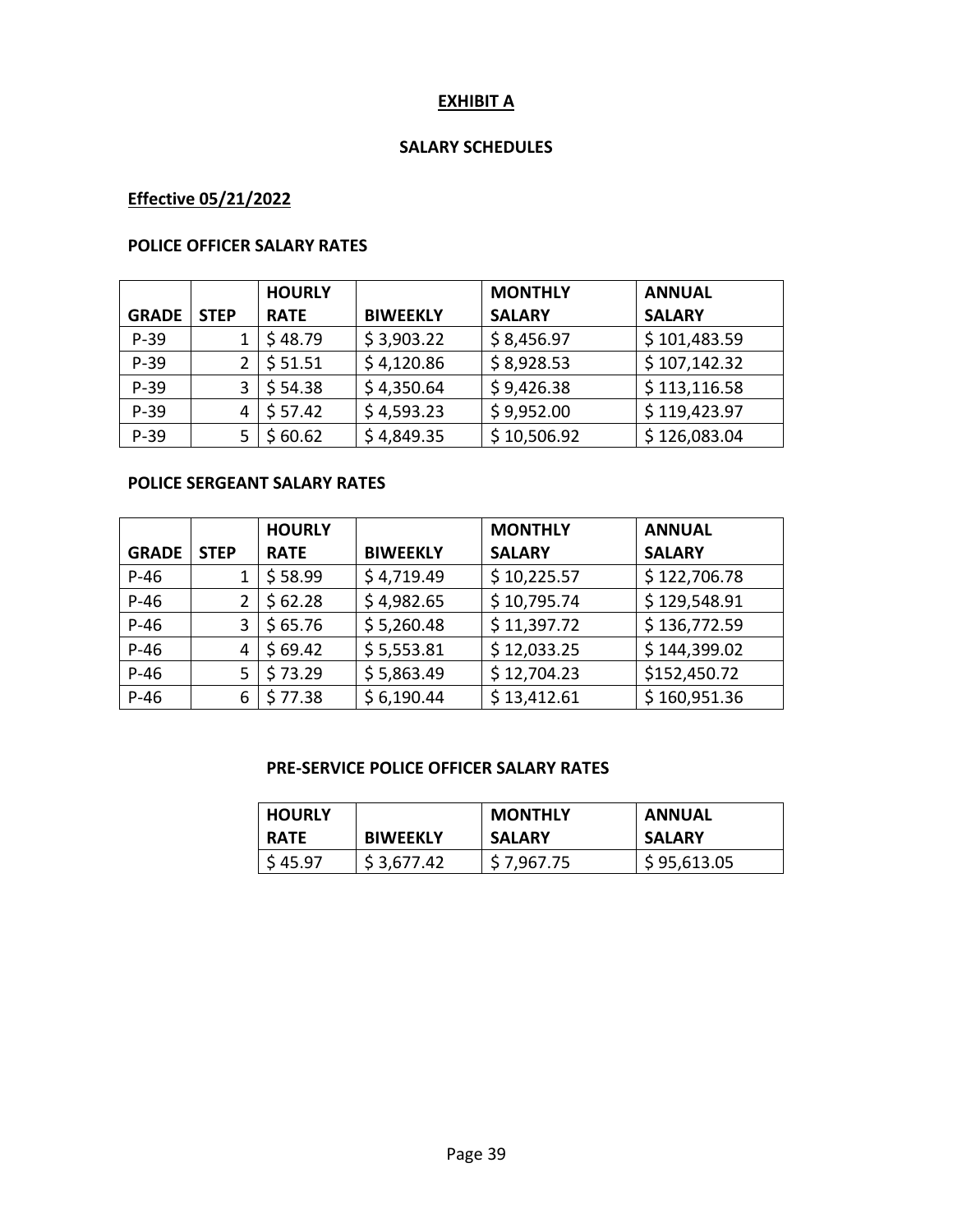#### **EXHIBIT A**

#### **SALARY SCHEDULES**

# **Effective 09/24/2022**

#### **POLICE OFFICER SALARY RATES**

|              |             | <b>HOURLY</b> |                 | <b>MONTHLY</b> | <b>ANNUAL</b> |
|--------------|-------------|---------------|-----------------|----------------|---------------|
| <b>GRADE</b> | <b>STEP</b> | <b>RATE</b>   | <b>BIWEEKLY</b> | <b>SALARY</b>  | <b>SALARY</b> |
| $P-39$       |             | \$50.25       | \$4,020.31      | \$8,710.68     | \$104,528.10  |
| $P-39$       |             | \$53.06       | \$4,244.48      | \$9,196.38     | \$110,356.59  |
| $P-39$       |             | \$56.01       | \$4,481.16      | \$9,709.17     | \$116,510.08  |
| $P-39$       | 4           | \$59.14       | \$4,731.03      | \$10,250.56    | \$123,006.69  |
| $P-39$       |             | \$62.44       | \$4,994.83      | \$10,822.13    | \$129,865.53  |

## **POLICE SERGEANT SALARY RATES**

|              |             | <b>HOURLY</b> |                 | <b>MONTHLY</b> | <b>ANNUAL</b> |
|--------------|-------------|---------------|-----------------|----------------|---------------|
| <b>GRADE</b> | <b>STEP</b> | <b>RATE</b>   | <b>BIWEEKLY</b> | <b>SALARY</b>  | <b>SALARY</b> |
| $P-46$       |             | \$60.76       | \$4,861.08      | \$10,532.33    | \$126,387.98  |
| $P-46$       |             | \$64.15       | \$5,132.13      | \$11,119.62    | \$133,435.38  |
| $P-46$       | 3           | \$67.73       | \$5,418.30      | \$11,739.65    | \$140,875.77  |
| $P-46$       | 4           | \$71.51       | \$5,720.42      | \$12,394.25    | \$148,730.99  |
| $P-46$       | 5           | \$75.49       | \$6,039.39      | \$13,085.35    | \$157,024.24  |
| $P-46$       | 6           | \$79.70       | \$6,376.15      | \$13,814.99    | \$165,779.90  |

#### **PRE-SERVICE POLICE OFFICER SALARY RATES**

| <b>HOURLY</b> |                 | <b>MONTHLY</b> | <b>ANNUAL</b> |
|---------------|-----------------|----------------|---------------|
| <b>RATE</b>   | <b>BIWEEKLY</b> | <b>SALARY</b>  | <b>SALARY</b> |
| \$47.35       | \$3,787.75      | \$8,206.79     | \$98,481.44   |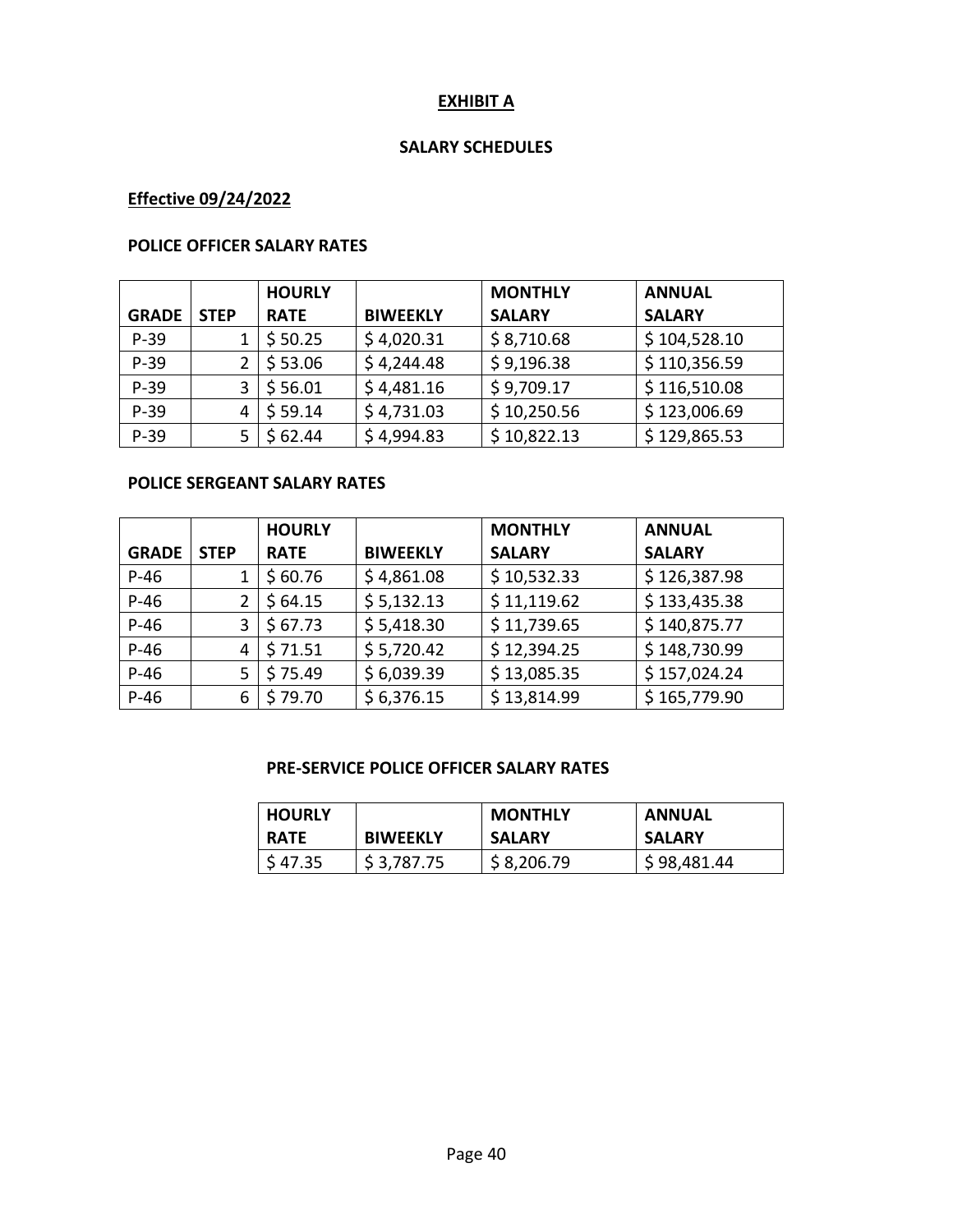## **EXHIBIT A**

## **SALARY SCHEDULES**

# **Effective 06/01/2024**

#### **POLICE OFFICER SALARY RATES**

|              |             | <b>HOURLY</b>       |                 | <b>MONTHLY</b> | <b>ANNUAL</b> |
|--------------|-------------|---------------------|-----------------|----------------|---------------|
| <b>GRADE</b> | <b>STEP</b> | <b>RATE</b>         | <b>BIWEEKLY</b> | <b>SALARY</b>  | <b>SALARY</b> |
| $P-39$       |             | \$51.76             | \$4,140.92      | \$8,972.00     | \$107,663.94  |
| $P-39$       |             | \$54.65             | \$4,371.82      | \$9,472.27     | \$113,667.29  |
| $P-39$       |             | $\frac{1}{5}$ 57.69 | \$4,615.59      | \$10,000.45    | \$120,005.38  |
| $P-39$       | 4           | \$60.91             | \$4,872.96      | \$10,558.07    | \$126,696.89  |
| $P-39$       |             | \$64.31             | \$5,144.67      | \$11,146.79    | \$133,761.50  |

## **POLICE SERGEANT SALARY RATES**

|              |             | <b>HOURLY</b> |                 | <b>MONTHLY</b> | <b>ANNUAL</b> |
|--------------|-------------|---------------|-----------------|----------------|---------------|
| <b>GRADE</b> | <b>STEP</b> | <b>RATE</b>   | <b>BIWEEKLY</b> | <b>SALARY</b>  | <b>SALARY</b> |
| $P-46$       |             | \$62.59       | \$5,006.91      | \$10,848.30    | \$130,179.62  |
| $P-46$       |             | \$66.08       | \$5,286.09      | \$11,453.20    | \$137,438.44  |
| $P-46$       | 3           | \$69.76       | \$5,580.85      | \$12,091.84    | \$145,102.04  |
| $P-46$       | 4           | \$73.65       | \$5,892.04      | \$12,766.08    | \$153,192.92  |
| $P-46$       | 5           | \$77.76       | \$6,220.58      | \$13,477.91    | \$161,734.97  |
| $P-46$       | 6           | \$82.09       | \$6,567.43      | \$14,229.44    | \$170,753.30  |

#### **PRE-SERVICE POLICE OFFICER SALARY RATES**

| <b>HOURLY</b> |                 | <b>MONTHLY</b> | <b>ANNUAL</b> |
|---------------|-----------------|----------------|---------------|
| <b>RATE</b>   | <b>BIWEEKLY</b> | <b>SALARY</b>  | <b>SALARY</b> |
| \$48.77       | \$3,901.38      | \$8,452.99     | \$101,435.88  |